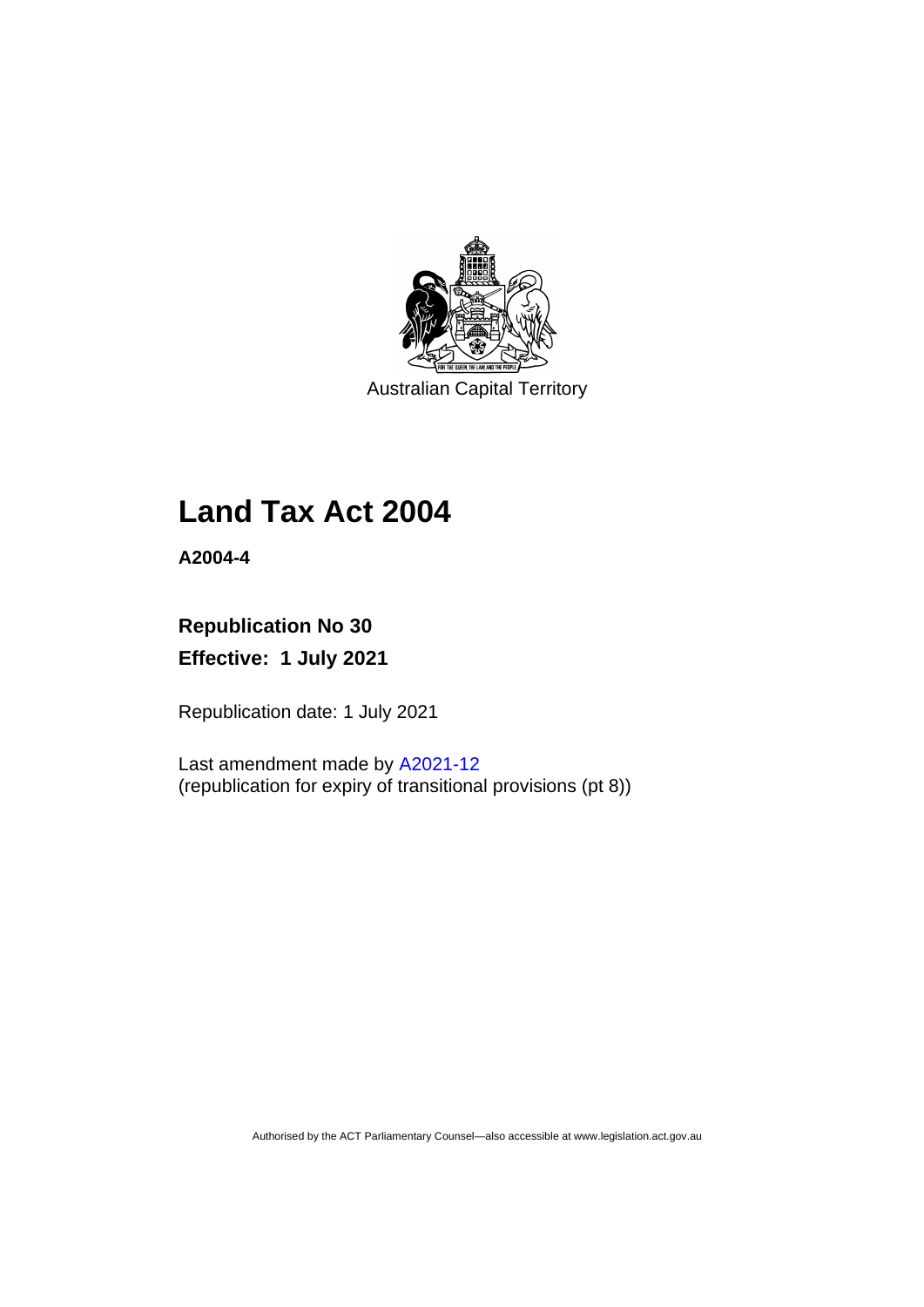### **About this republication**

#### **The republished law**

This is a republication of the *Land Tax Act 2004* (including any amendment made under the *[Legislation Act 2001](http://www.legislation.act.gov.au/a/2001-14)*, part 11.3 (Editorial changes)) as in force on 1 July 2021*.* It also includes any commencement, amendment, repeal or expiry affecting this republished law to 1 July 2021.

The legislation history and amendment history of the republished law are set out in endnotes 3 and 4.

#### **Kinds of republications**

The Parliamentary Counsel's Office prepares 2 kinds of republications of ACT laws (see the ACT legislation register at [www.legislation.act.gov.au\)](http://www.legislation.act.gov.au/):

- authorised republications to which the *[Legislation Act 2001](http://www.legislation.act.gov.au/a/2001-14)* applies
- unauthorised republications.

The status of this republication appears on the bottom of each page.

#### **Editorial changes**

The *[Legislation Act 2001](http://www.legislation.act.gov.au/a/2001-14)*, part 11.3 authorises the Parliamentary Counsel to make editorial amendments and other changes of a formal nature when preparing a law for republication. Editorial changes do not change the effect of the law, but have effect as if they had been made by an Act commencing on the republication date (see *[Legislation Act 2001](http://www.legislation.act.gov.au/a/2001-14)*, s 115 and s 117). The changes are made if the Parliamentary Counsel considers they are desirable to bring the law into line, or more closely into line, with current legislative drafting practice.

This republication does not include amendments made under part 11.3 (see endnote 1).

#### **Uncommenced provisions and amendments**

If a provision of the republished law has not commenced, the symbol  $\mathbf{U}$  appears immediately before the provision heading. Any uncommenced amendments that affect this republished law are accessible on the ACT legislation register [\(www.legislation.act.gov.au\)](http://www.legislation.act.gov.au/). For more information, see the home page for this law on the register.

#### **Modifications**

If a provision of the republished law is affected by a current modification, the symbol  $\mathbf{M}$  appears immediately before the provision heading. The text of the modifying provision appears in the endnotes. For the legal status of modifications, see the *[Legislation](http://www.legislation.act.gov.au/a/2001-14)  Act [2001](http://www.legislation.act.gov.au/a/2001-14)*, section 95.

#### **Penalties**

At the republication date, the value of a penalty unit for an offence against this law is \$160 for an individual and \$810 for a corporation (see *[Legislation Act 2001](http://www.legislation.act.gov.au/a/2001-14)*, s 133).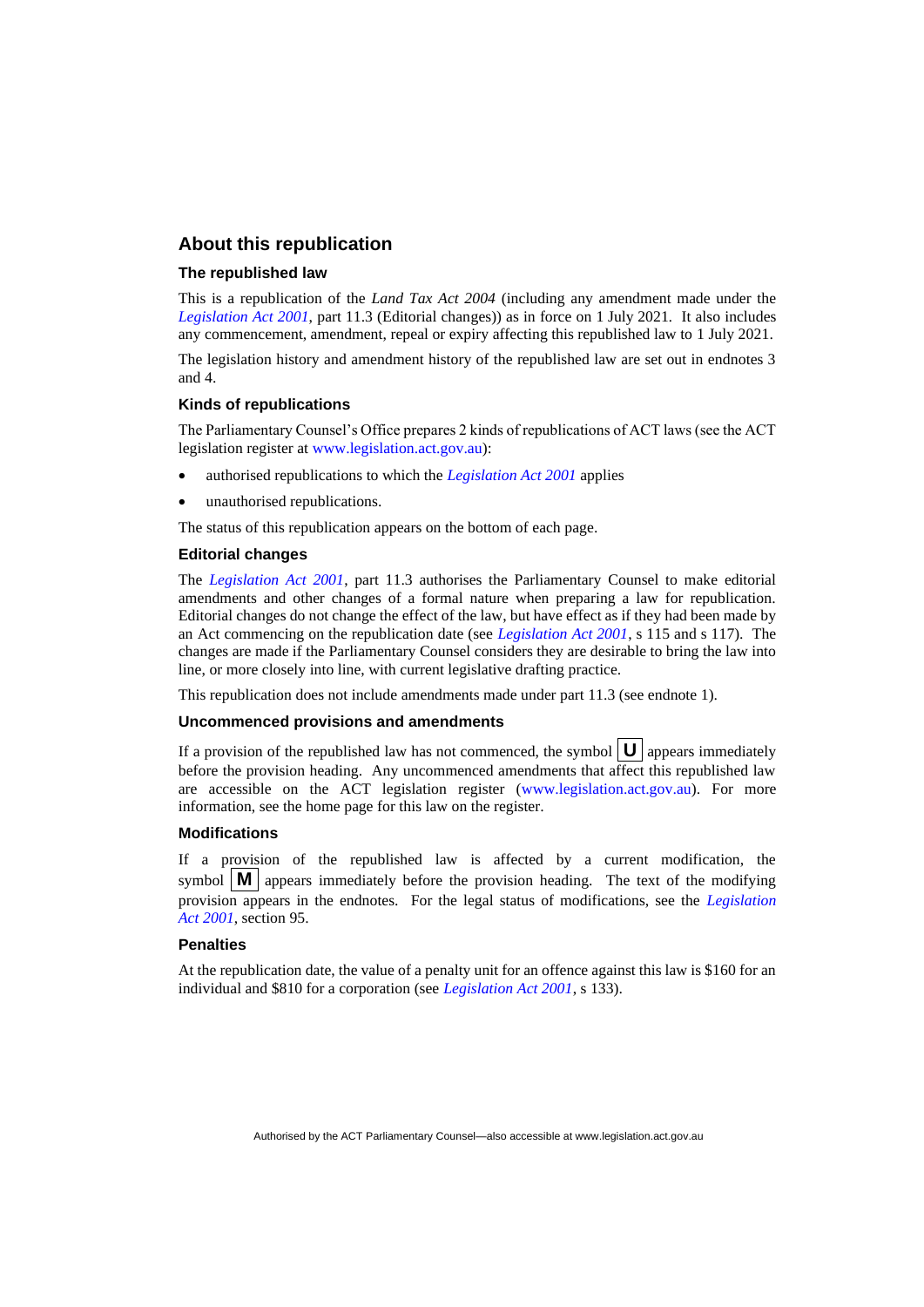

# **Land Tax Act 2004**

## **Contents**

|        |                                                       | Page                  |
|--------|-------------------------------------------------------|-----------------------|
| Part 1 | <b>Preliminary</b>                                    |                       |
| 1      | Name of Act                                           | $\mathbf{2}^{\prime}$ |
| 3      | Dictionary                                            | 2                     |
| 4      | <b>Notes</b>                                          | $\overline{2}$        |
| 5      | Offences against Act-application of Criminal Code etc | 3                     |
| Part 2 | Imposition and payment of land tax                    |                       |
| 6      | Pt 2 subject to pt 4                                  | 4                     |
| 7      | Definitions-pt 2                                      | 4                     |
| 8      | When is something rented for pt 2?                    | 5                     |
| 8A     | When is land tax payable on parcel of land for pt 2?  | 5                     |
| 9      | Imposition of land tax                                | 5                     |
|        |                                                       |                       |

R30 01/07/21 Land Tax Act 2004 Effective: 01/07/21 contents 1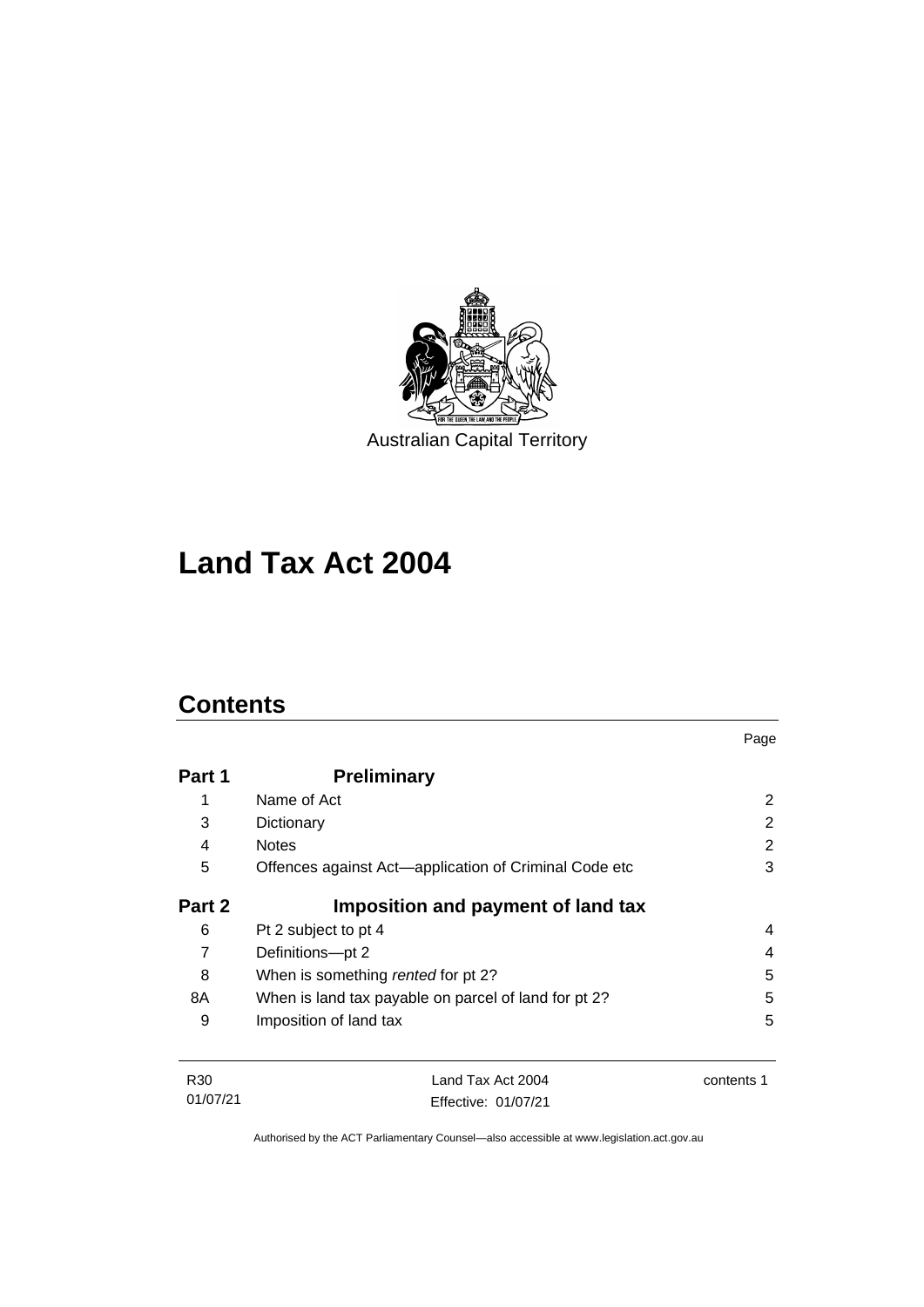| Contents |
|----------|
|----------|

| 10              | Land exempted from s 9 generally                                            | 6  |
|-----------------|-----------------------------------------------------------------------------|----|
| 11              | Land exempted from land tax                                                 | 9  |
| <b>11A</b>      | Principal place of residence exemption                                      | 10 |
| 11B             | Moving out of principal place of residence                                  | 11 |
| <b>11C</b>      | Moving into principal place of residence-new owner                          | 11 |
| 11CA            | Moving into principal place of residence—ending rental                      | 12 |
| 11D             | Exemption after death of owner                                              | 12 |
| <b>11E</b>      | Decision on extension of period                                             | 13 |
| 11F             | Applications lodged out of time                                             | 14 |
| 11G             | Exemption for life tenant                                                   | 15 |
| 11H             | Exemption if nil or nominal rent paid                                       | 16 |
| 111             | Exemption if land becomes unfit for occupation                              | 16 |
| 12              | Application for compassionate case exemption                                | 17 |
| 13              | Decision on compassionate application                                       | 18 |
| 13A             | Exemption for land provided for affordable community housing                | 19 |
| 14              | Commissioner to be told of change in circumstances                          | 21 |
| 15              | Multiple dwellings                                                          | 22 |
| 16              | Land partly owned by corporation or trustee                                 | 24 |
| 17              | Payment of land tax                                                         | 25 |
| Part 2A         | Foreign ownership surcharge                                                 |    |
| <b>17A</b>      | Definitions-pt 2A                                                           | 27 |
| 17B             | What is a foreign corporation?-pt 2A                                        | 28 |
| 17 <sub>C</sub> | What is a foreign trust?-pt 2A                                              | 28 |
| 17D             | When is foreign ownership surcharge payable on parcel of land for<br>pt 2A? | 29 |
| 17E             | Imposition of foreign ownership surcharge                                   | 29 |
| 17F             | Land partly owned by foreign people                                         | 31 |
| Part 3          | <b>Enforcement</b>                                                          |    |
| <b>18A</b>      | Meaning of land tax-pt 3                                                    | 33 |
| 19              | Interest payable on overdue land tax                                        | 33 |
| 19A             | Interest and penalty tax payable on land tax if no disclosure               | 34 |
|                 |                                                                             |    |

contents 2 Land Tax Act 2004 Effective: 01/07/21

R30 01/07/21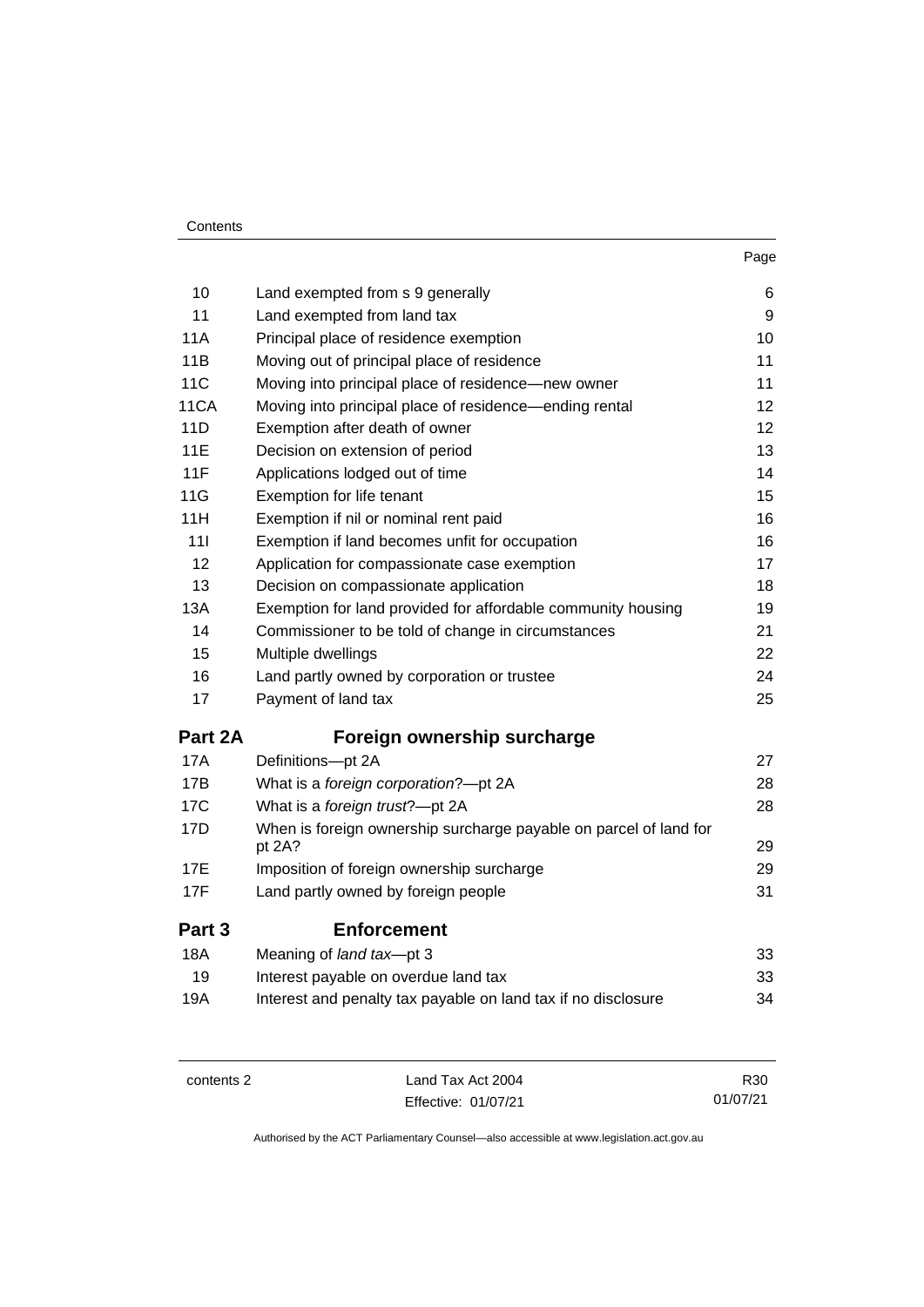|                   |                                                                | Contents |
|-------------------|----------------------------------------------------------------|----------|
|                   |                                                                | Page     |
| Part 4            | <b>Unit subdivisions</b>                                       |          |
| 26                | Unit subdivisions                                              | 35       |
| 27                | Unit subdivisions-land tax                                     | 35       |
| Part 5            | <b>Exemptions, remissions and certain interest</b><br>payments |          |
| 33                | Meaning of land tax-pt 5                                       | 39       |
| 34                | Exemption from land tax                                        | 39       |
| 35                | Remission of land tax                                          | 39       |
| 36                | Remission of interest                                          | 40       |
| 37                | Interest on refund                                             | 40       |
| Part 6            | <b>Miscellaneous</b>                                           |          |
| 38                | Objections                                                     | 41       |
| 39                | Review of decisions by ACAT                                    | 42       |
| 40                | Working out amounts with fractions for Act                     | 42       |
| 41                | Certificate of land tax and other charges                      | 43       |
| 42                | Statement of amounts payable and payments made                 | 43       |
| 43                | Determination of fees                                          | 44       |
| 44                | Regulation-making power                                        | 44       |
| <b>Dictionary</b> |                                                                | 45       |
| <b>Endnotes</b>   |                                                                |          |
| 1                 | About the endnotes                                             | 50       |
| $\overline{2}$    | Abbreviation key                                               | 50       |
| 3                 | Legislation history                                            | 51       |
| 4                 | Amendment history                                              | 55       |
| 5                 | Earlier republications                                         | 61       |
| 6                 | Expired transitional or validating provisions                  | 63       |
|                   |                                                                |          |

Land Tax Act 2004 Effective: 01/07/21 contents 3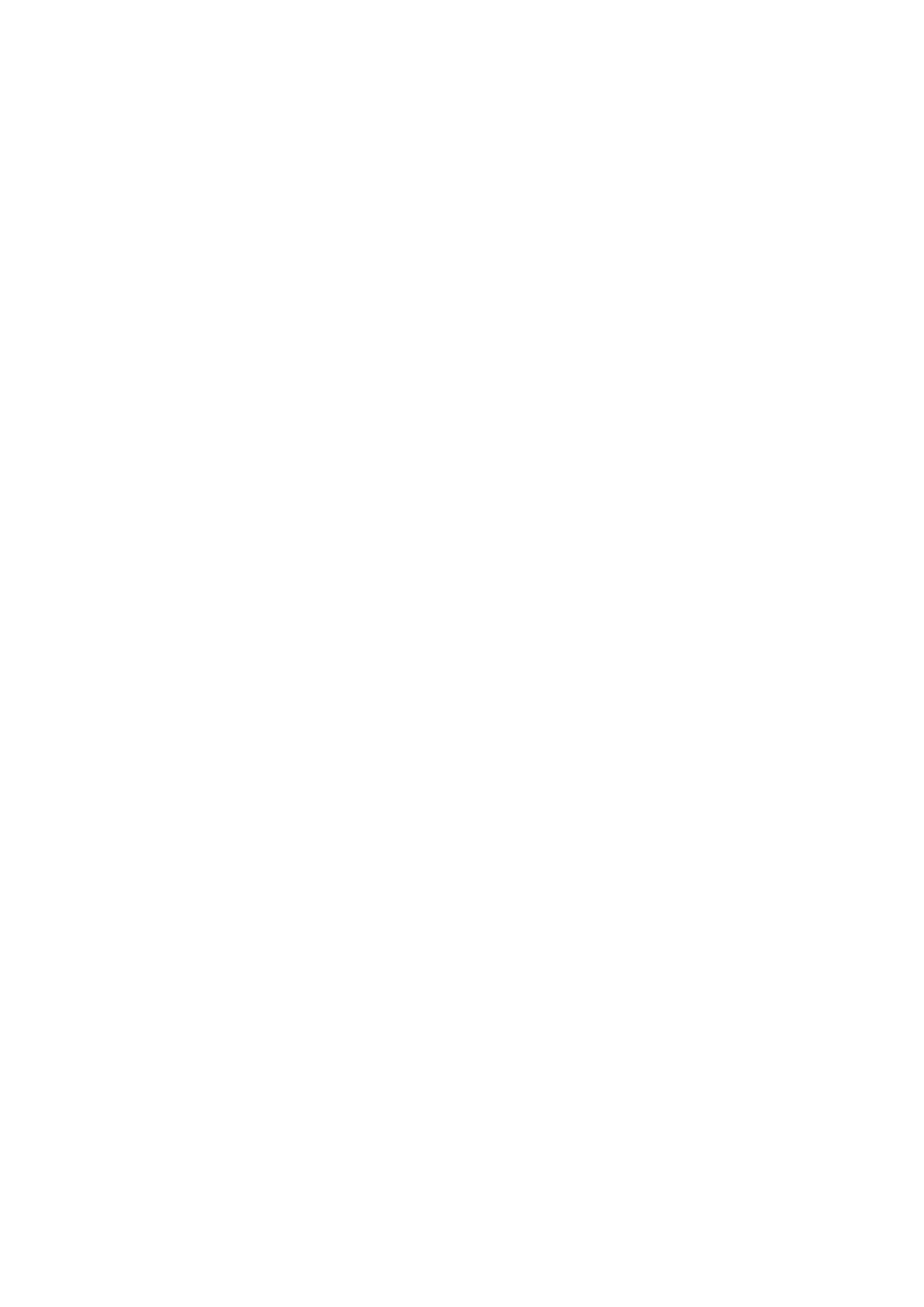

# **Land Tax Act 2004**

An Act about land tax

֖֖֖֚֚֚֡֬֝֬

R30 01/07/21

Land Tax Act 2004 Effective: 01/07/21 page 1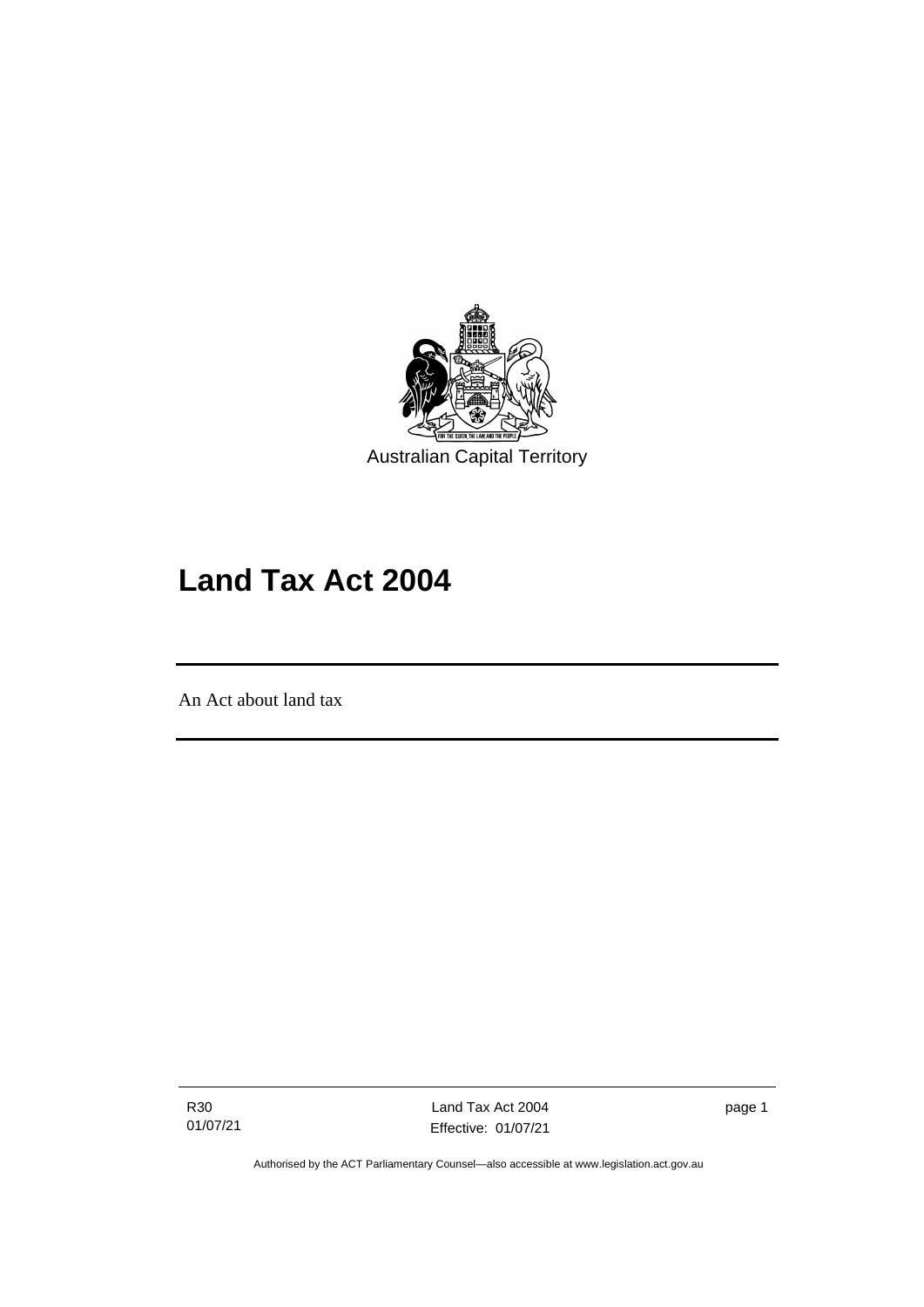#### **Part 1** Preliminary

Section 1

## <span id="page-7-0"></span>**Part 1 Preliminary**

## <span id="page-7-1"></span>**1 Name of Act**

This Act is the *Land Tax Act 2004*.

*Note* This Act is a *tax law* under the Taxation Administration Act. As a tax law, this Act is subject to provisions of the Taxation Administration Act about the administration and enforcement of tax laws generally.

## <span id="page-7-2"></span>**3 Dictionary**

The dictionary at the end of this Act is part of this Act.

*Note 1* The dictionary at the end of this Act defines certain terms used in this Act, and includes references (*signpost definitions*) to other terms defined elsewhere.

> For example, the signpost definition '*unit subdivision*—see the *[Rates Act](http://www.legislation.act.gov.au/a/2004-3)  [2004](http://www.legislation.act.gov.au/a/2004-3)*, dictionary.' means that the term 'unit subdivision' is defined in that dictionary and the definition applies to this Act.

*Note 2* A definition in the dictionary (including a signpost definition) applies to the entire Act unless the definition, or another provision of the Act, provides otherwise or the contrary intention otherwise appears (see [Legislation Act,](http://www.legislation.act.gov.au/a/2001-14) s 155 and s 156 (1)).

## <span id="page-7-3"></span>**4 Notes**

A note included in this Act is explanatory and is not part of this Act.

*Note* See [Legislation Act,](http://www.legislation.act.gov.au/a/2001-14) s 127 (1), (4) and (5) for the legal status of notes.

Authorised by the ACT Parliamentary Counsel—also accessible at www.legislation.act.gov.au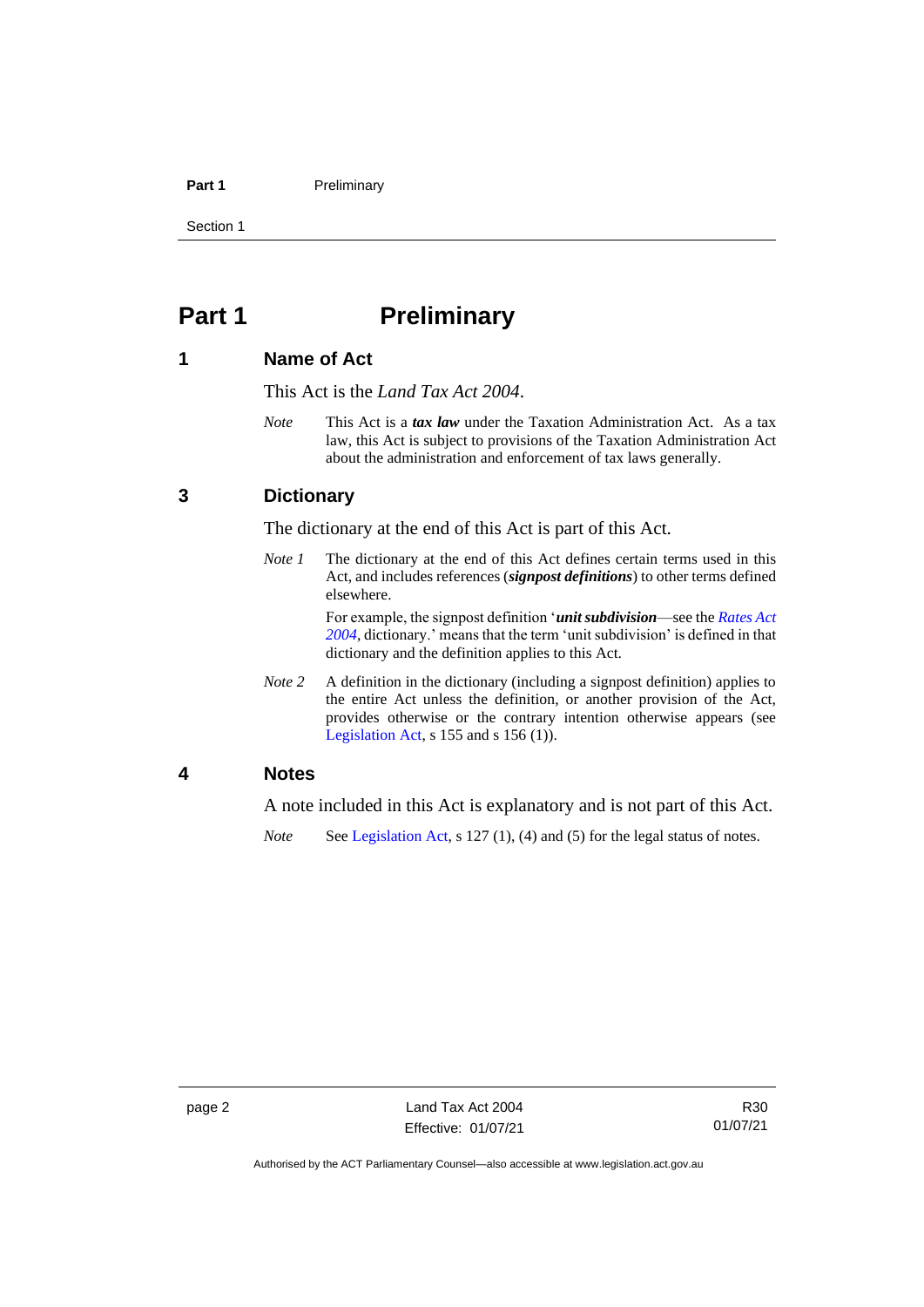## <span id="page-8-0"></span>**5 Offences against Act—application of Criminal Code etc**

*recklessness* and *strict liability*).

Other legislation applies in relation to offences against this Act.

#### *Note 1 Criminal Code* The [Criminal Code,](http://www.legislation.act.gov.au/a/2002-51) ch 2 applies to all offences against this Act (see Code, pt 2.1). The chapter sets out the general principles of criminal responsibility (including burdens of proof and general defences), and defines terms used for offences to which the Code applies (eg *conduct*, *intention*,

*Note 2 Penalty units*

The [Legislation Act,](http://www.legislation.act.gov.au/a/2001-14) s 133 deals with the meaning of offence penalties that are expressed in penalty units.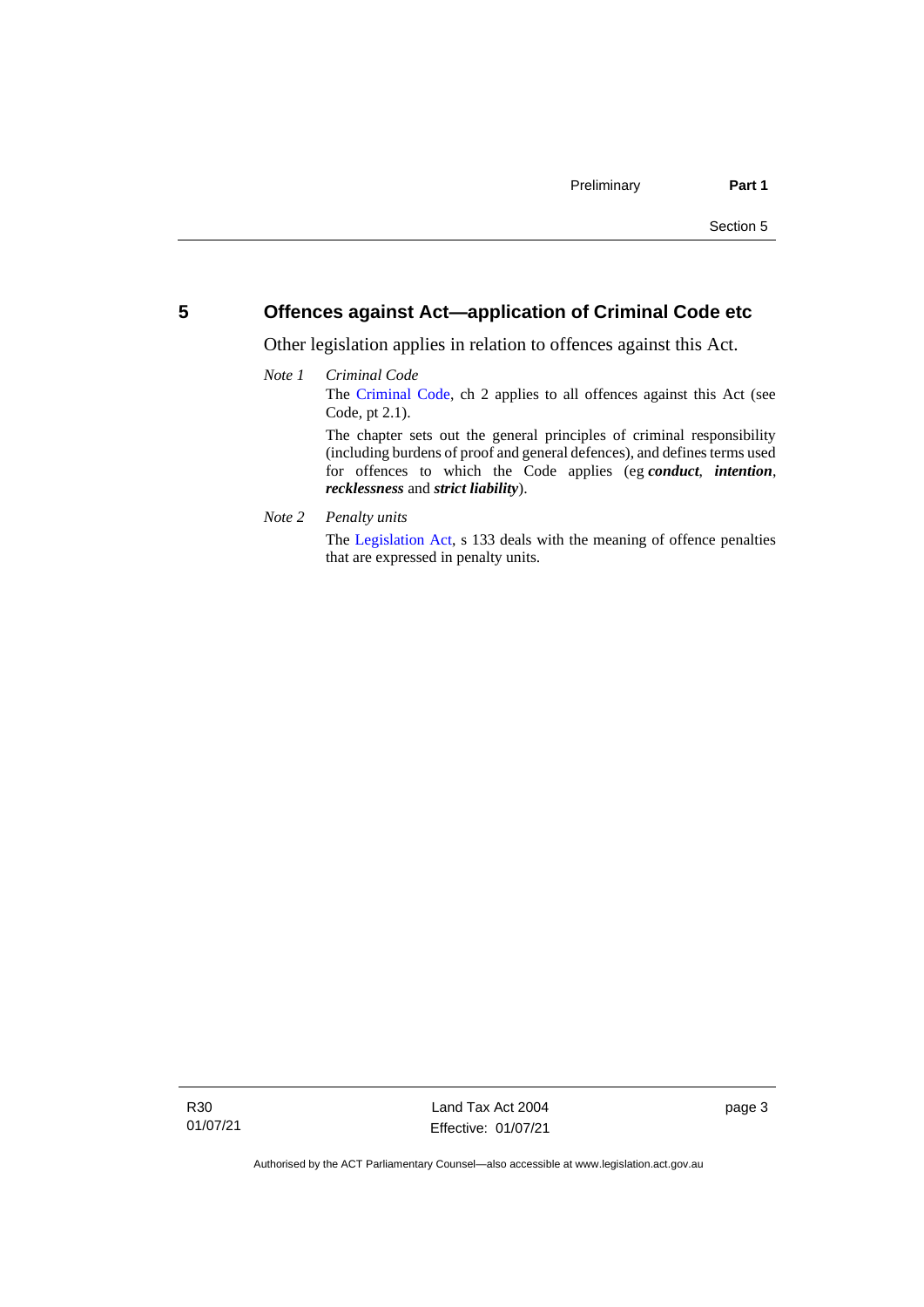## <span id="page-9-0"></span>**Part 2 Imposition and payment of land tax**

## <span id="page-9-1"></span>**6 Pt 2 subject to pt 4**

This part is subject to part 4 (Unit subdivisions).

## <span id="page-9-2"></span>**7 Definitions—pt 2**

In this part:

*rent* means valuable consideration for which a tenant is liable under a tenancy agreement in relation to the tenancy or a period of the tenancy.

#### *tenancy agreement*—

- (a) means an agreement under which a person gives someone else, for value, a right of occupation of a parcel of land for use as a residence—
	- (i) whether the right of occupation is exclusive or not; and
	- (ii) whether the agreement is express or implied; and
	- (iii) whether the agreement is in writing, is oral, or is partly in writing and partly oral; but
- (b) does not include an agreement giving a right of occupation only as a boarder or lodger.

*tenant* means a person with a right of occupation under a tenancy agreement.

*trustee* does not include a guardian or manager of the property of a person with a legal disability.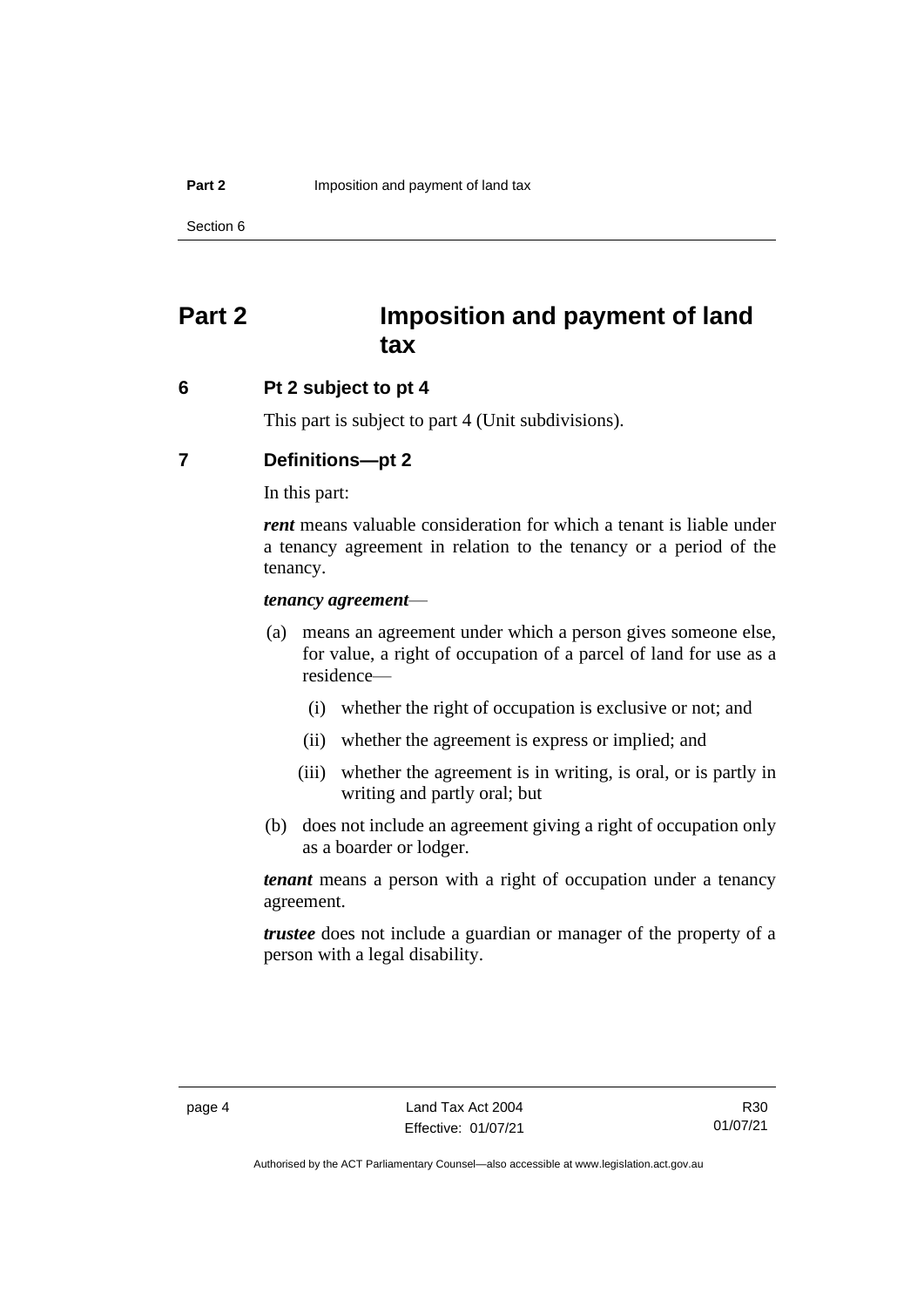## <span id="page-10-0"></span>**8 When is something** *rented* **for pt 2?**

(1) For this part, a parcel of land or dwelling is not taken to be *rented* only because a tenant is liable to pay for rates, repairs, maintenance or insurance in relation to the parcel or dwelling.

*Note* For provision about multiple dwellings on a parcel of land, see s 15.

(2) For this part, a parcel of land or dwelling is taken to be *rented* if it is rented on the 1st day of a quarter.

## <span id="page-10-1"></span>**8A When is land tax payable on parcel of land for pt 2?**

- (1) For this part, land tax is payable on a parcel of land for a quarter if it is payable on the 1st day of the quarter.
- (2) Land tax is taken to be payable on a parcel of land on the 1st day of a quarter if it is not exempt under this part from land tax on that day.
- (3) If an exemption under this part stops applying to a parcel of land, land tax is payable on the 1st day of the quarter after the date the exemption stops applying.

## <span id="page-10-2"></span>**9 Imposition of land tax**

- (1) Land tax at the appropriate rate is imposed for a quarter on each parcel of rateable land that is residential land.
- (2) However, land tax is not imposed on a parcel of land that is exempt under section 10 or section 11.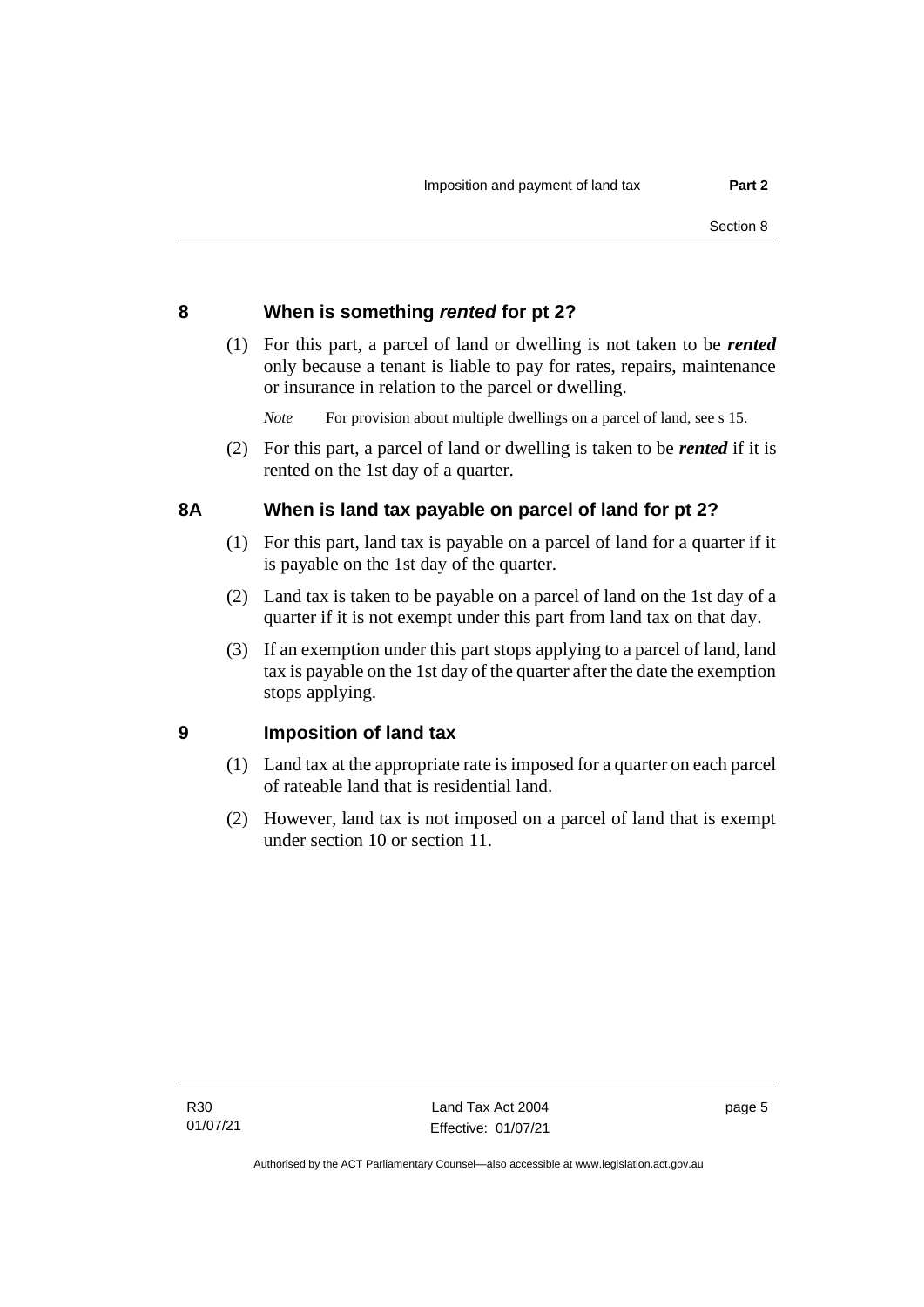Section 10

- (3) The *appropriate rate* of land tax for a parcel of land is—
	- (a) if section 27 (3) applies—the amount worked out under section 27 (4), (5) or (6), whichever applies; or
	- (b) in any other case—the amount worked out for the parcel as follows:

#### $FC + (AUV \times P)$

- *Note* Section 27 (3) applies to a unit owner in a registered units plan whose unit is subject to land tax.
- (4) In this section:

*AUV* means the average unimproved value of the parcel of land under the *[Rates Act 2004](http://www.legislation.act.gov.au/a/2004-3)*.

*FC* means the fixed charge determined under the [Taxation](http://www.legislation.act.gov.au/a/1999-4/default.asp)  [Administration Act,](http://www.legislation.act.gov.au/a/1999-4/default.asp) section 139 for the parcel of land.

*P* means the percentage rate determined under the [Taxation](http://www.legislation.act.gov.au/a/1999-4/default.asp)  [Administration Act,](http://www.legislation.act.gov.au/a/1999-4/default.asp) section 139 for the parcel of land.

*Note* Power to determine a fixed charge or percentage rate under the Taxation [Administration Act](http://www.legislation.act.gov.au/a/1999-4/default.asp) includes the power to determine a different charge or rate for different matters or classes of matter (see [Legislation Act,](http://www.legislation.act.gov.au/a/2001-14) s 48).

## <span id="page-11-0"></span>**10 Land exempted from s 9 generally**

- (1) The following parcels of land are exempt from land tax imposed under section 9:
	- (a) a parcel of land if exempted under the following provisions:
		- (i) section 11A (Principal place of residence exemption);
		- (ii) section 11B (Moving out of principal place of residence);
		- (iii) section 11C (Moving into principal place of residence new owner);
		- (iv) section 11CA (Moving into principal place of residence ending rental);

R30 01/07/21

Authorised by the ACT Parliamentary Counsel—also accessible at www.legislation.act.gov.au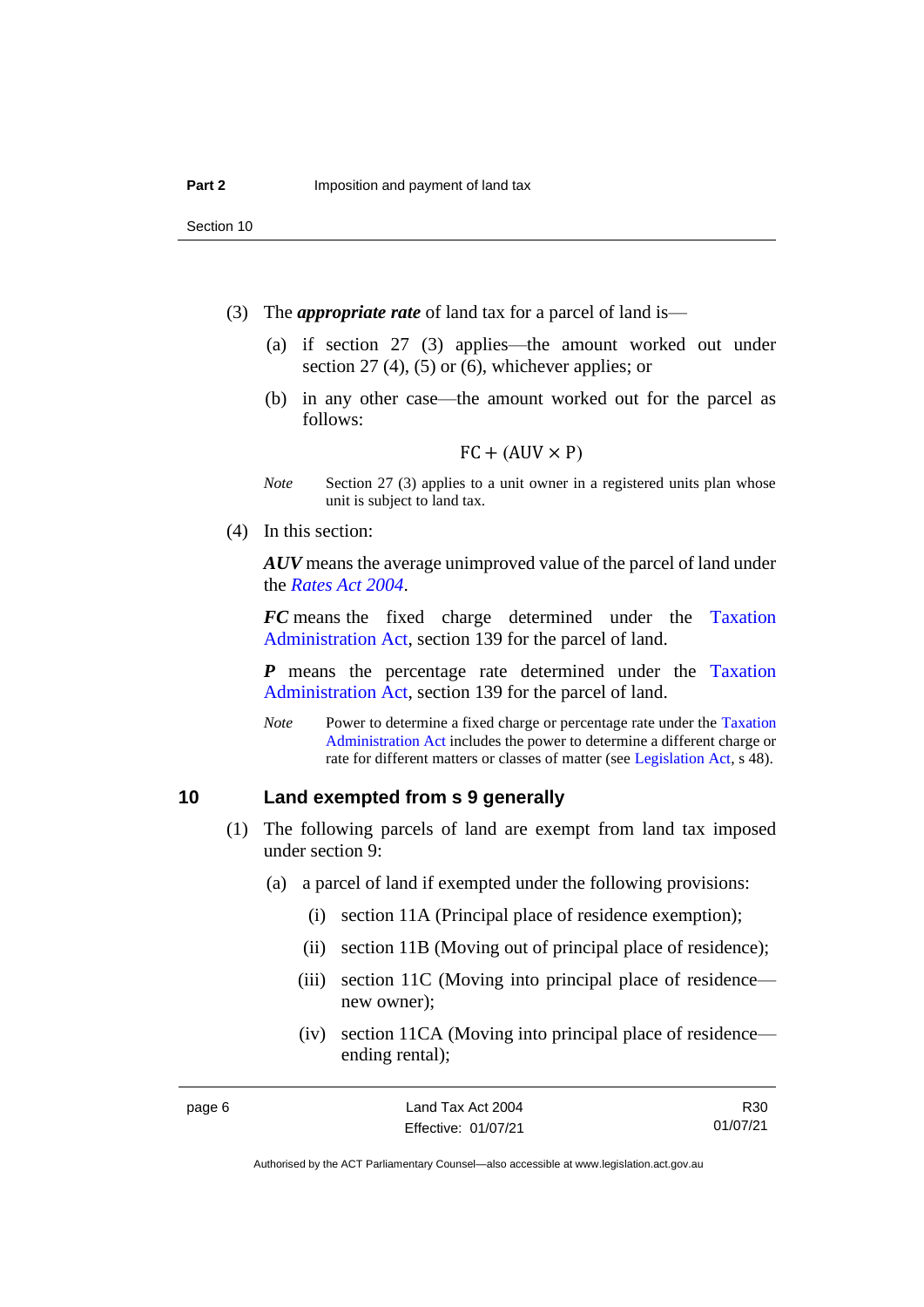- (v) section 11D (Exemption after death of owner);
- (vi) section 11G (Exemption for life tenant);
- (vii) section 11H (Exemption if nil or nominal rent paid);
- (viii) section 11I (Exemption if land becomes unfit for occupation);
- (b) a parcel of residential land owned by an individual if the parcel is exempted under section 13 (Decision on compassionate application) in relation to the parcel;

*Note* An exemption under s 13 is for 1 year or less.

- (c) a parcel of land if exempted under section 13A (Exemption for land provided for affordable community housing);
- (d) a parcel of rural land;
- (e) a parcel of land owned by the housing commissioner under the *[Housing Assistance Act 2007](http://www.legislation.act.gov.au/a/2007-8)*;
- (f) a parcel of land owned or leased by an entity declared under the *[Duties Act 1999](http://www.legislation.act.gov.au/a/1999-7)*, section 73A (Transfers etc to entities for community housing);
- (g) a parcel of land leased for a retirement village;
- (h) a parcel of land leased for a nursing home;
- (i) a parcel of land leased for a nursing home and a retirement village;
- (j) a parcel of land leased by a religious institution or order to provide residential accommodation to a member of the institution or order and allow the member to perform his or her duties as a member of the institution or order;
- (k) a parcel of land, other than a parcel of residential land leased to a corporation or trustee, being used for a purpose prescribed under the regulations.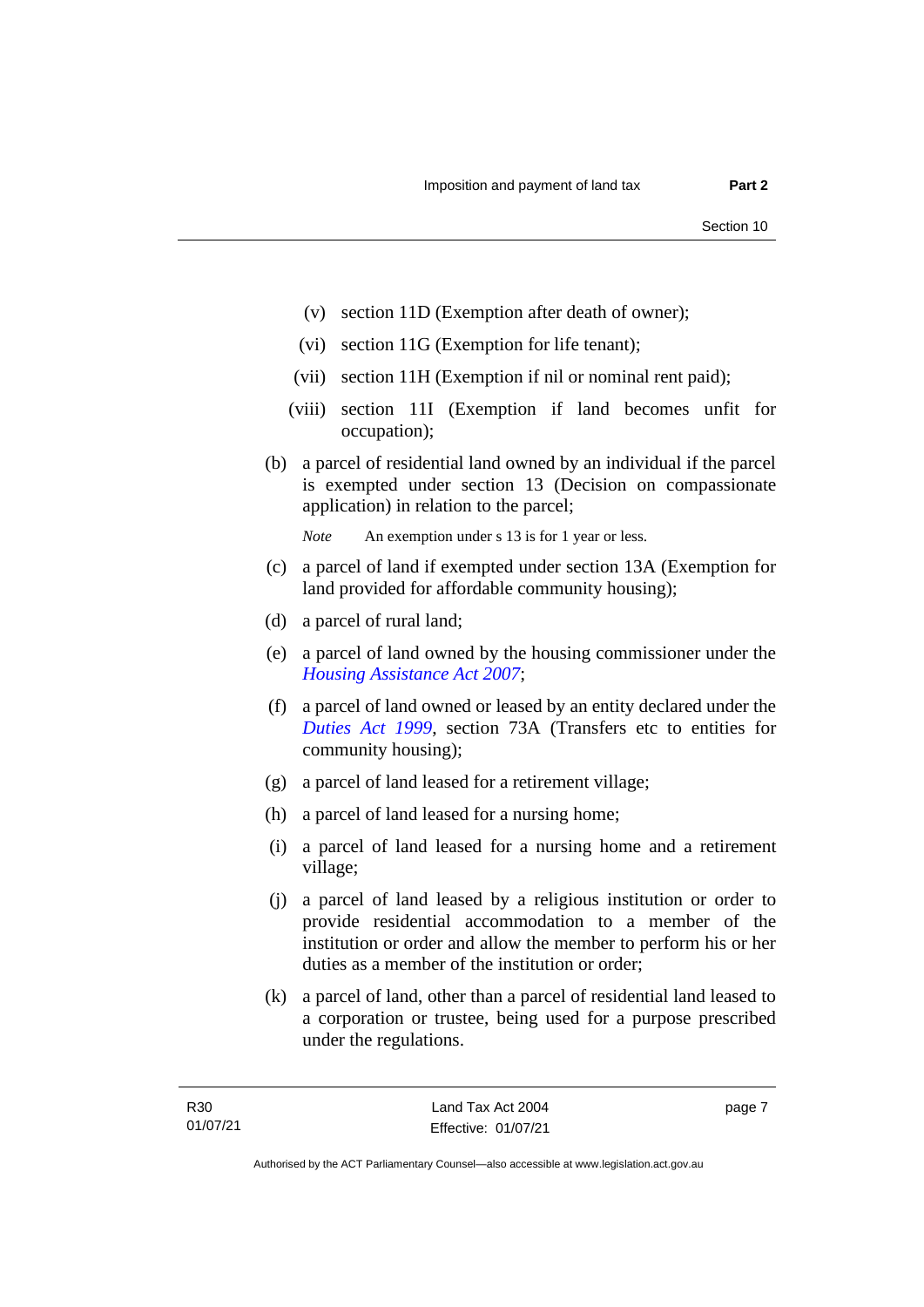(2) In this section:

*nursing home* means premises that—

- (a) are approved, or taken to be approved, as a nursing home under the *[National Health Act 1953](http://www.comlaw.gov.au/Details/C2013C00083)* (Cwlth); and
- (b) are built on land under a lease that allows the use of the land—
	- (i) for residential accommodation and nursing care for patients who, because of infirmity or illness, disease, incapacity or disability have a continuing need for nursing care; and
	- (ii) if the land is also used, or to be used, as a retirement village—for residential retirement accommodation.

*retirement village* means a complex of buildings (whether or not including hostel units)—

- (a) that is intended predominantly for retired people who are at least 55 years old, or couples, at least 1 of whom is at least 55 years old; and
- (b) each of which is, or is to be, occupied or used under a sublease, licence or other arrangement (other than a lease); and
- (c) each of which is intended, and able, to be occupied as a home; and
- (d) that is built on land under a lease that allows the use of the land—
	- (i) for residential retirement accommodation; and
	- (ii) if the land is also used, or to be used, for a nursing home for residential accommodation and nursing care for patients who, because of infirmity or illness, disease, incapacity or disability have a continuing need for nursing care; and

R30 01/07/21

Authorised by the ACT Parliamentary Counsel—also accessible at www.legislation.act.gov.au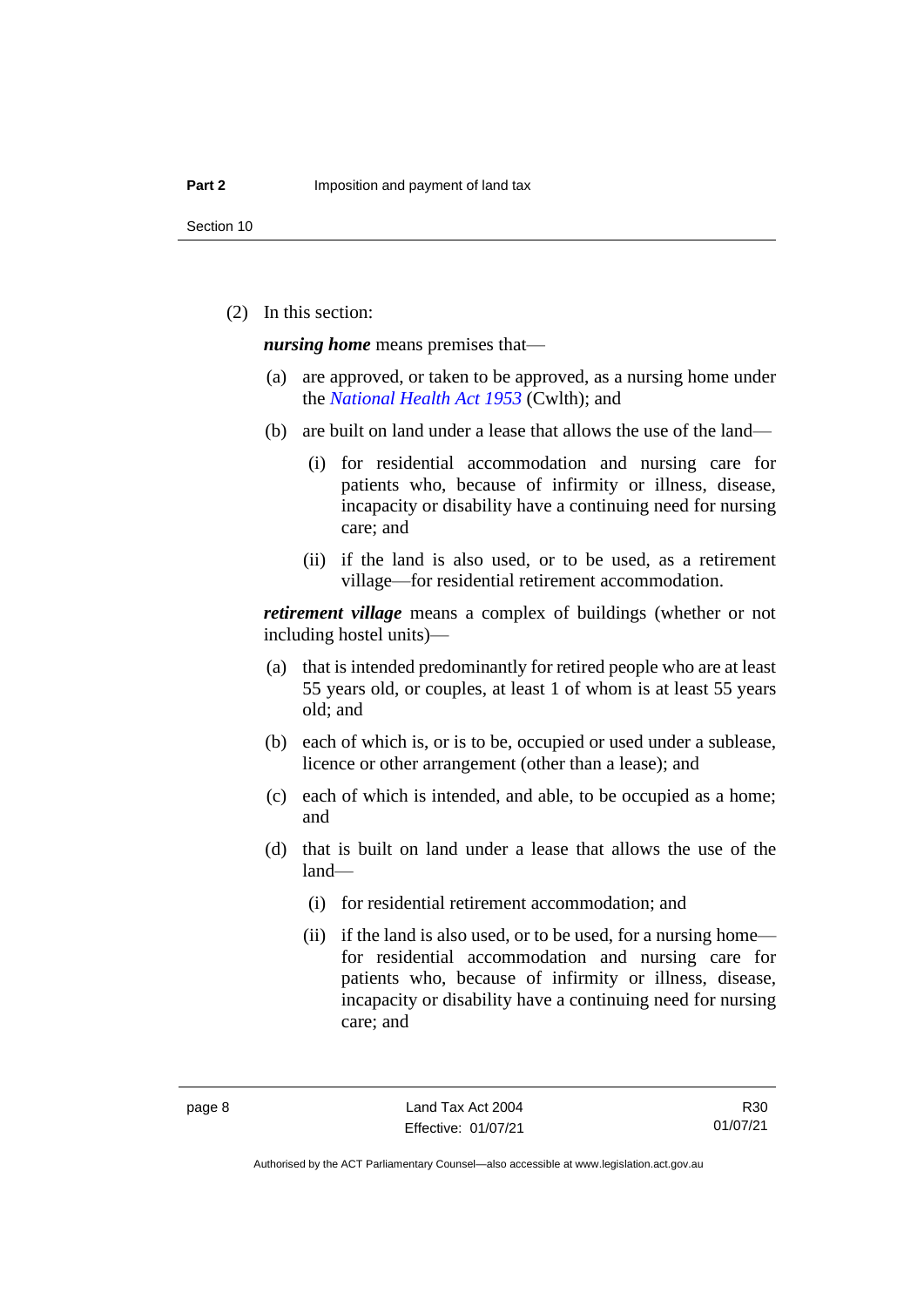- (e) from which no business activity is conducted by the lessee, other than a business connected with the conduct of—
	- (i) a retirement village; or
	- (ii) if a nursing home is also conducted under the same lease the nursing home.

#### *rural land* means—

- (a) rateable land leased for the purpose of primary production only; or
- (b) rateable land leased for the purpose of primary production and other purposes but used mainly for primary production; or
- (c) a parcel of rateable land included in the common property of a community title scheme under the *[Community Title Act](http://www.legislation.act.gov.au/a/2001-58) 2001*, if no parcel of land in the scheme is—
	- (i) residential land; or
	- (ii) leased for a commercial purpose.

*Note* Section 15 (2) disapplies this section in certain circumstances.

## <span id="page-14-0"></span>**11 Land exempted from land tax**

- (1) The following parcels of land are exempted from land tax:
	- (a) a parcel of land held under a development lease by a corporation;
	- (b) a parcel of residential land owned by a not-for-profit housing corporation.
- (2) In this section:

*development lease*, of land, means a lease for the development of the land by the lessee, or at the lessee's expense, by clearing, filling, grading, draining, levelling or excavating the land to make it suitable for subdivision into parcels of land to be leased.

page 9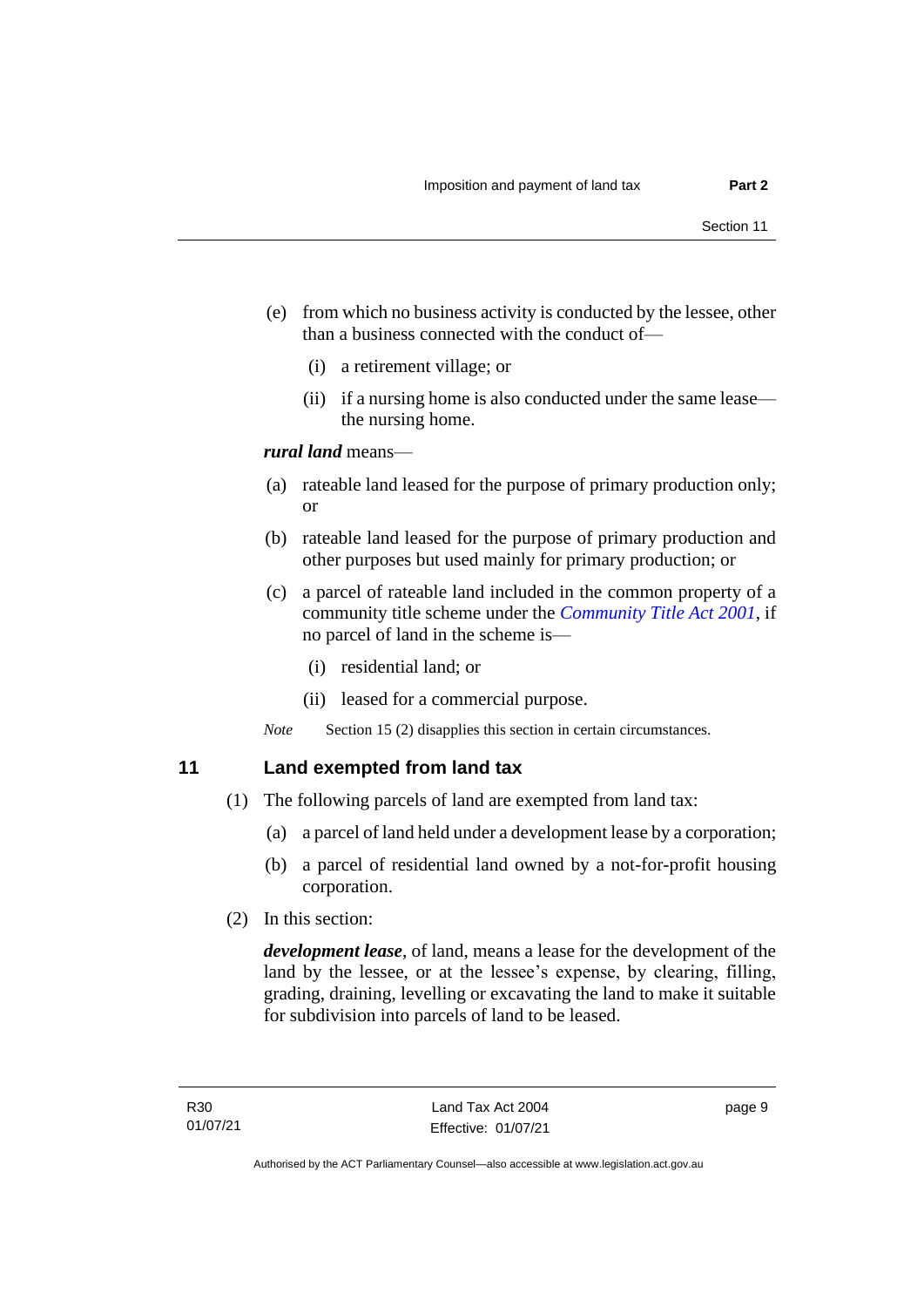*not-for-profit housing corporation* means a corporation registered under the [Corporations Act](http://www.comlaw.gov.au/Series/C2004A00818) or the *Co-operatives National Law (ACT)* with a constitution that—

- (a) states that the main objective of the corporation is the provision of housing; and
- (b) prohibits the corporation from making a distribution (whether in money, property or another way) to its members.
- *Note* Section 15 (2) disapplies this section in certain circumstances.

### <span id="page-15-0"></span>**11A Principal place of residence exemption**

- (1) This section applies if a parcel of land is, on the 1st day of a quarter—
	- (a) owned by someone other than a corporation or trustee; and
	- (b) occupied as the principal place of residence of 1 or more owners of the parcel of land.
- (2) The parcel of land is exempt from land tax.
	- *Note* Under s 14 the commissioner must be told within 30 days if there is a change in circumstances that would cause land tax to become payable for the parcel.
- (3) However, for 2 people in a domestic partnership with more than 1 parcel of land, only 1 parcel may be eligible for an exemption under this section unless the commissioner is satisfied the people have separated and there is no reasonable likelihood of cohabitation being resumed.
	- *Note* Under s 38 and the [Taxation Administration Act,](http://www.legislation.act.gov.au/a/1999-4/default.asp) s 108, the commissioner must give the person a reviewable decision notice in relation to a decision to refuse to exempt a parcel of land because the commissioner is not satisfied 2 people in a domestic partnership have separated.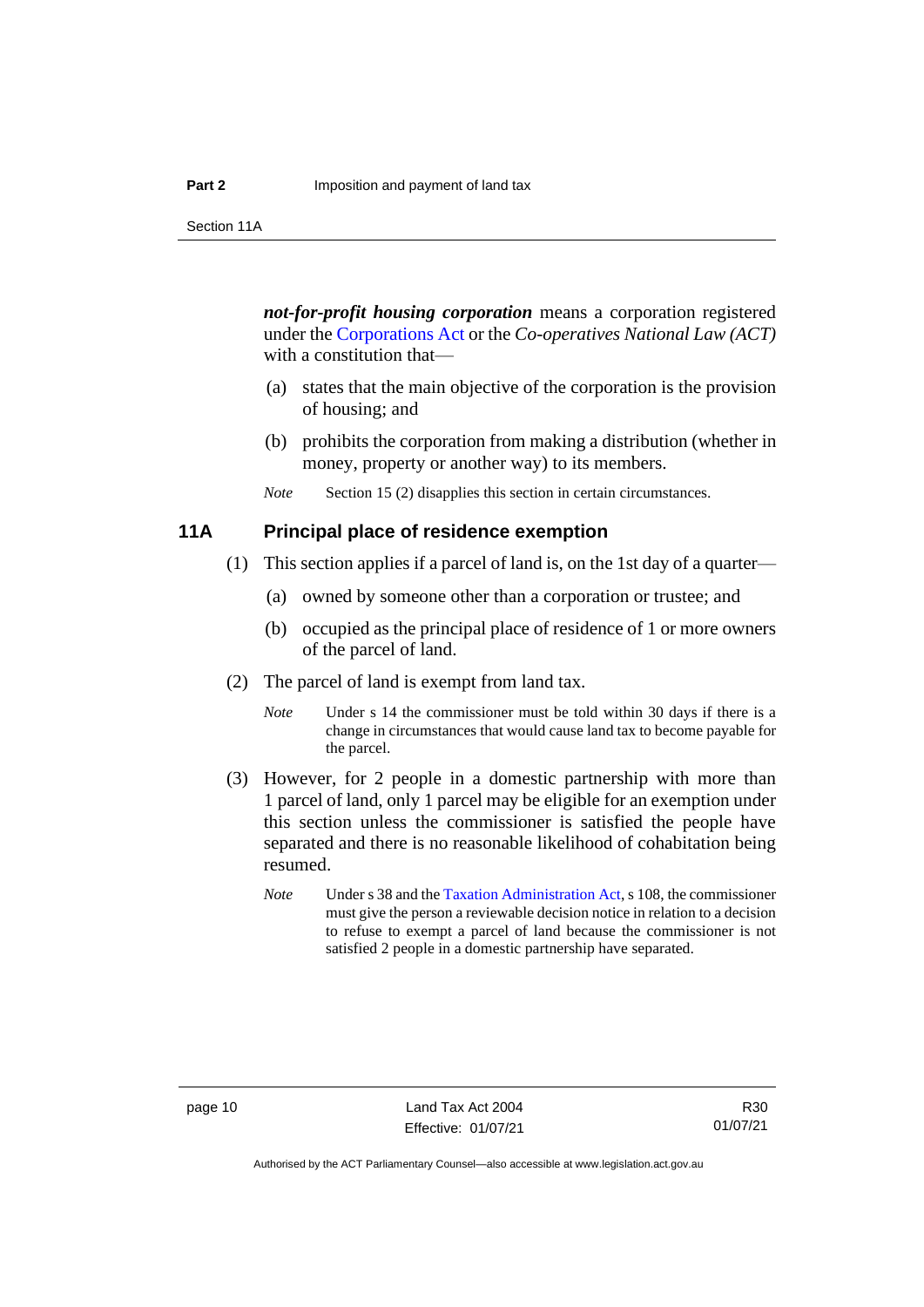## <span id="page-16-0"></span>**11B Moving out of principal place of residence**

- (1) This section applies if an owner of a parcel of land, other than a parcel of land owned by a corporation or trustee—
	- (a) occupies the parcel as the principal place of residence; and
	- (b) stops occupying the parcel as the principal place of residence.
- (2) The parcel of land is exempt from land tax for the 1st quarter after the date the owner stops occupying the parcel as the principal place of residence.
	- *Note* Under s 14 the commissioner must be told within 30 days if there is a change in circumstances that would cause land tax to become payable for the parcel.
- (3) Subsection (2) does not apply if the parcel of land is rented by a tenant.

## <span id="page-16-1"></span>**11C Moving into principal place of residence—new owner**

- (1) This section applies if a person, other than a corporation or trustee, becomes the owner (the *new owner*) of a parcel of land, to be occupied by the new owner as their principal place of residence.
- (2) The parcel of land is exempt from land tax for the 1st quarter after the date the new owner becomes the owner of the parcel.
	- *Note* Under s 14 the commissioner must be told within 30 days if there is a change in circumstances that would cause land tax to become payable for the parcel.
- (3) Subsection (2) does not apply if, within 3 months after the date the new owner becomes the owner of the parcel—
	- (a) the new owner does not occupy the parcel as their principal place of residence; or
	- (b) the parcel is rented by a tenant, other than the seller of the parcel under an agreement with the new owner for a period of not longer than 3 months.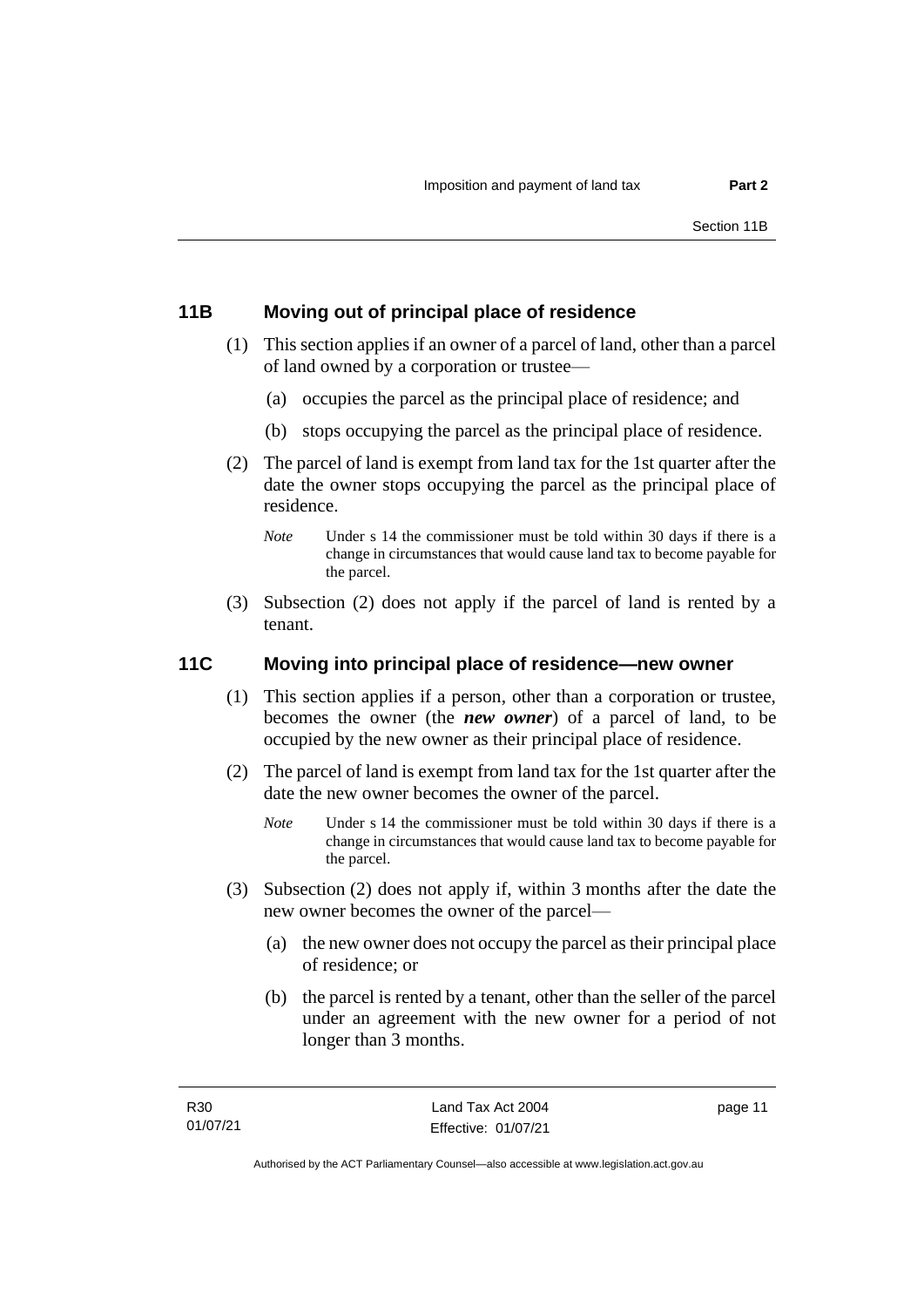## <span id="page-17-0"></span>**11CA Moving into principal place of residence—ending rental**

- (1) This section applies if a parcel of land, other than a parcel of land owned by a corporation or trustee, stops being rented so it can be occupied by the owner of the parcel as their principal place of residence.
- (2) The parcel of land is exempt from land tax for the 1st quarter after the date the parcel stopped being rented.
	- *Note* Under s 14 the commissioner must be told within 30 days if there is a change in circumstances that would cause land tax to become payable for the parcel.
- (3) Subsection (2) does not apply if, within 3 months after the date the parcel stopped being rented—
	- (a) the owner does not occupy the parcel as their principal place of residence; or
	- (b) the parcel is rented by a tenant.

#### <span id="page-17-1"></span>**11D Exemption after death of owner**

- (1) This section applies if—
	- (a) a parcel of land, other than a parcel of land owned by a corporation or trustee, is occupied as the principal place of residence by the owner of the parcel; and
	- (b) the owner dies.
- (2) The parcel of land is exempt from land tax for 2 years after the date of the owner's death if, during the 2-year period, the parcel is registered in the name of—
	- (a) the deceased owner; or
	- (b) the personal representative.
	- *Note* Under s 14 the commissioner must be told within 30 days if there is a change in circumstances that would cause land tax to become payable for the parcel.

R30 01/07/21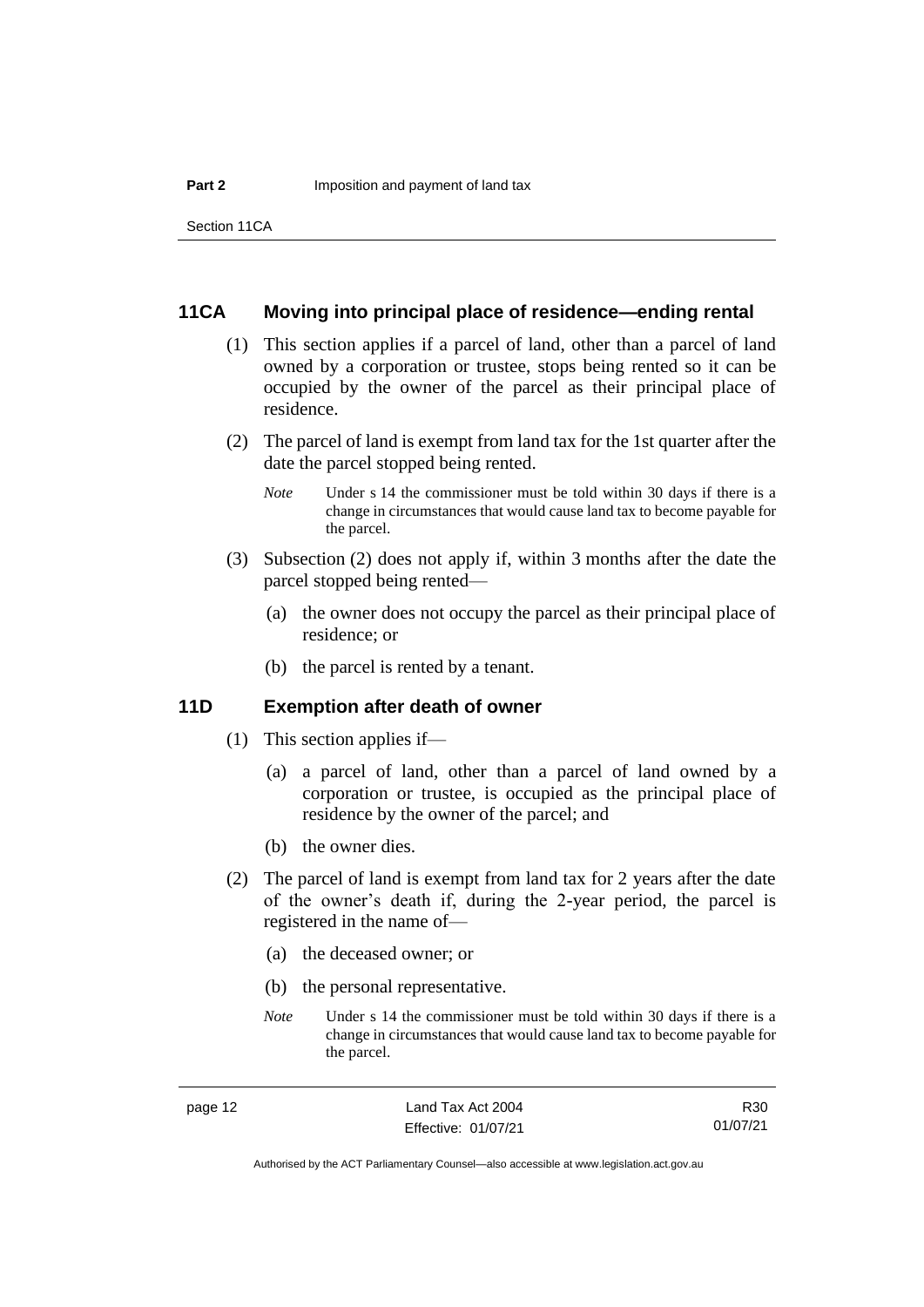- (3) Before the 2-year period ends, the personal representative may apply, in writing, to the commissioner to extend the period.
- (4) The application must set out the grounds on which it is made.

## <span id="page-18-0"></span>**11E Decision on extension of period**

- (1) On receiving an application under section 11D, the commissioner may extend the period mentioned in section 11D (2).
- (2) The commissioner may extend the period if—
	- (a) the parcel of land—
		- (i) has not been rented since the date of the owner's death; and
		- (ii) is not registered in the name of a person other than the deceased owner or the deceased owner's personal representative; and
	- (b) the commissioner is satisfied that—
		- (i) a person is occupying the parcel of land as the person's principal place of residence; and
		- (ii) the person is likely to be a person in whom the deceased owner's interest in the parcel will vest in accordance with the administration of the deceased's owner's estate.
- (3) The commissioner must tell the personal representative, in writing, of the decision under subsection (1) and—
	- (a) if the commissioner extends the period—state the extended period; or
	- (b) if the commissioner refuses to extend the period—state the reasons for the refusal.
	- *Note* Under s 14 the commissioner must be told within 30 days if there is a change in circumstances that would cause land tax to become payable for the parcel.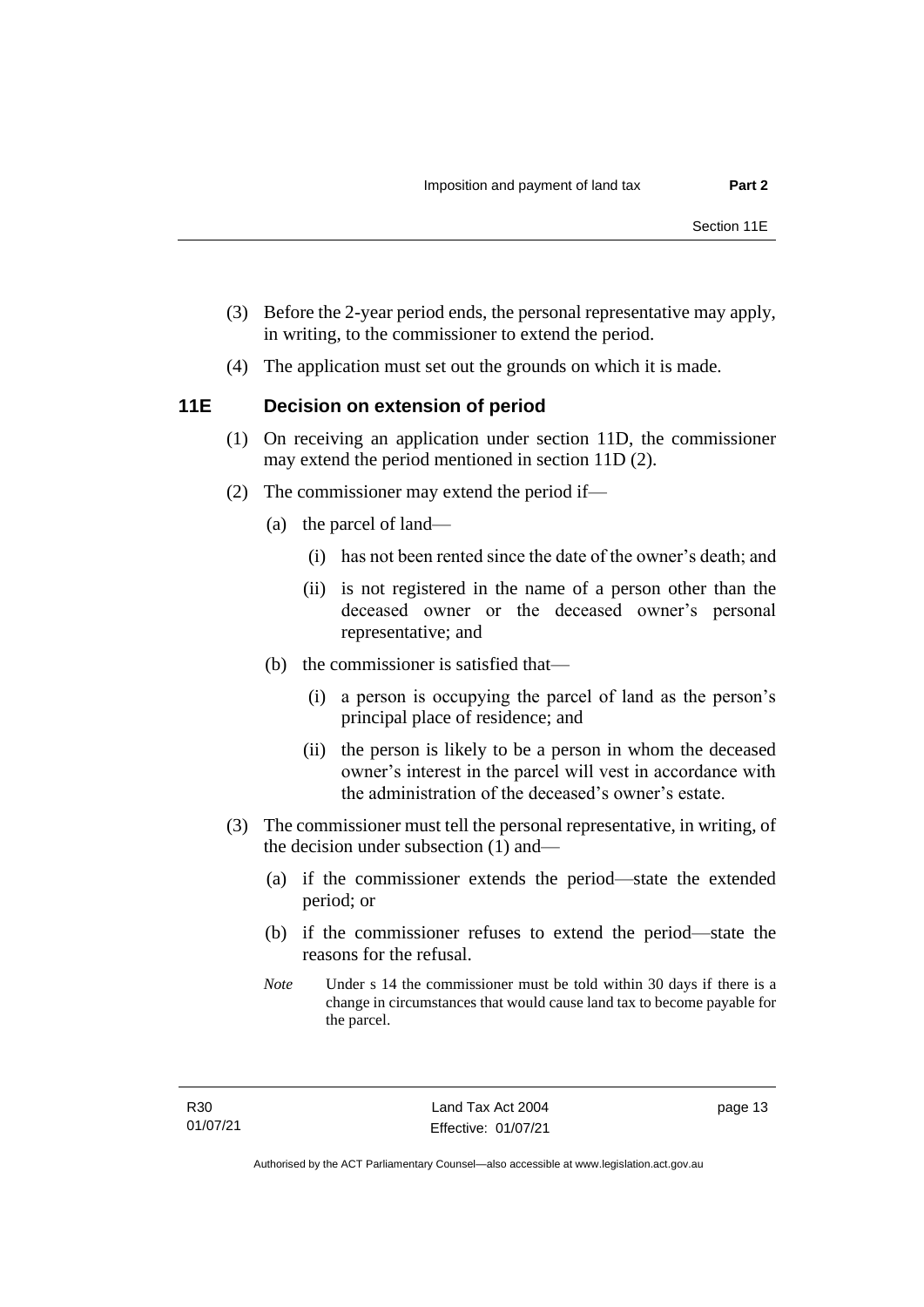Section 11F

- (4) The commissioner may, by written notice given to the personal representative, revoke an extension if satisfied that the extension should no longer be given.
	- *Note* Under s 38 and th[e Taxation Administration Act,](http://www.legislation.act.gov.au/a/1999-4/default.asp) s 108, the commissioner must also give the person a reviewable decision notice in relation to a decision to—
		- (a) extend the period for less than the period applied for; or
		- (b) refuse to extend the period; or
		- (c) revoke an extension.

## <span id="page-19-0"></span>**11F Applications lodged out of time**

- (1) The commissioner may allow a person to lodge an application after the 2-year period mentioned in section 11D (Exemption after death of owner).
- (2) The person must state fully and in detail, in writing, the circumstances concerning and the reasons for the failure to make the application within the 2-year period.
- (3) The commissioner may, after considering the circumstances concerning and the reasons for the failure to make the application within the period—
	- (a) if satisfied that it is just and fair for the application to be lodged after the period—give permission unconditionally or subject to conditions; or
	- (b) refuse permission.
- (4) The commissioner must tell the person, in writing, of the decision under subsection (3) and—
	- (a) if the commissioner gives permission subject to a condition state the condition; or

Authorised by the ACT Parliamentary Counsel—also accessible at www.legislation.act.gov.au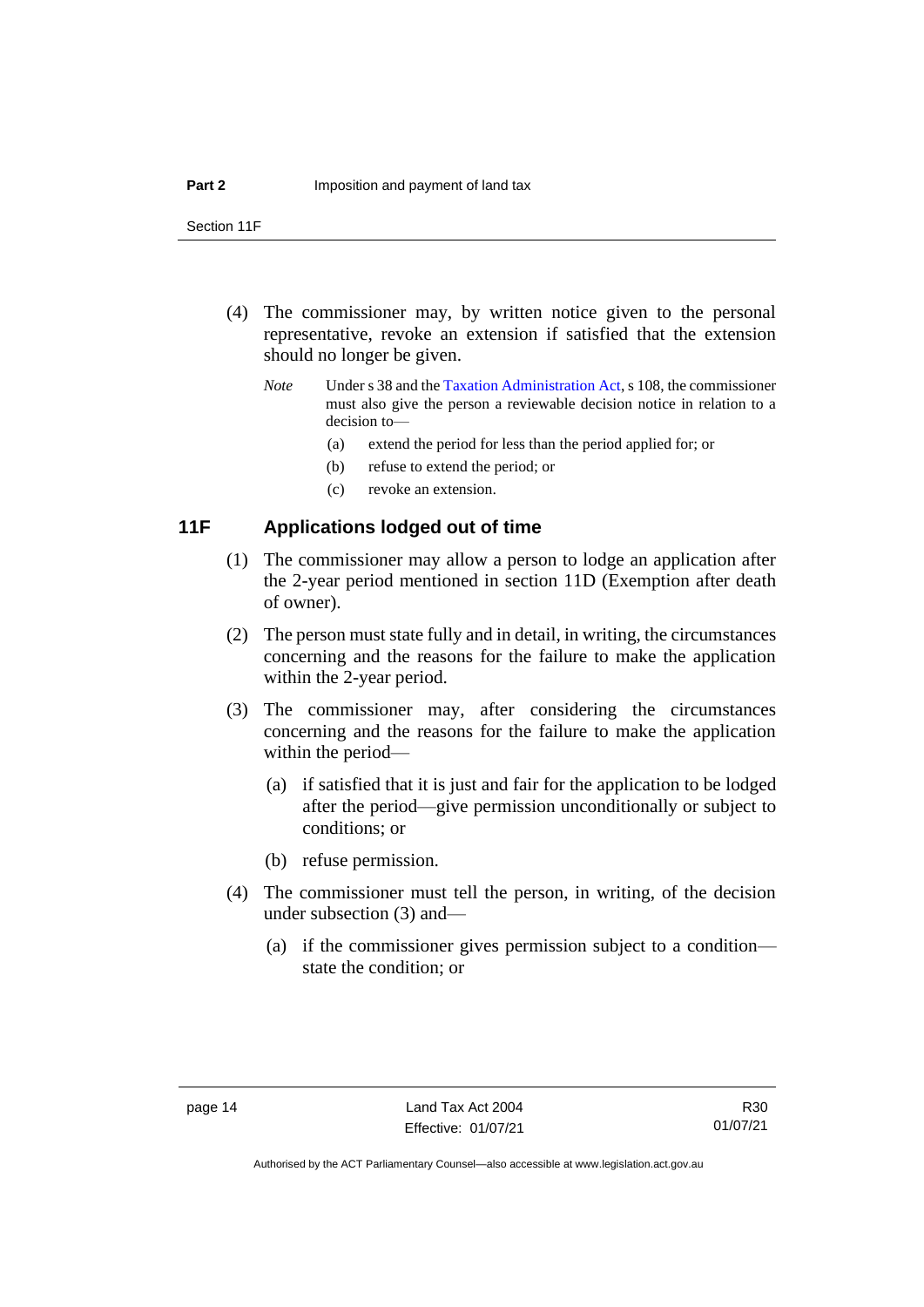- (b) if the commissioner refuses permission—state the reasons for the refusal.
- *Note 1* Under s 38 and th[e Taxation Administration Act,](http://www.legislation.act.gov.au/a/1999-4/default.asp) s 108, the commissioner must also give the person a reviewable decision notice in relation to a decision to—
	- (a) give permission subject to a condition; or
	- (b) refuse permission.
- *Note 2* Under s 14 the commissioner must be told within 30 days if there is a change in circumstances that would cause land tax to become payable for the parcel.

#### <span id="page-20-0"></span>**11G Exemption for life tenant**

- (1) This section applies if a parcel of land is, on the 1st day of a quarter—
	- (a) owned by someone other than a corporation or trustee; and
	- (b) occupied as the principal place of residence of a person having a life or term interest in the parcel of land under a will.
- (2) The parcel of land is exempt from land tax.
- (3) Subsection (2) does not apply if the parcel of land is rented to the person or another person.
	- *Note* Under s 14 the commissioner must be told within 30 days if there is a change in circumstances that would cause land tax to become payable for the parcel.

page 15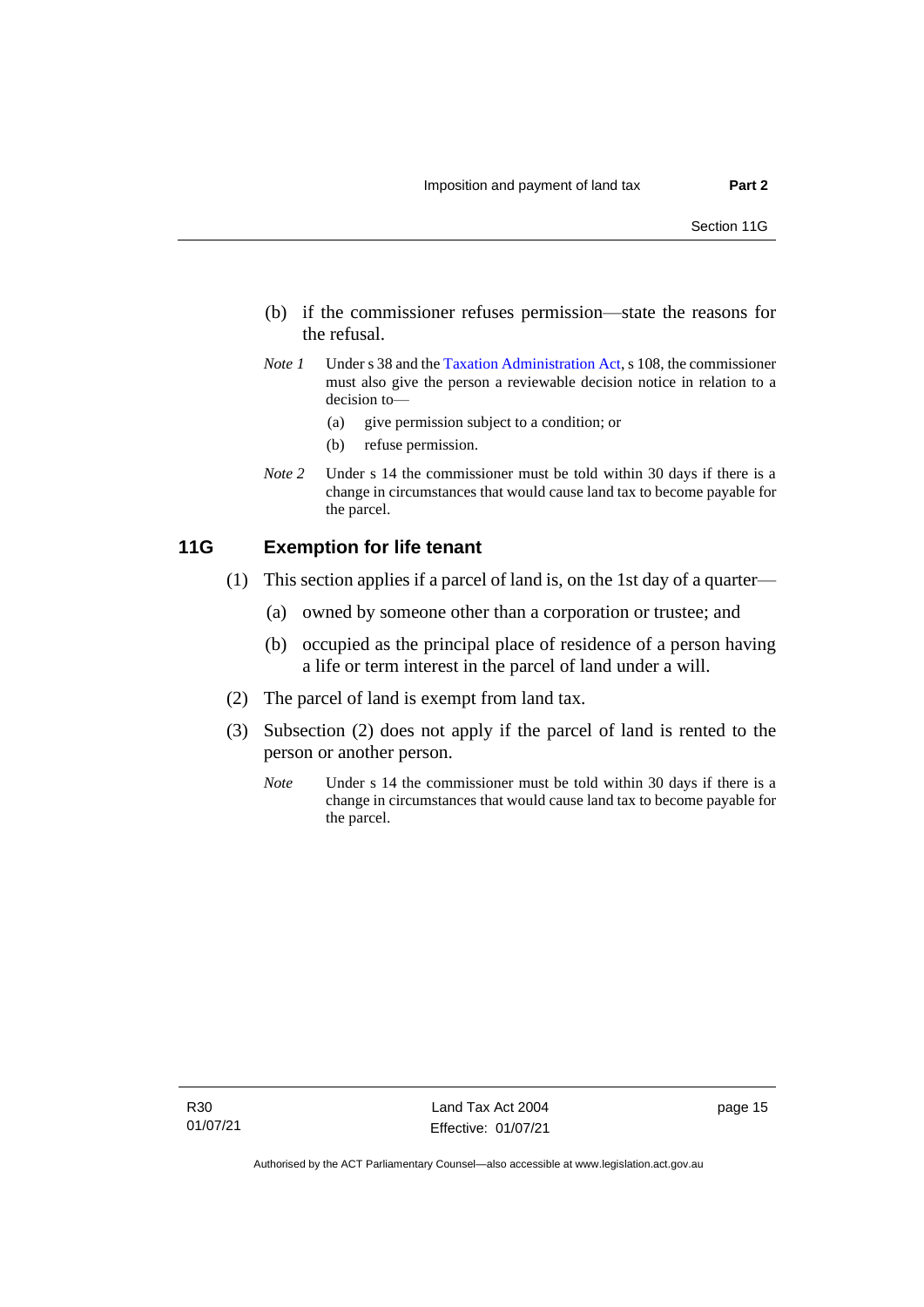Section 11H

## <span id="page-21-0"></span>**11H Exemption if nil or nominal rent paid**

- (1) This section applies if a parcel of land is, on the 1st day of a quarter—
	- (a) owned by someone other than a corporation or trustee; and
	- (b) occupied by a person who—
		- (i) is liable only to pay an amount that is not more than the total amount required for rates, repairs, maintenance and insurance in relation to the parcel; or
		- (ii) pays no rent for the parcel.
- (2) The parcel of land is exempt from land tax.
	- *Note* Under s 14 the commissioner must be told within 30 days if there is a change in circumstances that would cause land tax to become payable for the parcel.

## <span id="page-21-1"></span>**11I Exemption if land becomes unfit for occupation**

(1) This section applies if the commissioner is satisfied that a parcel of land is, or has become, unfit for occupation as a place of residence.

#### **Examples—unfit for occupation**

- 1 property under construction or being substantially renovated
- 2 property damaged by fire, flood or other natural disaster
- 3 property maliciously damaged
- 4 property which is otherwise unlawful to occupy under a territory law
- (2) The parcel of land is exempt from land tax after the date the parcel became unfit for occupation as a place of residence, until—
	- (a) the end of the quarter following the quarter in which a certificate of occupancy is issued for the parcel; or
	- (b) the commissioner is satisfied that the parcel is fit for occupation as a place of residence.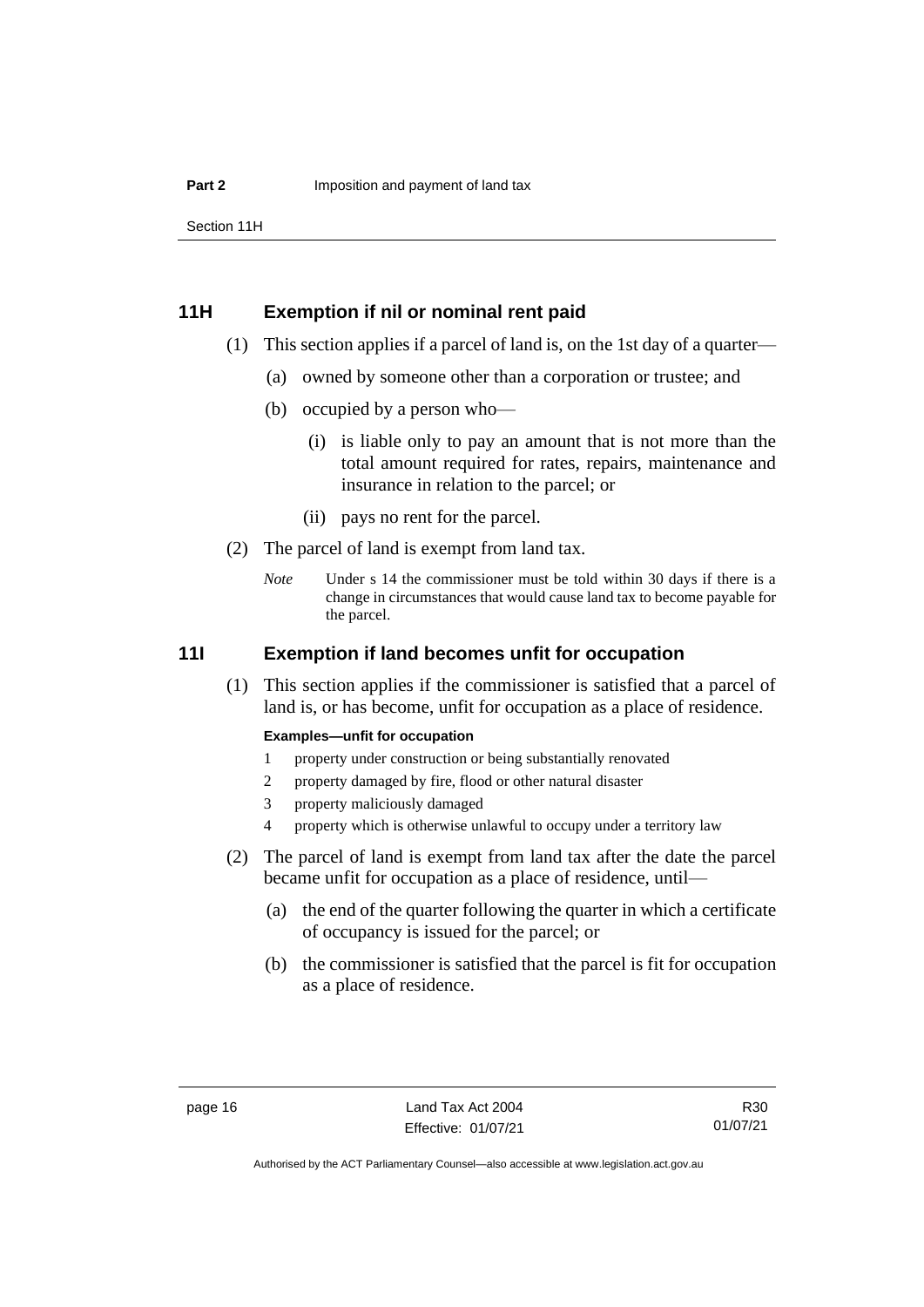- (3) Subsection (2) does not apply if the parcel of land is rented by a tenant.
	- *Note 1* Under s 14 the commissioner must be told within 30 days if there is a change in circumstances that would cause land tax to become payable for the parcel.
	- *Note 2* Under s 38 and th[e Taxation Administration Act,](https://www.legislation.act.gov.au/a/1999-4/) s 108, the commissioner must give the person a reviewable decision notice in relation to a decision to refuse to exempt a parcel of land because the commissioner is not satisfied the land is, or has become, unfit for occupation as a place of residence.
- (4) In this section:

*certificate of occupancy*—see the *[Building Act 2004](http://www.legislation.act.gov.au/a/2004-11)*, dictionary.

## <span id="page-22-0"></span>**12 Application for compassionate case exemption**

- (1) This section applies if, on the 1st day of a quarter, a parcel of residential land is owned by an individual (the *owner*) and not exempt from land tax.
- (2) The owner may apply in writing to the commissioner for a declaration that the parcel of land be treated as exempt from land tax on compelling compassionate grounds.
- (3) The application must set out the grounds on which it is made.
- (4) In this section:

*land tax* includes a foreign ownership surcharge.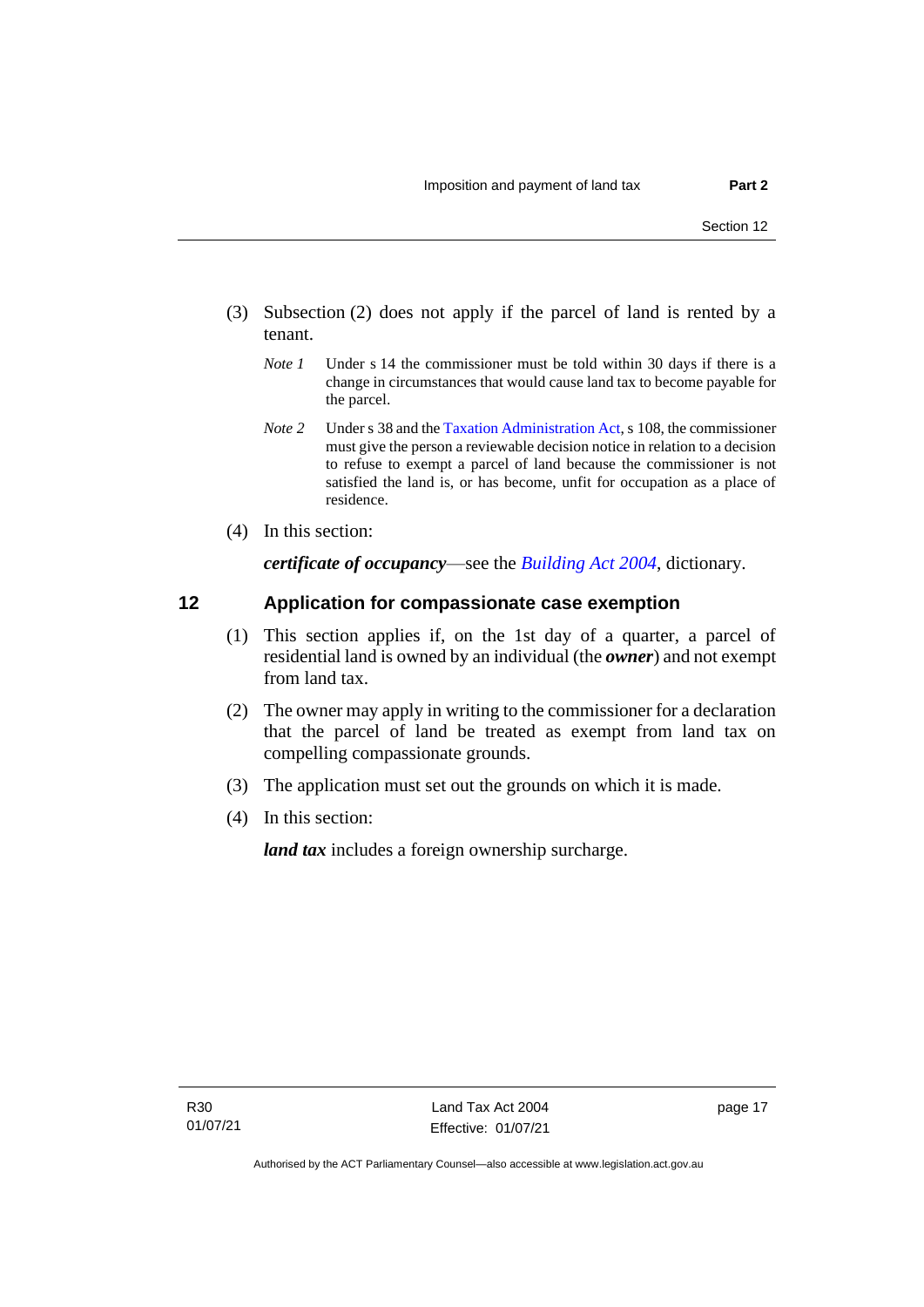Section 13

#### <span id="page-23-0"></span>**13 Decision on compassionate application**

- (1) On receiving an application under section 12 by the owner of a parcel of land, the commissioner must—
	- (a) if satisfied that the owner is temporarily absent because of compelling compassionate reasons and the parcel is not a parcel to which subsection (2) relates—exempt the parcel from land tax; or
	- (b) in any other case—refuse to exempt the parcel from land tax.
- (2) The commissioner must not exempt a parcel of land under this section if—
	- (a) a person carries on business as the proprietor of a boarding house on the parcel; or
	- (b) the parcel is leased to a corporation or trustee.
- (3) An exemption under subsection (1) in relation to a parcel of land must state that the parcel is exempt from land tax for a stated period of 2 years or less.
- (4) A notice of refusal under subsection (1) (b) must give reasons why the commissioner is not satisfied that the parcel should be exempt from land tax under this section.
- (5) The commissioner may, by notice given to the owner of the parcel of land, revoke an exemption under this section if satisfied that the parcel should no longer be exempted.
- (6) In this section:

*land tax* includes a foreign ownership surcharge.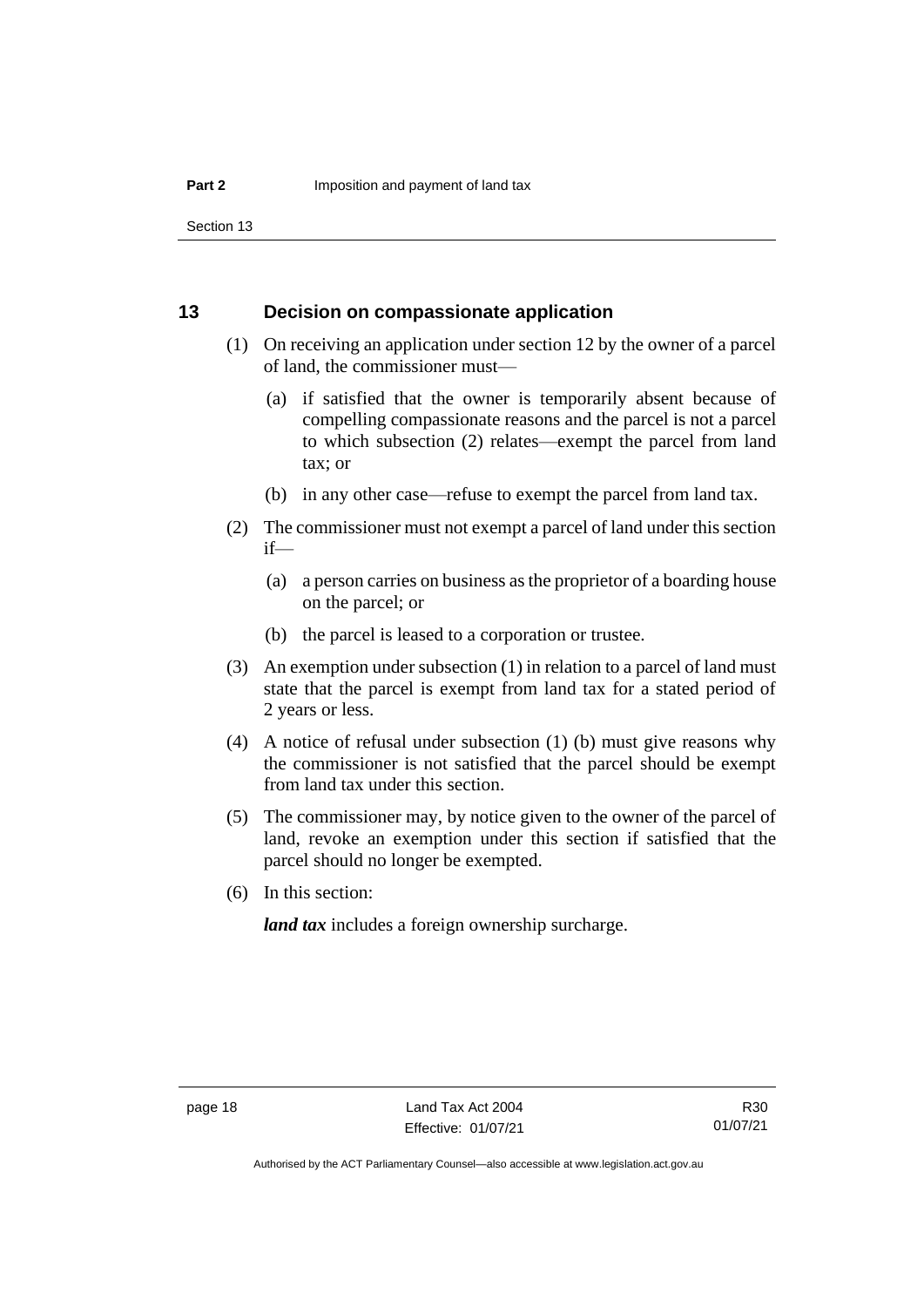## <span id="page-24-0"></span>**13A Exemption for land provided for affordable community housing**

- (1) This section applies if an owner of a parcel of land—
	- (a) enters into an agreement with a registered community housing provider; and
	- (b) makes the parcel of land available under the agreement to the provider for the purpose of affordable community housing.
- (2) The parcel of land is exempt from land tax.
	- *Note* Under s 14, the commissioner must be told within 30 days if there is a change in circumstances that would cause land tax to become payable for the parcel.
- (3) An agreement under subsection (1) must require the registered community housing provider to—
	- (a) take all reasonable steps to rent the parcel of land for affordable community housing; and
	- (b) before the 1st day of a quarter, notify the commissioner whether or not the parcel of land is rented.
- (4) Subsection (2) does not apply if—
	- (a) the parcel of land is not rented within 3 months after the date the parcel—
		- (i) is made available under the agreement to the registered community housing provider; or
		- (ii) if rented, stops being rented; or
	- (b) any part of the parcel of land is rented for a purpose other than affordable community housing under the agreement; or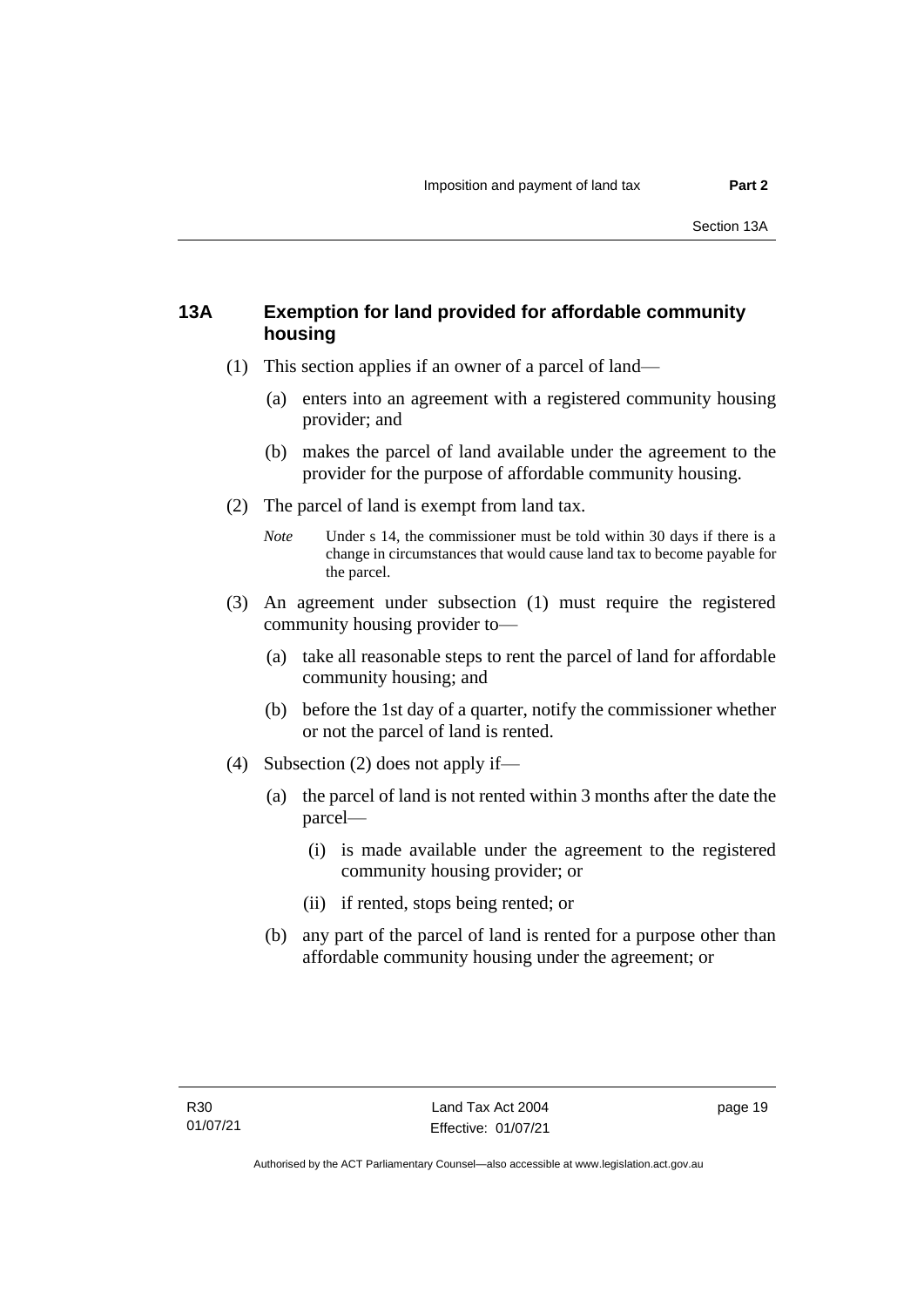Section 13A

- (c) the owner does not satisfy the criteria determined under subsection  $(5)$  (a); or
- (d) the parcel of land would exceed the maximum number of parcels determined under subsection (5) (b) (i); or
- (e) the amount of land tax exempted would exceed the maximum value of land tax determined under subsection (5) (b) (ii); or
- (f) the parcel of land would exceed the maximum number of parcels for which an owner is entitled determined under subsection  $(5)$  (b) (iii).
- (5) The Minister may determine—
	- (a) criteria that an owner of a parcel of land must satisfy before being eligible for an exemption under this section; and
	- (b) 1 or more of the following:
		- (i) the maximum number of parcels of land that are entitled to an exemption under this section;
		- (ii) the maximum value of land tax that may be exempted under this section;
		- (iii) the maximum number of parcels of land for which an owner is entitled to an exemption under this section.
- (6) A determination is a disallowable instrument.
	- *Note* A disallowable instrument must be notified, and presented to the Legislative Assembly, under the [Legislation Act.](http://www.legislation.act.gov.au/a/2001-14)
- (7) In this section:

*affordable community housing* means community housing that is—

- (a) rented at a rate that is less than the current market rent; and
- (b) affordable by people on low or moderate incomes.

R30 01/07/21

Authorised by the ACT Parliamentary Counsel—also accessible at www.legislation.act.gov.au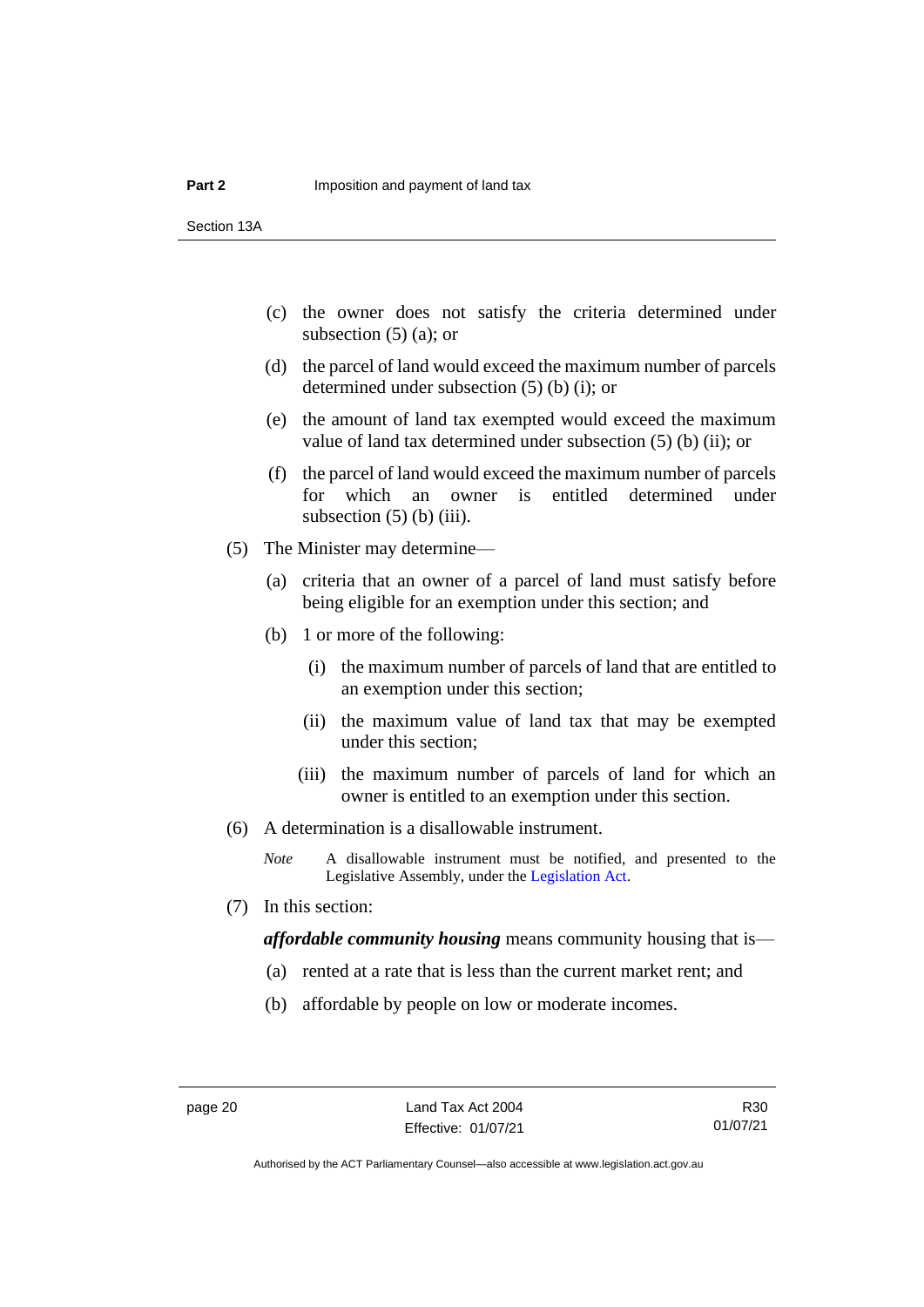*community housing*—see the *[Community Housing Providers](https://www.legislation.act.gov.au/a/2013-18/)  [National Law \(ACT\)](https://www.legislation.act.gov.au/a/2013-18/)*, section 4 (1).

*Community Housing Providers National Law (ACT)* means the provisions applying because of the *[Community Housing Providers](http://www.legislation.act.gov.au/a/2013-18)  [National Law \(ACT\) Act 2013](http://www.legislation.act.gov.au/a/2013-18)*, section 7.

*registered community housing provider*—see the *[Community](https://www.legislation.act.gov.au/a/2013-18/)  [Housing Providers National Law \(ACT\)](https://www.legislation.act.gov.au/a/2013-18/)*, section 4 (1).

## <span id="page-26-0"></span>**14 Commissioner to be told of change in circumstances**

- (1) This section applies in relation to a parcel of land that is leased for residential purposes if—
	- (a) land tax or a foreign ownership surcharge is not imposed on the parcel; or
	- (b) the parcel is exempt from land tax or a foreign ownership surcharge.
- (2) A relevant person for the parcel of land must tell the commissioner—
	- (a) of any change in circumstances in relation to the parcel that would cause land tax or a foreign ownership surcharge to become payable for the parcel; and
	- (b) the date of the change in circumstances.
	- *Note 1* It is an offence to fail to notify the commissioner under this section (see [Taxation Administration Act,](http://www.legislation.act.gov.au/a/1999-4/default.asp) s 67 (2)).
	- *Note* 2 It is also an offence to knowingly avoid paying, or disclosing a liability to pay, part or all of an amount of tax (see [Taxation Administration](http://www.legislation.act.gov.au/a/1999-4/default.asp) Act, s 65 (1)).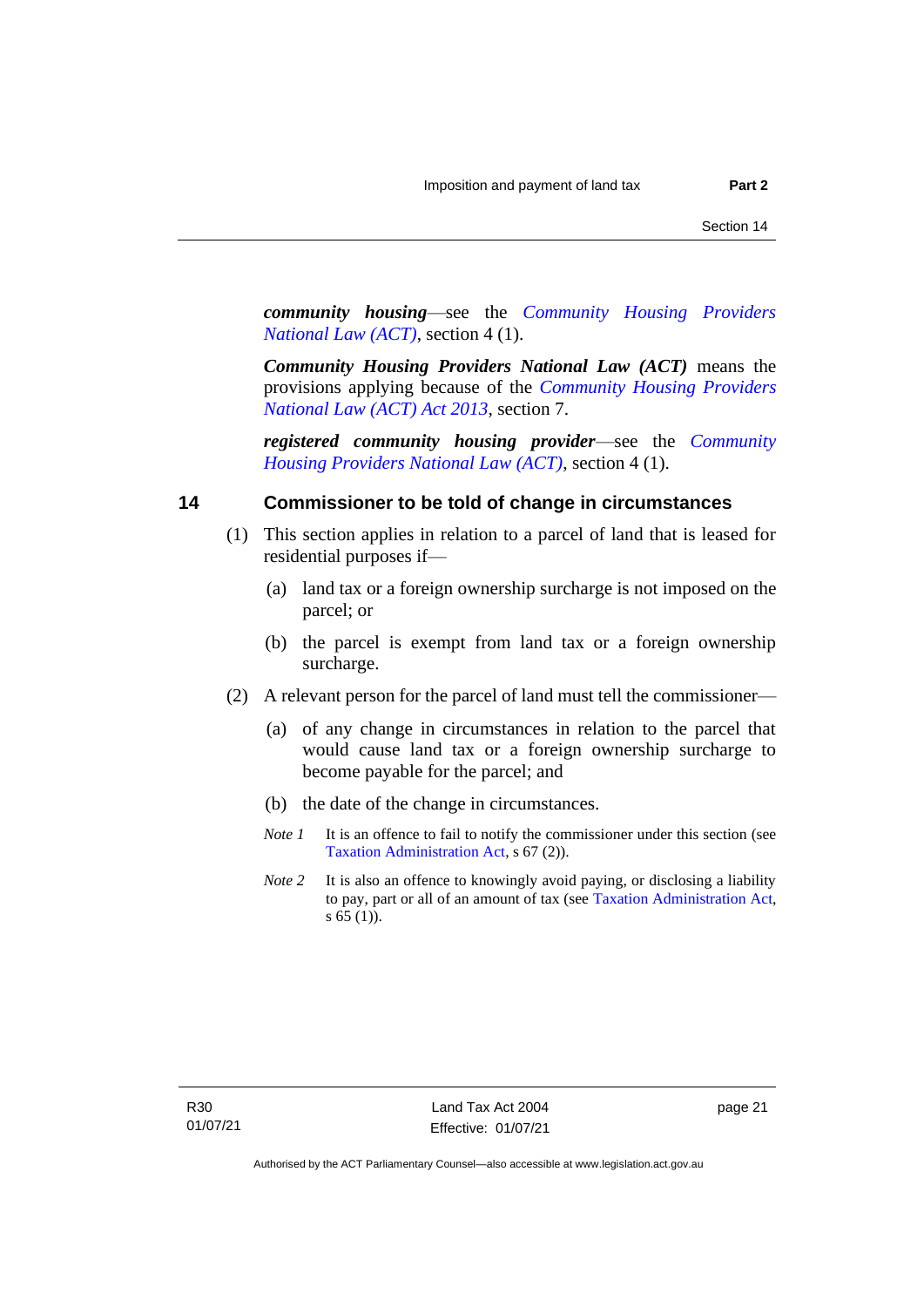Section 15

(3) For subsection (2), the relevant person must tell the commissioner not later than 30 days after the date the circumstances change.

#### **Examples—s (2) and s (3)—changed circumstances**

- 1 a change of ownership of the parcel
- 2 the parcel is owned by an individual as trustee
- 3 the parcel is owned by a foreign person or an owner subsequently becomes a foreign person
- 4 the parcel is no longer a principal place of residence
- 5 the parcel is rented
- 6 the parcel is otherwise no longer exempt from land tax or a foreign ownership surcharge
- (4) In this section:

*relevant person*, for a parcel of land, means—

- (a) the owner of the parcel of land; or
- (b) if the owner has authorised an agent to act on the owner's behalf in relation to the parcel—the agent; or
- (c) if the owner has died—the personal representative.

#### **Examples—par (b)—agent**

accountant, real estate agent, solicitor

## <span id="page-27-0"></span>**15 Multiple dwellings**

- (1) This section applies if—
	- (a) a parcel of residential land owned by someone other than a corporation or trustee contains multiple dwellings; and
	- (b) at least 1 of the dwellings is occupied—
		- (i) as the principal place of residence of 1 or more owners of the parcel, including an owner who is a personal representative of a deceased person; or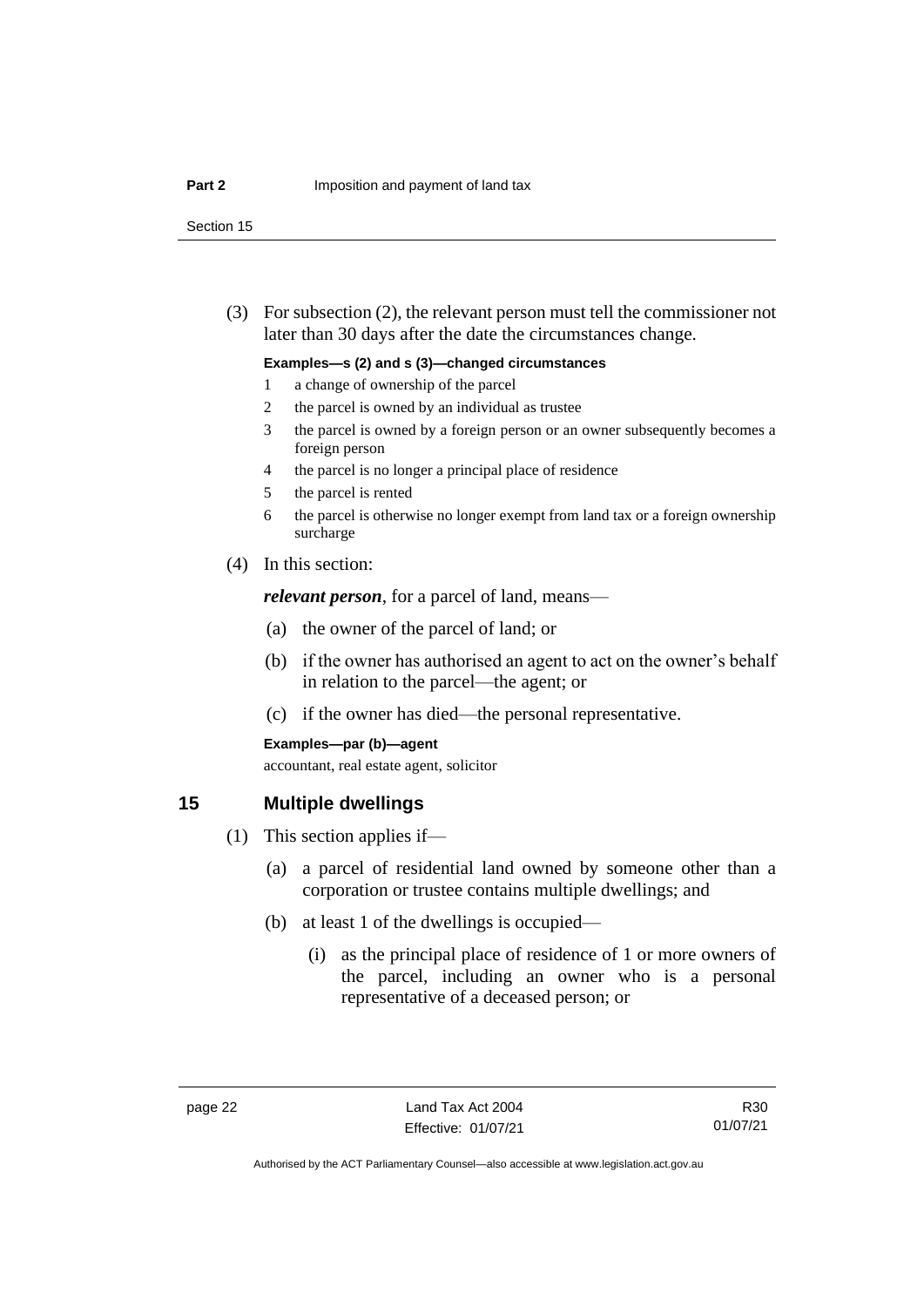- (ii) as the principal place of residence of a person having a life or term interest in the parcel of land under a will; or
- (iii) by a person who pays no rent for the parcel, or is liable only to pay an amount that is not more than the total amount required for rates, repairs, maintenance and insurance in relation to the parcel; and
- (c) at least 1 of the dwellings is rented by a tenant.
- (2) Section 10 (Land exempted from s 9 generally) and section 11 (Land exempted from land tax) do not apply to the parcel of land.
- (3) In working out the land tax payable for the parcel of land under section 9 (Imposition of land tax), the AUV of the parcel of land is the amount worked out as follows:

$$
\mathrm{AUV}\,\times\,\frac{\mathrm{FA}}{\mathrm{TFA}}
$$

(4) In working out the land tax payable for the parcel of land under section 9 (Imposition of land tax), the FC for the parcel of land is the amount worked out as follows:

$$
FC \times \frac{FA}{TFA}
$$

(5) In this section:

*AUV* means the average unimproved value of the parcel of land under the *[Rates Act 2004](http://www.legislation.act.gov.au/a/2004-3)*.

*dwelling*—

(a) means a room, or suite of rooms, used or capable of being used as a separate residence; but

page 23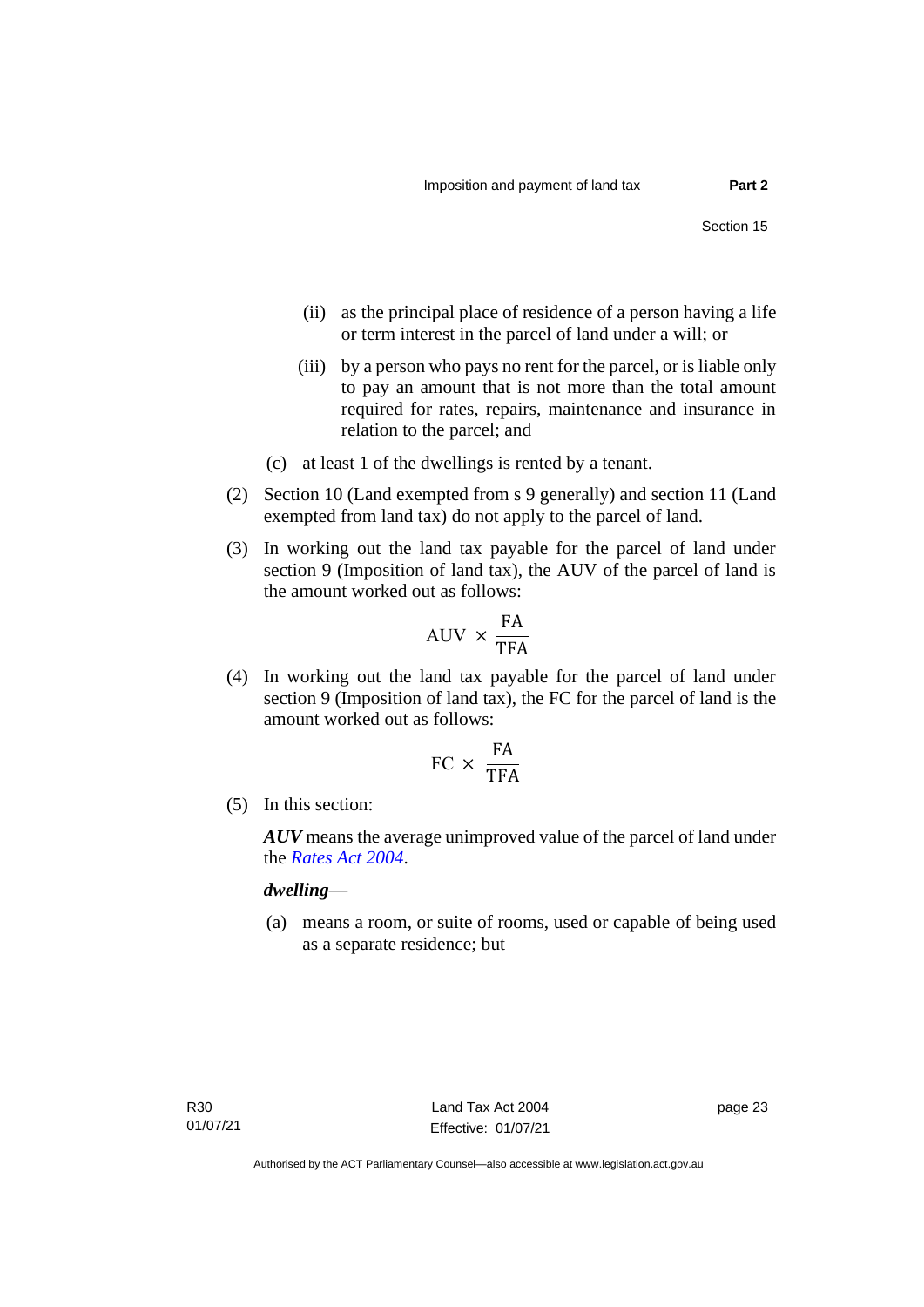- (b) does not include—
	- (i) a unit; or
	- (ii) a garage, carport, garden shed, veranda, pergola, patio, or any other structure not used for living in.

*FA* means the floor area of the rented dwelling.

*FC* means the fixed charge determined under the [Taxation](http://www.legislation.act.gov.au/a/1999-4/default.asp)  [Administration Act,](http://www.legislation.act.gov.au/a/1999-4/default.asp) section 139 for section 9 (4), definition of *FC*.

*TFA* means the total floor area of all dwellings on the parcel of land.

#### <span id="page-29-0"></span>**16 Land partly owned by corporation or trustee**

- (1) This section applies to a parcel of residential land that is owned by—
	- (a) 1 or more people who are corporations or trustees; and
	- (b) 1 or more people who are exempt from paying land tax for the parcel under—
		- (i) section 10 (Land exempted from s 9 generally), other than section 10 (1) (a) (vii); or
		- (ii) section 11 (Land exempted from land tax).
- (2) In working out the land tax payable for the parcel of land under section 9 (Imposition of land tax), the AUV of the parcel of land is the amount worked out as follows:

$$
AUV \times \frac{C&TI}{AI}
$$

(3) In working out the land tax payable for the parcel of land under section 9 (Imposition of land tax), the FC for the parcel of land is the amount worked out as follows:

$$
FC \times \frac{C&TI}{AI}
$$

R30 01/07/21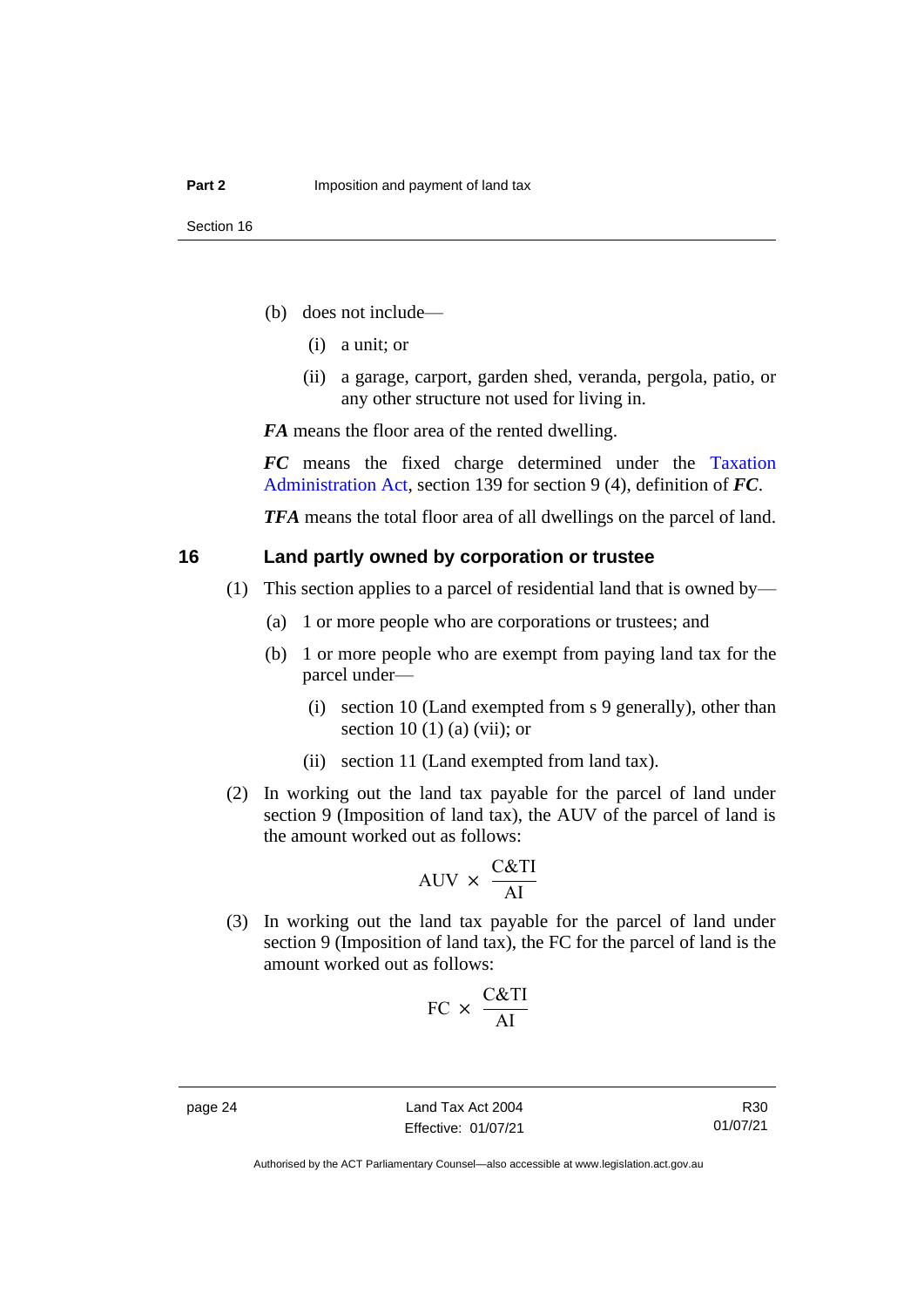(4) In subsection (2):

*AI* means the value of all interests in the parcel of land.

*AUV* means the average unimproved value of the parcel of land under the *[Rates Act 2004](http://www.legislation.act.gov.au/a/2004-3)*.

*C&TI* means the value of all interests in the parcel of land held by corporations and trustees.

*FC* means the fixed charge determined under the [Taxation](http://www.legislation.act.gov.au/a/1999-4/default.asp)  [Administration Act,](http://www.legislation.act.gov.au/a/1999-4/default.asp) section 139 for section 9 (4), definition of *FC*.

(5) Any land tax payable for the parcel of land is payable by the owners of the land who are corporations or trustees.

## <span id="page-30-0"></span>**17 Payment of land tax**

- (1) Land tax in relation to a parcel of land is payable to the commissioner by the owner of the parcel.
- (2) A person who is the owner of the parcel of land is liable to pay to the commissioner any unpaid land tax payable in relation to the parcel, whether the amount became payable before or after the person became the owner.
- (3) However, if the owner of the parcel is a person to whom th[e Taxation](http://www.legislation.act.gov.au/a/1999-4/default.asp)  [Administration Act,](http://www.legislation.act.gov.au/a/1999-4/default.asp) section 56H (7) (Tax payable is charge on land) applies in relation to the unpaid land tax, the amount is payable by the person who was the owner of the parcel for the period to which the liability relates.
- (4) The assessment notice for the land tax payable for a quarter for a parcel of land must state a date for payment of the land tax (the *payment date*).
- (5) The payment date must not be earlier than 4 weeks after the date of the notice.

page 25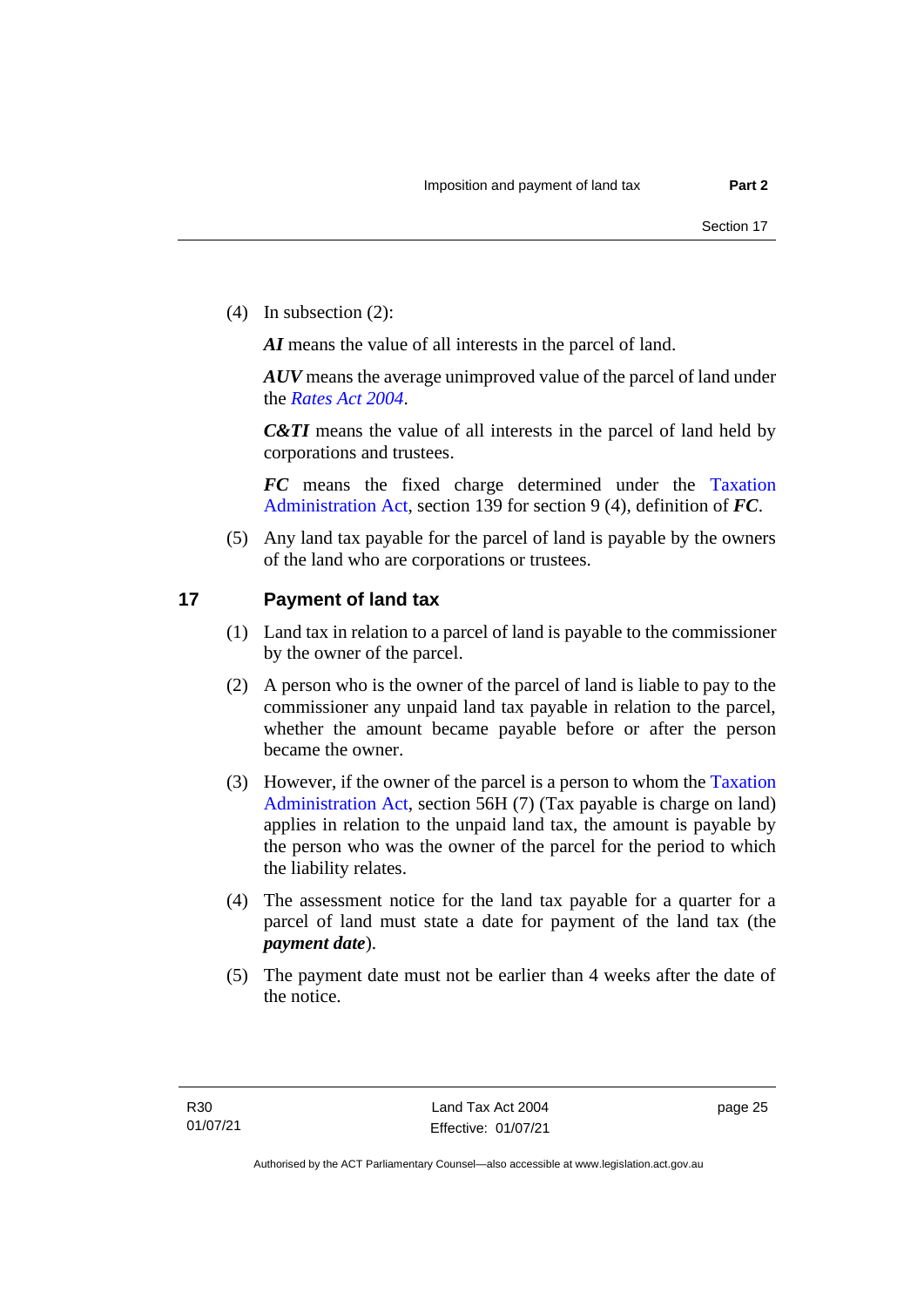Section 17

- (6) A person may pay the land tax in relation to which an assessment notice has been given—
	- (a) if the amount payable is for a quarter and any arrears of land tax in relation to previous quarters have been paid in full—by paying, on or before the date for the payment of the land tax, the amount of the land tax; or
	- (b) by paying the amounts on the days that the person wishes, but so that the amount owing on the date for payment is paid no later than the date for payment.
- (7) In this section:

*assessment notice*, in relation to land tax, means a notice of assessment under the [Taxation Administration Act,](http://www.legislation.act.gov.au/a/1999-4/default.asp) section 14 in relation to the land tax.

*land tax* includes a foreign ownership surcharge.

page 26 Land Tax Act 2004 Effective: 01/07/21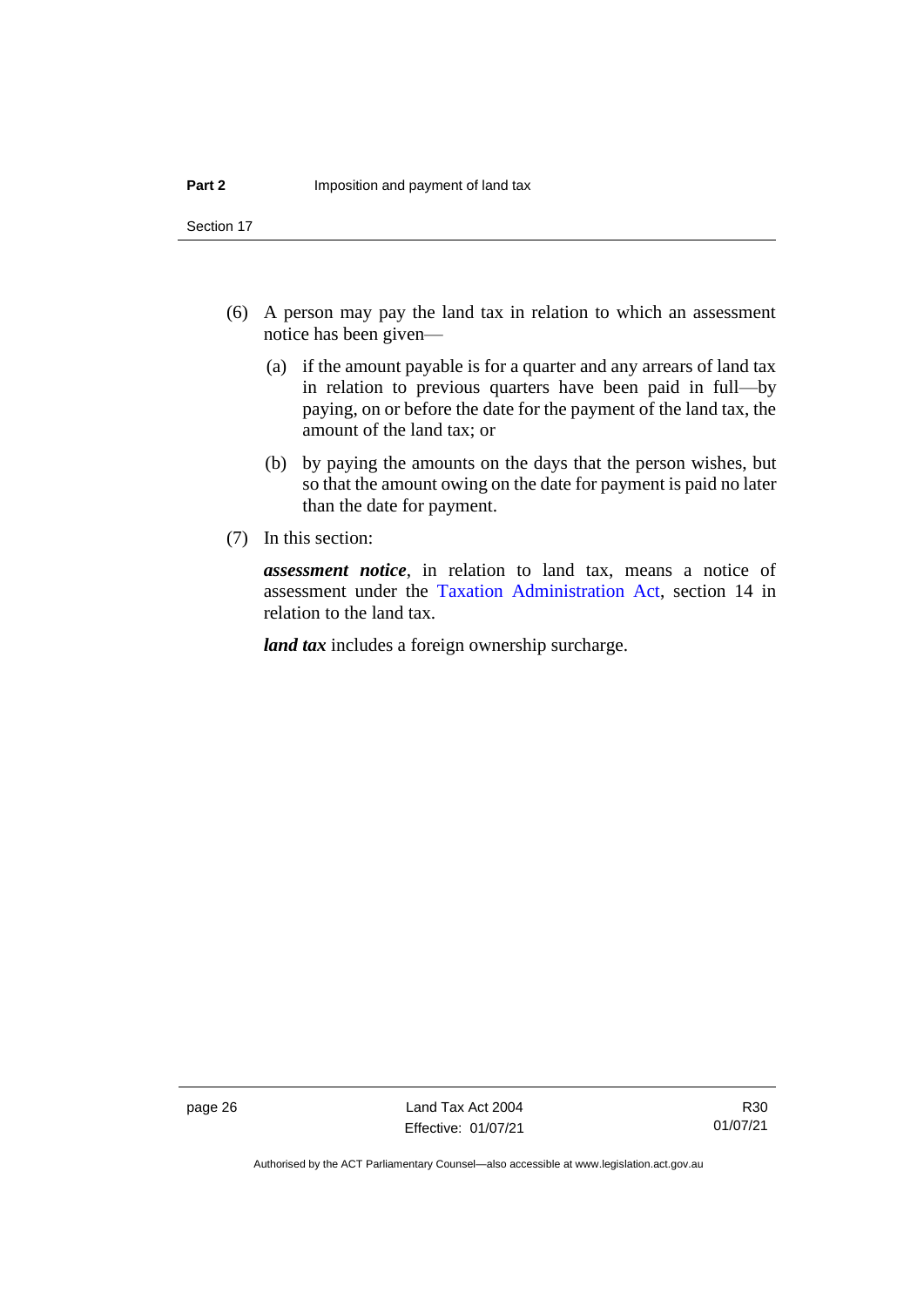## <span id="page-32-0"></span>**Part 2A Foreign ownership surcharge**

## <span id="page-32-1"></span>**17A Definitions—pt 2A**

In this part:

*Australian citizen*—see the *[Australian Citizenship Act 2007](https://www.legislation.gov.au/Series/C2007A00020)* (Cwlth), section 4.

*foreign individual* means an individual who, on the 1st day of a quarter, is not—

- (a) an Australian citizen; or
- (b) a permanent resident; or
- (c) ordinarily resident in Australia or an external territory.

## *foreign person*—

- (a) means—
	- (i) a foreign individual; or
	- (ii) a foreign corporation; or
	- (iii) a trustee of a foreign trust; but
- (b) does not include a personal representative of a deceased person.

#### *permanent resident* means—

- (a) a person who holds a permanent visa under the *[Migration](https://www.legislation.gov.au/Series/C1958A00062) Act 1958* (Cwlth), section 30 (1); or
- (b) a New Zealand citizen who holds a special category visa under the *[Migration](https://www.legislation.gov.au/Series/C1958A00062) Act 1958* (Cwlth), section 32.

page 27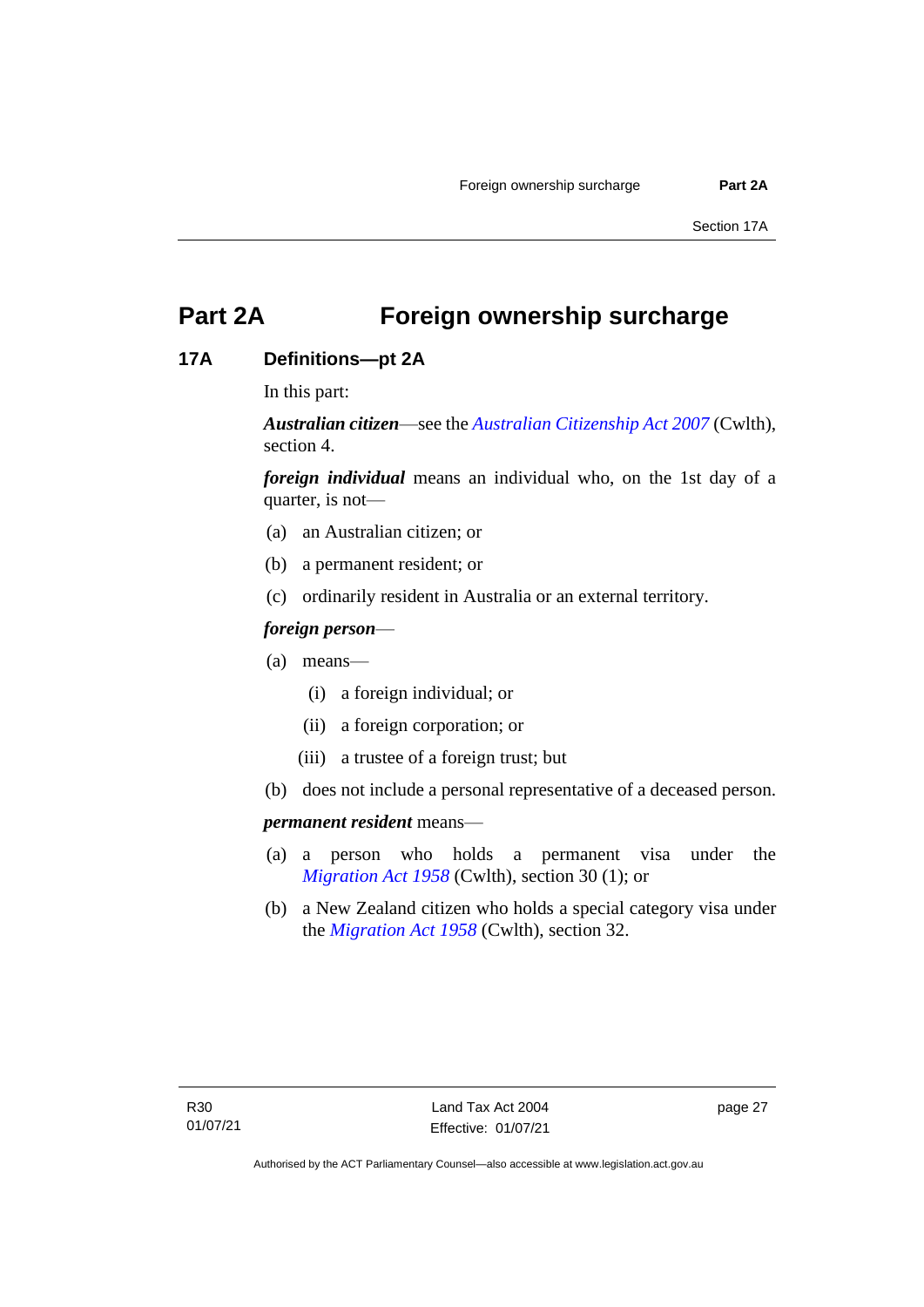#### **Part 2A Foreign ownership surcharge**

Section 17B

## <span id="page-33-0"></span>**17B What is a** *foreign corporation***?—pt 2A**

(1) In this part:

*foreign corporation* means—

- (a) a corporation incorporated outside Australia; or
- (b) a corporation in which 1 or more foreign people hold a controlling interest.
- (2) A corporation is taken to be a corporation mentioned in subsection (1), definition of *foreign corporation*, paragraph (b) if, taking their interests together, 1 or more foreign people, or associated people of the foreign people—
	- (a) are entitled to cast, or control the casting of, 50% or more of the maximum number of votes at a general meeting of the corporation; or
	- (b) hold 50% or more of the shares in the corporation.

#### <span id="page-33-1"></span>**17C What is a** *foreign trust***?—pt 2A**

- (1) In this part, a trust is a *foreign trust* if—
	- (a) for a trust with fixed beneficial interests—taking their interests together, a beneficial interest of 50% or more of the capital of the trust estate is held by—
		- (i) 1 or more foreign people; or
		- (ii) an associated person of the foreign person; or
	- (b) for a discretionary trust—a foreign person is named in the trust deed who, under the terms of the trust, takes the capital of the trust estate if—
		- (i) there is an exercise of a power or discretion in favour of the person; or
		- (ii) a power or discretion is not exercised.

R30 01/07/21

Authorised by the ACT Parliamentary Counsel—also accessible at www.legislation.act.gov.au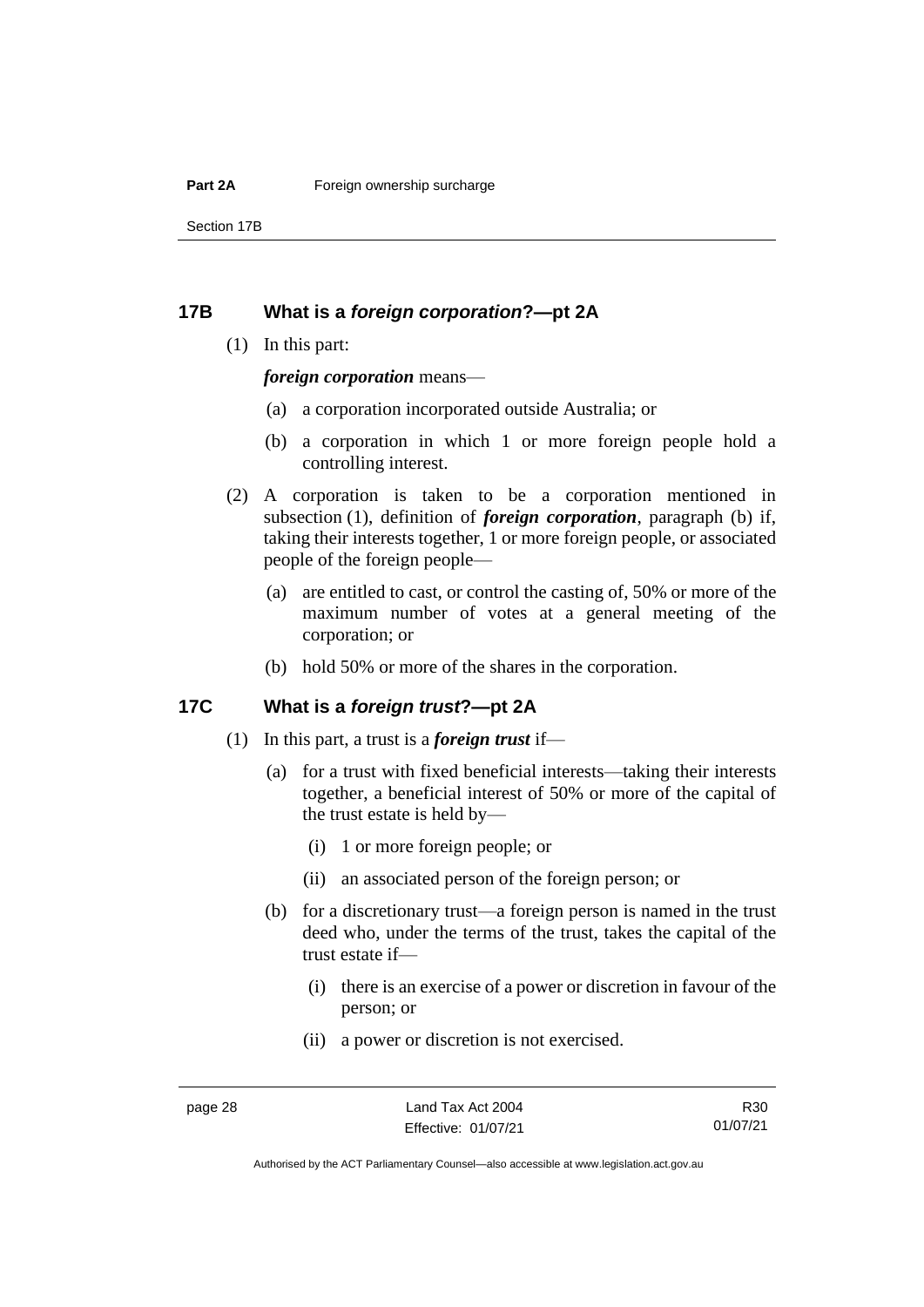(2) In this section:

*discretionary trust*—see the *[Duties Act 1999](http://www.legislation.act.gov.au/a/1999-7)*, dictionary.

## <span id="page-34-0"></span>**17D When is foreign ownership surcharge payable on parcel of land for pt 2A?**

- (1) For this part, a foreign ownership surcharge is payable on a parcel of land for a quarter if it is payable on the 1st day of the quarter.
- (2) A foreign ownership surcharge is taken to be payable on a parcel of land on the 1st day of a quarter if it is not exempt under this part from the foreign ownership surcharge on that day.
- (3) If an exemption under this part stops applying to a parcel of land, a foreign ownership surcharge is payable on the 1st day of the quarter after the date the exemption stops applying.

## <span id="page-34-1"></span>**17E Imposition of foreign ownership surcharge**

- (1) A foreign ownership surcharge at the appropriate rate is imposed for a quarter on each parcel of rateable land that is—
	- (a) residential land; and
	- (b) on the 1st day of the quarter, owned by a foreign person.
- (2) However, a foreign ownership surcharge is not imposed on a parcel of land that is exempt under—
	- (a) section 10 (Land exempted from s 9 generally), other than section 10 (1) (a) (vi); or
	- (b) section 11 (Land exempted from land tax).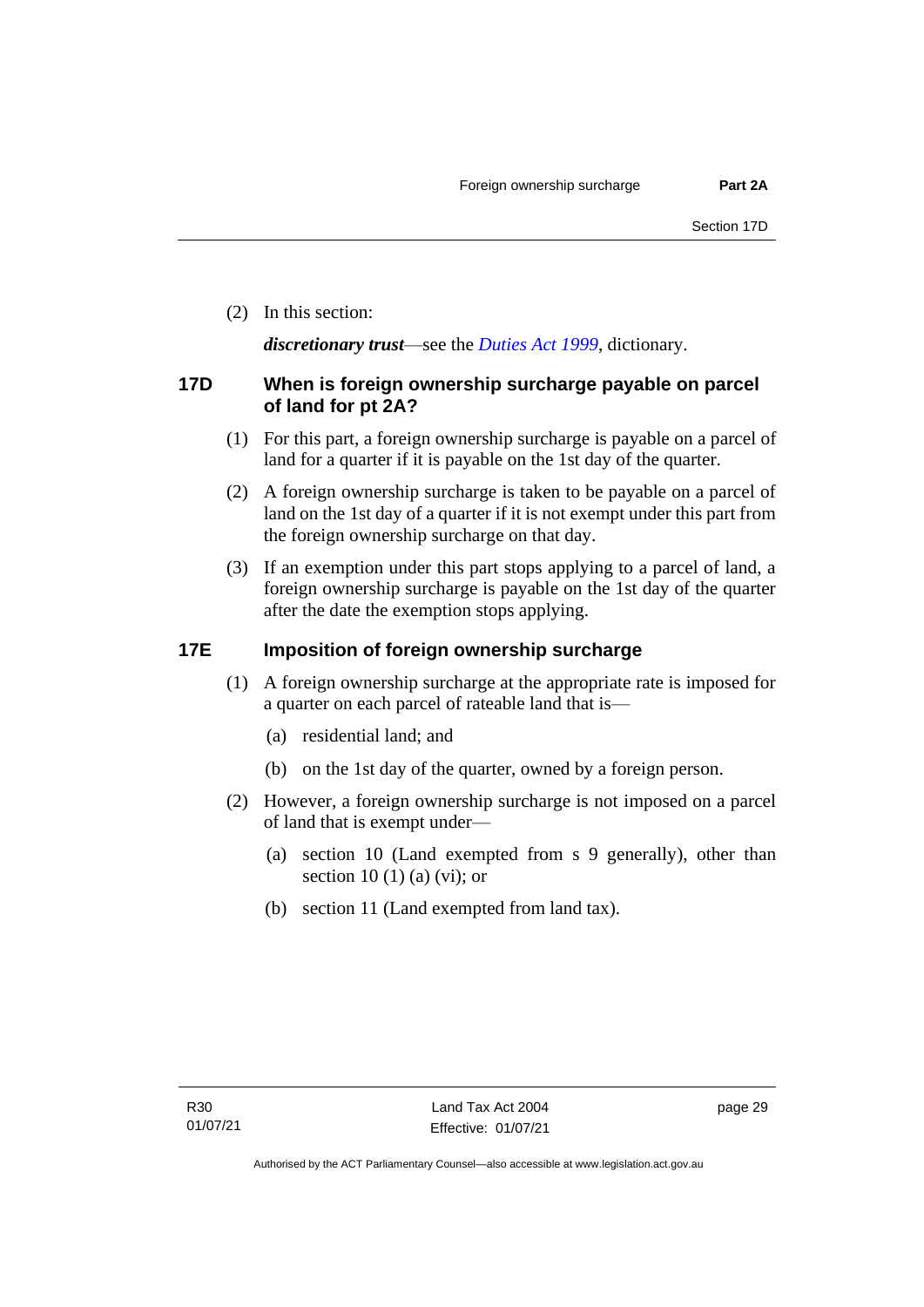Section 17E

- (3) The *appropriate rate* of the foreign ownership surcharge for a parcel of land is—
	- (a) for a unit that is part of a unit subdivision—the amount worked out for the parcel as follows:

$$
AUVRUP \times \frac{UE}{TUER}
$$

(b) in any other case—the amount worked out for the parcel as follows:

$$
AUV \times P
$$

(4) In this section:

*AUV* means the average unimproved value of the parcel of land under the *[Rates Act 2004](http://www.legislation.act.gov.au/a/2004-3)*.

*AUVRU* means the AUV of the parcel proportionate to the number of residential units in the parcel, worked out as follows:

$$
AUV \times \frac{TUER}{TUE}
$$

*AUVRUP* means the AUVRU adjusted by the applicable percentage rate, worked out as follows:

#### $AIIVRIJ \times P$

*P* means the percentage rate determined under the [Taxation](http://www.legislation.act.gov.au/a/1999-4/default.asp)  [Administration Act,](http://www.legislation.act.gov.au/a/1999-4/default.asp) section 139 for the parcel of land.

*Note* Power to determine a percentage rate under the Taxation Administration [Act](http://www.legislation.act.gov.au/a/1999-4/default.asp) includes the power to determine a different rate for different matters or different classes of matters (see [Legislation Act,](http://www.legislation.act.gov.au/a/2001-14) s 48).

*residential unit* means a unit that is residential land.

*TUE* means the total unit entitlement of all the units in the units plan.

*TUER* means the total unit entitlement of all the residential units in the units plan.

R30 01/07/21

Authorised by the ACT Parliamentary Counsel—also accessible at www.legislation.act.gov.au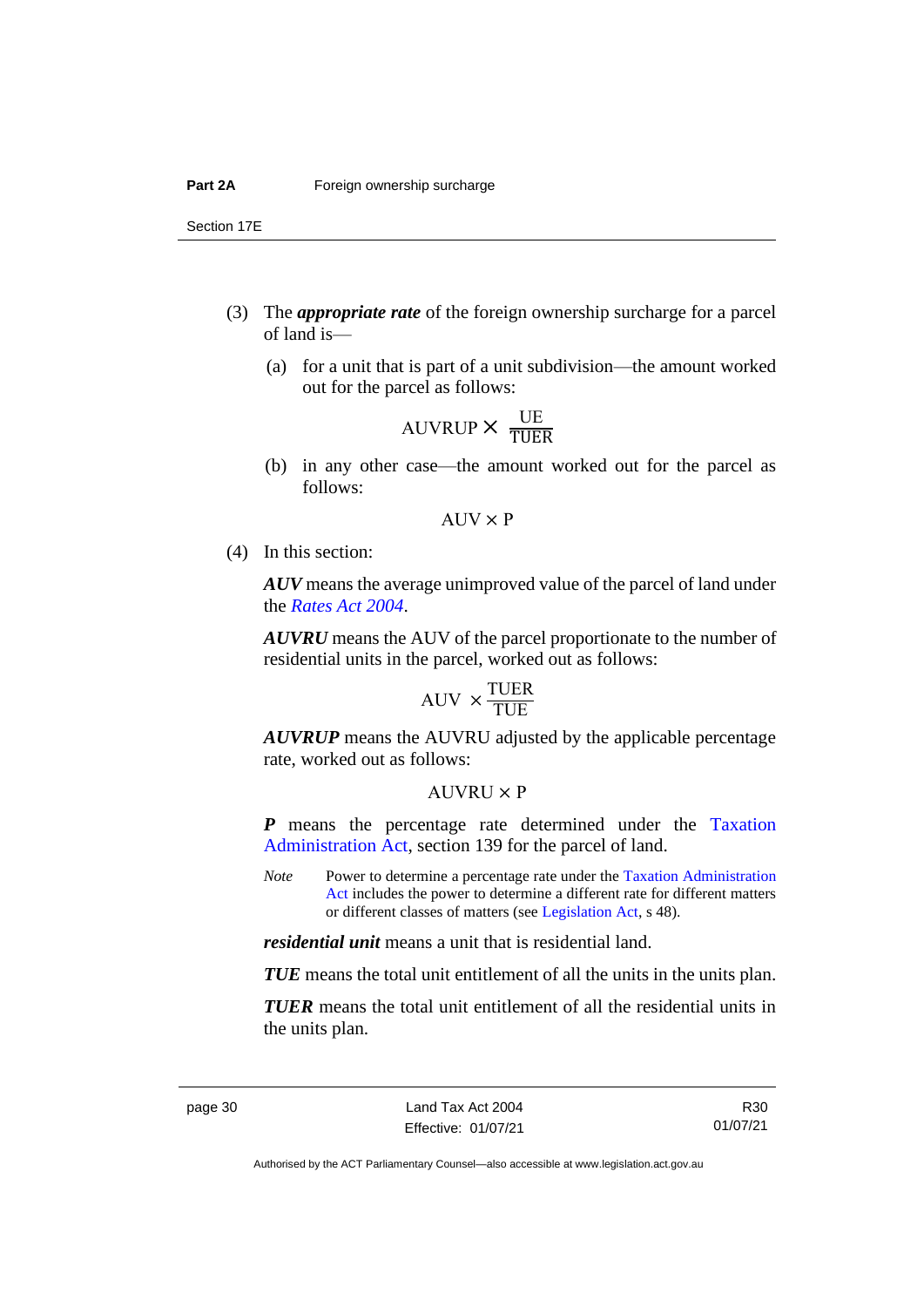*UE* means the unit entitlement of the unit.

*unit entitlement*—see the [Unit Titles Act,](http://www.legislation.act.gov.au/a/2001-16/default.asp) section 8.

*units plan* means a units plan under the [Unit Titles Act,](http://www.legislation.act.gov.au/a/2001-16/default.asp) section 7.

## <span id="page-36-0"></span>**17F Land partly owned by foreign people**

- (1) This section applies to a parcel of residential land if on the 1st day of a quarter—
	- (a) the parcel is owned by—
		- (i) 1 or more people who are foreign people; and
		- (ii) 1 or more people who are not foreign people; and
	- (b) a foreign ownership surcharge is payable for the parcel.
- (2) The appropriate rate of foreign ownership surcharge payable under section 17E for the parcel of land is—
	- (a) for a unit that is part of a unit subdivision—the amount worked out for the parcel as follows:

$$
AUVRUP \times \frac{UE}{TUER} \times \frac{FI}{AI}
$$

(b) in any other case—the amount worked out for the parcel as follows:

$$
AUV \times P \times \frac{FI}{AI}
$$

(3) In this section:

*AI* means the value of all interests in the parcel of land.

*AUV*—see section 9 (4).

*AUVRU* means the AUV of the parcel proportionate to the number of residential units in the parcel, worked out as follows:

$$
\mathrm{AUV}\,\times\!\frac{\mathrm{TUER}}{\mathrm{TUE}}
$$

R30 01/07/21

Land Tax Act 2004 Effective: 01/07/21 page 31

Authorised by the ACT Parliamentary Counsel—also accessible at www.legislation.act.gov.au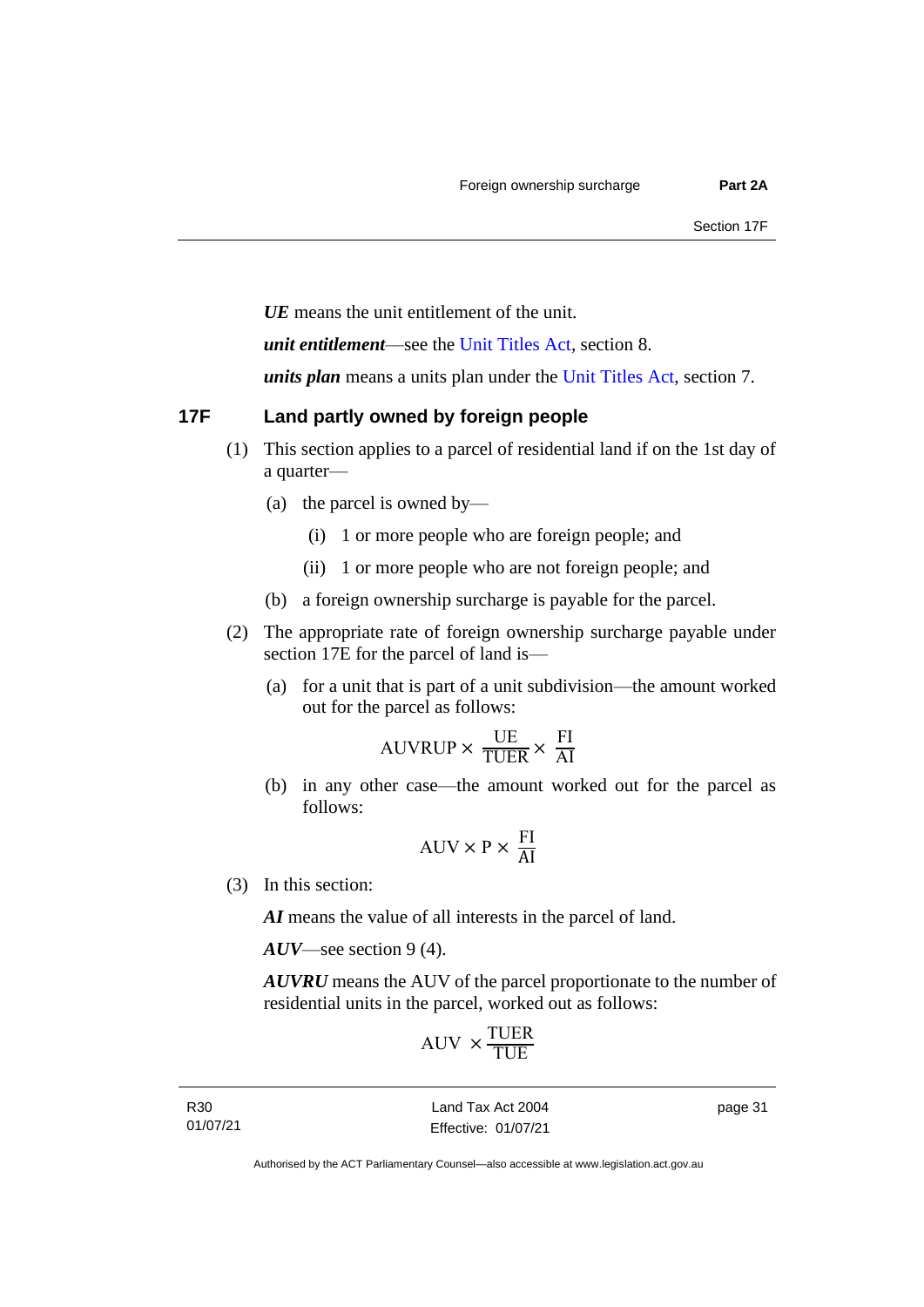Section 17F

*AUVRUP* means the AUVRU adjusted by the applicable percentage rate, worked out as follows:

#### $AUVRU \times P$

*FI* means the value of all interests in the parcel or unit held by foreign people.

*P*—see section 17E (4).

*Note* Power to determine a percentage rate under the Taxation Administration [Act](http://www.legislation.act.gov.au/a/1999-4/default.asp) includes the power to determine a different rate for different matters or different classes of matters (see [Legislation Act,](http://www.legislation.act.gov.au/a/2001-14) s 48).

*residential unit* means a unit that is residential land.

*TUE* means the total unit entitlement of all the units in the units plan.

*TUER* means the total unit entitlement of all the residential units in the units plan.

*UE* means the unit entitlement of the unit.

*unit entitlement*—see the [Unit Titles Act,](http://www.legislation.act.gov.au/a/2001-16/default.asp) section 8.

*units plan* means a units plan under the [Unit Titles Act,](http://www.legislation.act.gov.au/a/2001-16/default.asp) section 7.

page 32 Land Tax Act 2004 Effective: 01/07/21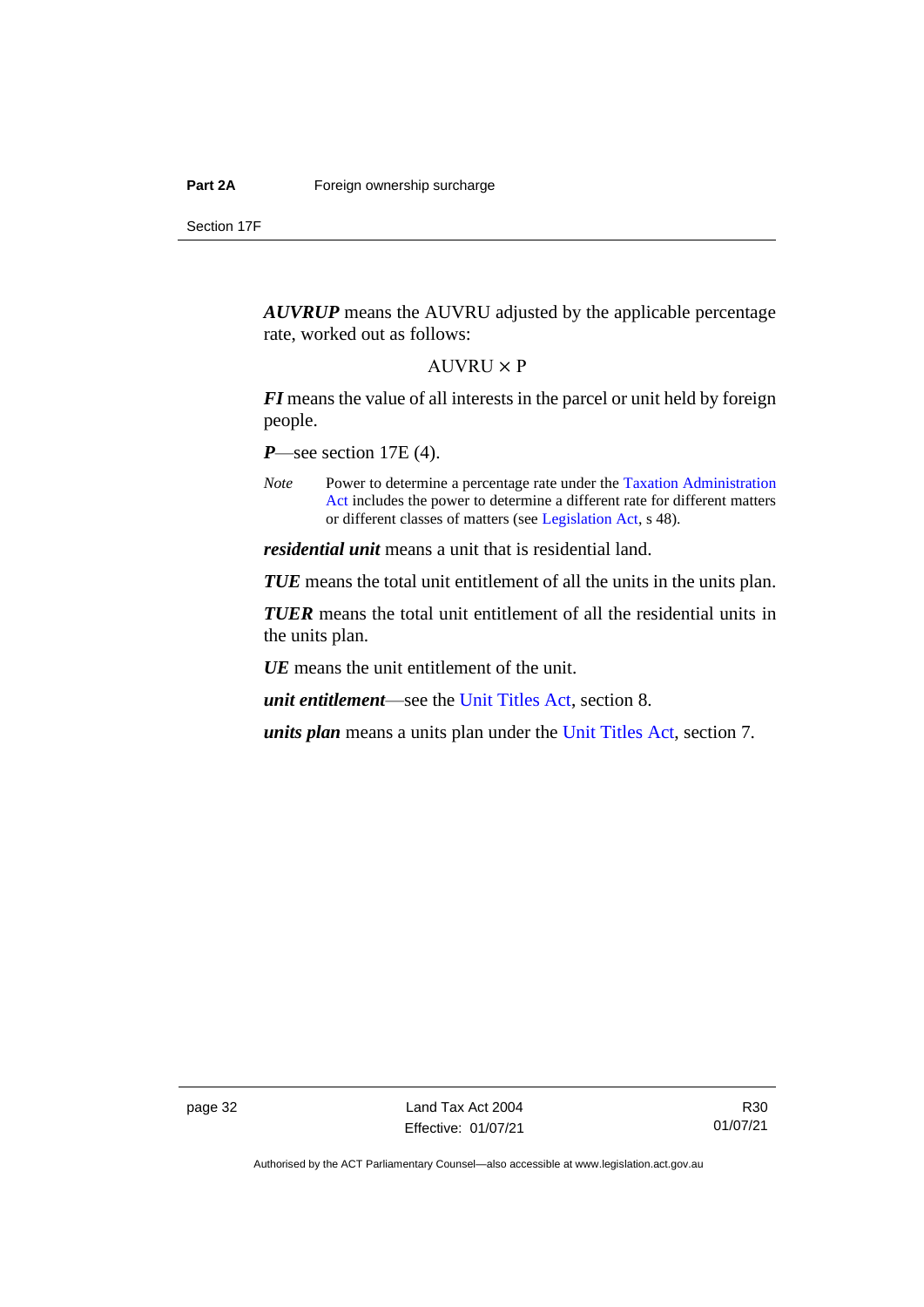## <span id="page-38-0"></span>**Part 3 Enforcement**

## <span id="page-38-1"></span>**18A Meaning of** *land tax***—pt 3**

In this part:

*land tax* includes a foreign ownership surcharge.

## <span id="page-38-2"></span>**19 Interest payable on overdue land tax**

(1) Interest on an amount of unpaid overdue land tax is worked out—

- (a) for each month that the amount remains unpaid; and
- (b) on the 1st day of that month; and
- (c) at the interest rate applying to that day; and
- (d) on the total amount of overdue land tax that is unpaid on a day when the interest is worked out.
- *Note* The Minister may determine an interest rate for this section under the [Taxation Administration Act,](http://www.legislation.act.gov.au/a/1999-4/default.asp) section 139.
- (2) For subsection (1) (a), if an amount remains unpaid for part of a month, interest is payable for the whole month.

#### **Example**

Fred's land tax is due on 15 August. He doesn't pay it until 5 October. Fred has to pay interest worked out for the overdue period from 16 August to 5 October. Because of the operation of s (2), Fred has to pay interest for the period from 16 August to 15 October. Interest for the month from 16 August to 15 September is at the rate applying on 16 August, which is the 1st day of the 1st month that the amount remains unpaid (see s (1)). Interest for the month from 16 September to 15 October is at the rate applying on 16 September, which is the 1st day of the 2nd month that the amount remains unpaid (see s (1)).

(3) The [Taxation Administration Act,](http://www.legislation.act.gov.au/a/1999-4/default.asp) section 25 (Interest in relation to tax defaults) does not apply to unpaid overdue land tax.

page 33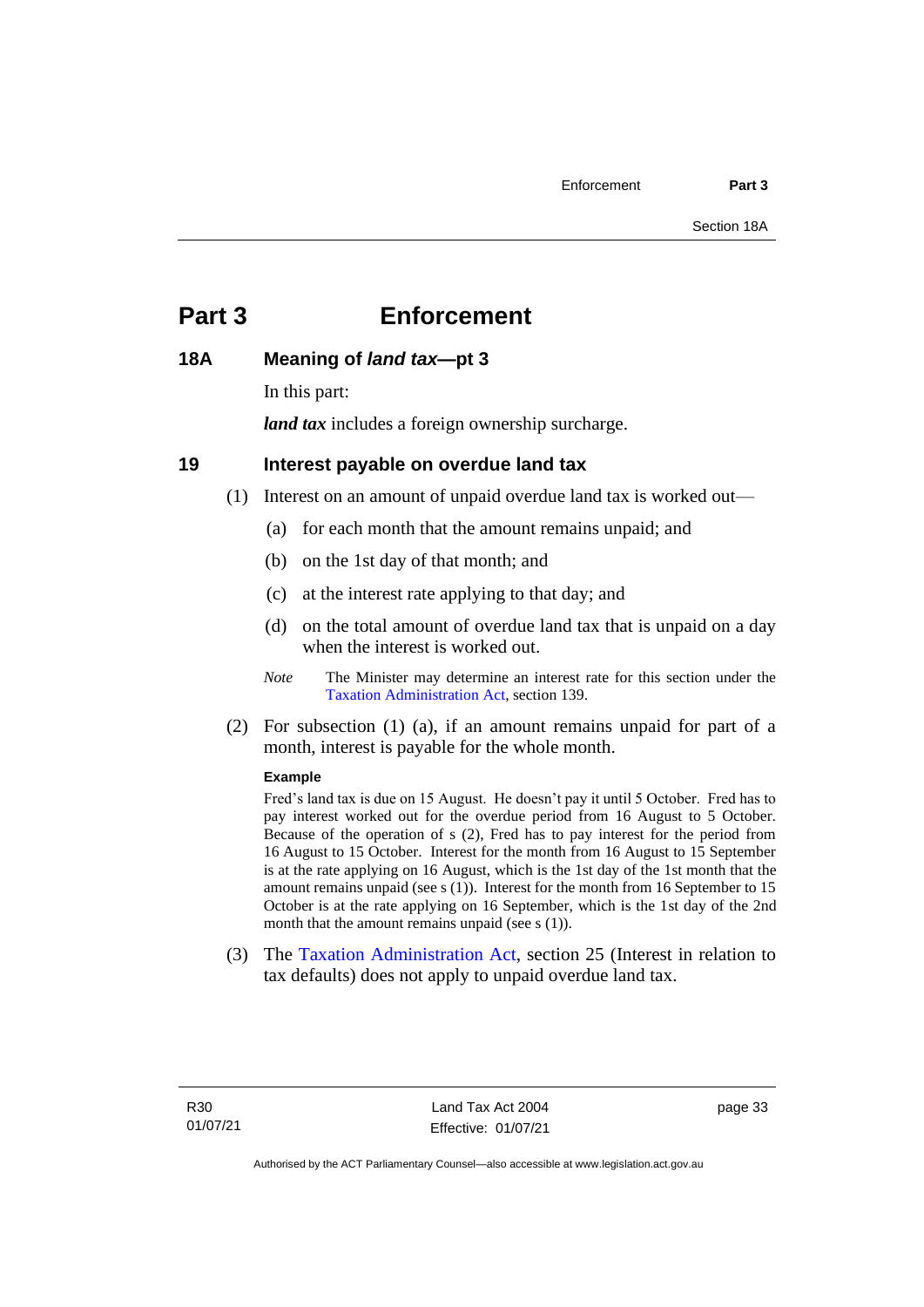#### **Part 3** Enforcement

Section 19A

## <span id="page-39-0"></span>**19A Interest and penalty tax payable on land tax if no disclosure**

- (1) This section applies if—
	- (a) land tax is imposed on a parcel of rateable land; and
	- (b) the owner of the parcel of land fails to comply with section 14 (Commissioner to be told of change in circumstances).
- (2) The owner is liable to pay interest on the amount of land tax from the end of 30 days after the 1st day of the 1st quarter for which the tax is imposed.
- (3) Interest on the amount of land tax is worked out—
	- (a) for each month that the amount is payable; and
	- (b) on the 1st day of that month; and
	- (c) at the interest rate applying to that day; and
	- (d) on the total amount of land tax that is payable on a day when the interest is worked out.
	- *Note* The Minister may determine an interest rate for this section under the [Taxation Administration Act,](http://www.legislation.act.gov.au/a/1999-4/default.asp) s 139.
- (4) The [Taxation Administration Act,](http://www.legislation.act.gov.au/a/1999-4/default.asp) division 5.2 (Penalty tax) applies to the owner of the parcel of land as if—
	- (a) the owner's failure to comply with section 14 were a tax default; and
	- (b) a reference to interest under division 5.1 were a reference to interest under this section; and
	- (c) a reference to the amount of tax unpaid were a reference to the amount of land tax payable.
- (5) This section applies to land tax imposed before or after the commencement of this section.

R30 01/07/21

Authorised by the ACT Parliamentary Counsel—also accessible at www.legislation.act.gov.au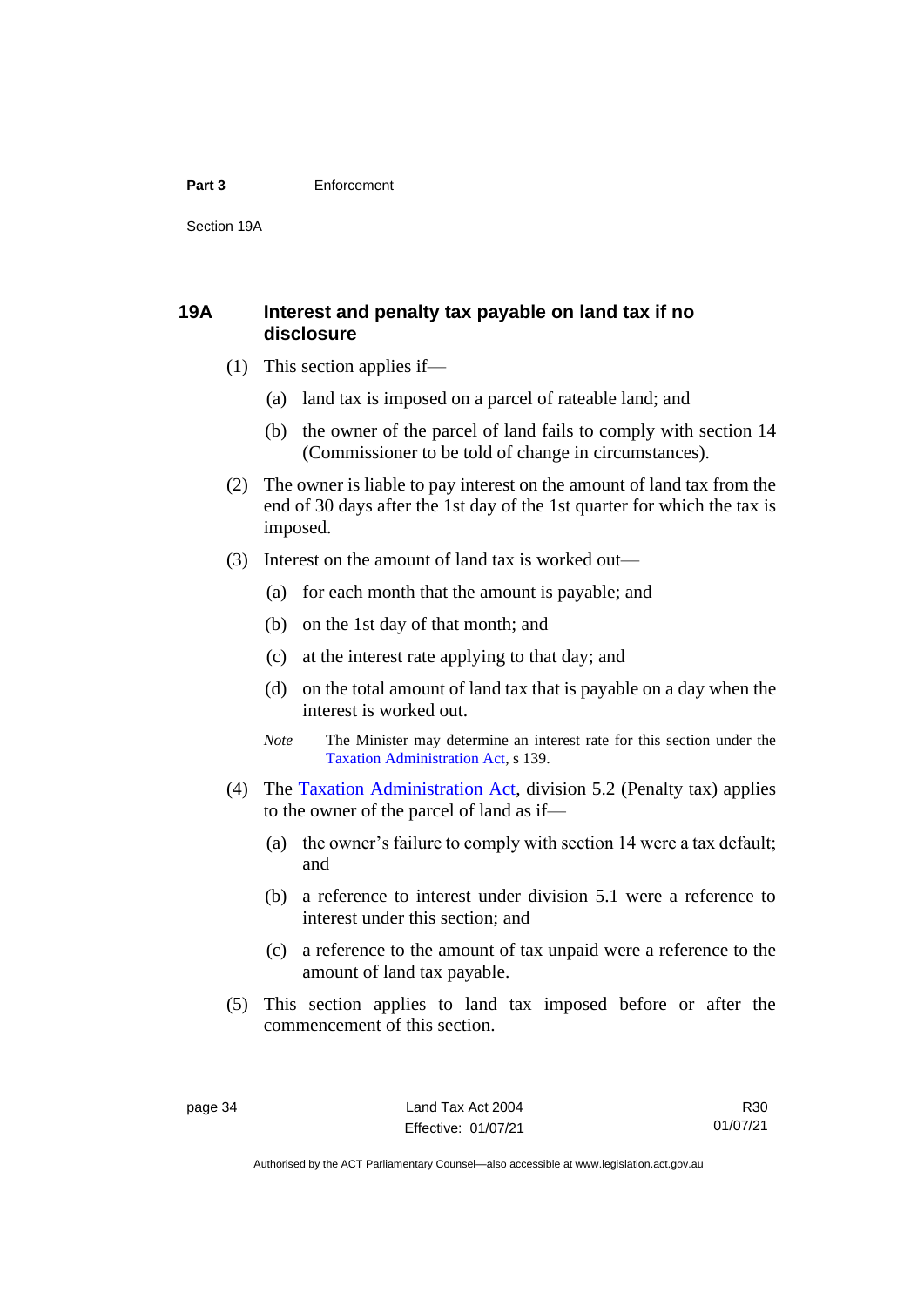## <span id="page-40-0"></span>**Part 4 Unit subdivisions**

*Note* Section 9 imposes land tax on unit subdivisions.

## <span id="page-40-1"></span>**26 Unit subdivisions**

- (1) For this Act, if a parcel of land is a unit subdivision, the land making up the parcel is taken to continue to be a single parcel of land.
- (2) However, in the application of this Act to a unit subdivision—
	- (a) a reference to a parcel of land in relation to the assessment or payment of land tax is a reference to a unit; and
	- (b) a reference to the owner is—
		- (i) in relation to the assessment or payment of land tax—a reference to the unit owner; and
		- (ii) in relation to any other notice—a reference to the owners corporation.

## <span id="page-40-2"></span>**27 Unit subdivisions—land tax**

- (1) This section applies to a parcel of land that is a unit subdivision.
- (2) If land tax imposed for the parcel of land for the quarter when the units plan is registered is not paid before registration of the units plan, it is payable by the person who was the owner of the parcel on the day before the day when the units plan was registered.
- (3) On and after the 1st day of the next quarter after the day when the units plan is registered or, if it is registered on the 1st day of a quarter, on and after that day—
	- (a) any land tax imposed for the parcel of land is payable by the unit owners whose units are subject to land tax; and

page 35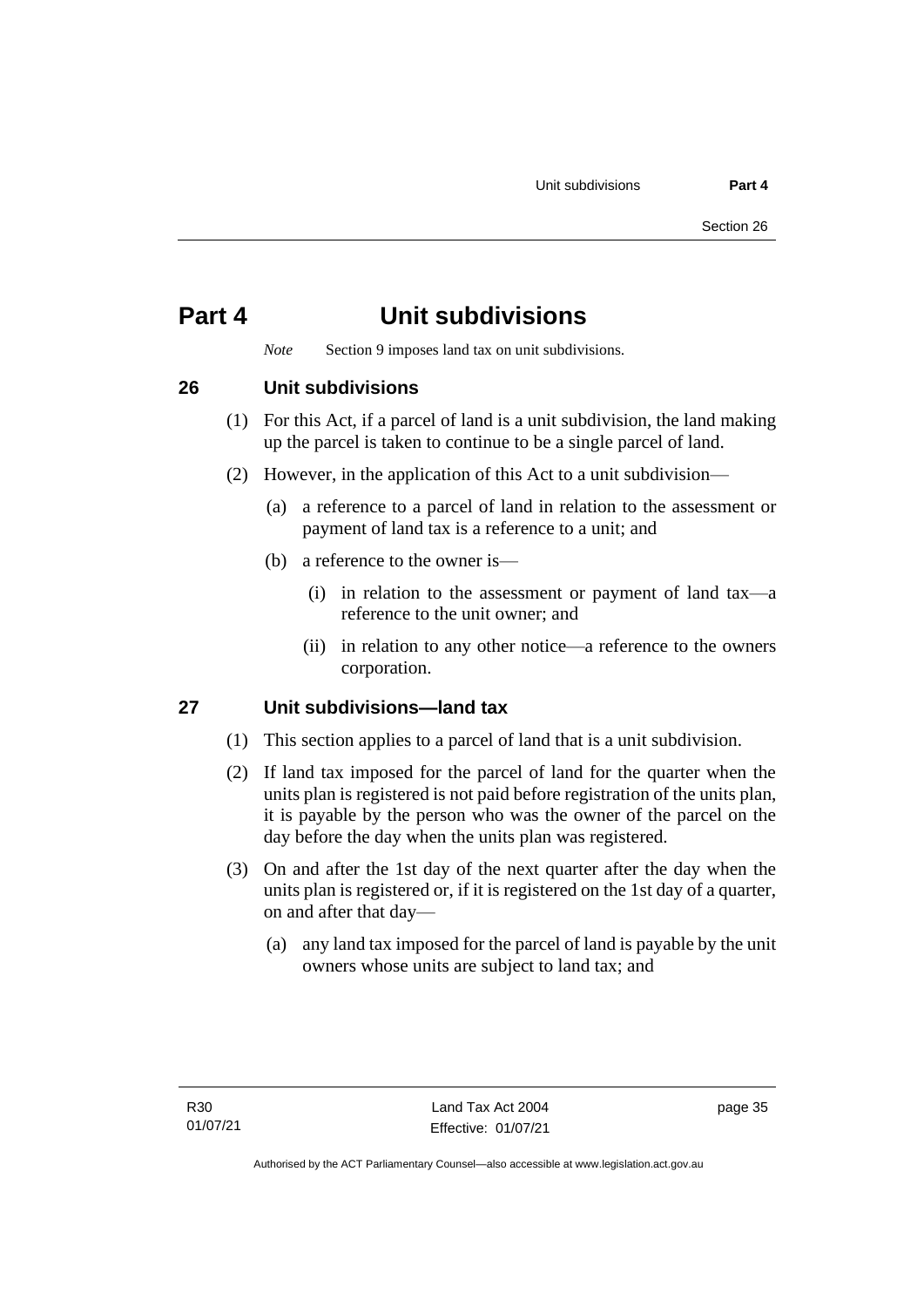#### **Part 4 Unit subdivisions**

Section 27

- (b) the amount payable by each unit owner whose unit is subject to land tax is the amount worked out under subsection (4), (5) or (6), whichever applies; and
- (c) no land tax for the parcel is payable by the owners corporation.
- (4) If a unit that is part of a unit subdivision—
	- (a) is owned by someone other than a corporation or trustee; and
	- (b) contains multiple dwellings; and
	- (c) has at least 1 of the dwellings in the unit occupied—
		- (i) as the principal place of residence by 1 or more owners of the unit, including an owner who is a personal representative of a deceased person; or
		- (ii) as the principal place of residence by a person having a life or term interest in the unit under a will; or
		- (iii) by a person who pays no rent for the unit, or is liable only to pay an amount that is not more than the total amount required for rates, repairs, maintenance and insurance in relation to the unit; and
	- (d) has at least 1 of the dwellings rented by a tenant;

the amount worked out for the unit is as follows:

$$
(FC \times \frac{FA}{TFA}) + (AUVRUP \times \frac{UE}{TUER} \times \frac{FA}{TFA})
$$

- (5) If a unit that is part of a unit subdivision—
	- (a) is owned by either a corporation or trustee, and
	- (b) another person who is exempt from paying land tax for the parcel under—
		- (i) section 10 (Land exempted from s 9 generally), other than section 10 (1) (a) (vii); or

R30 01/07/21

Authorised by the ACT Parliamentary Counsel—also accessible at www.legislation.act.gov.au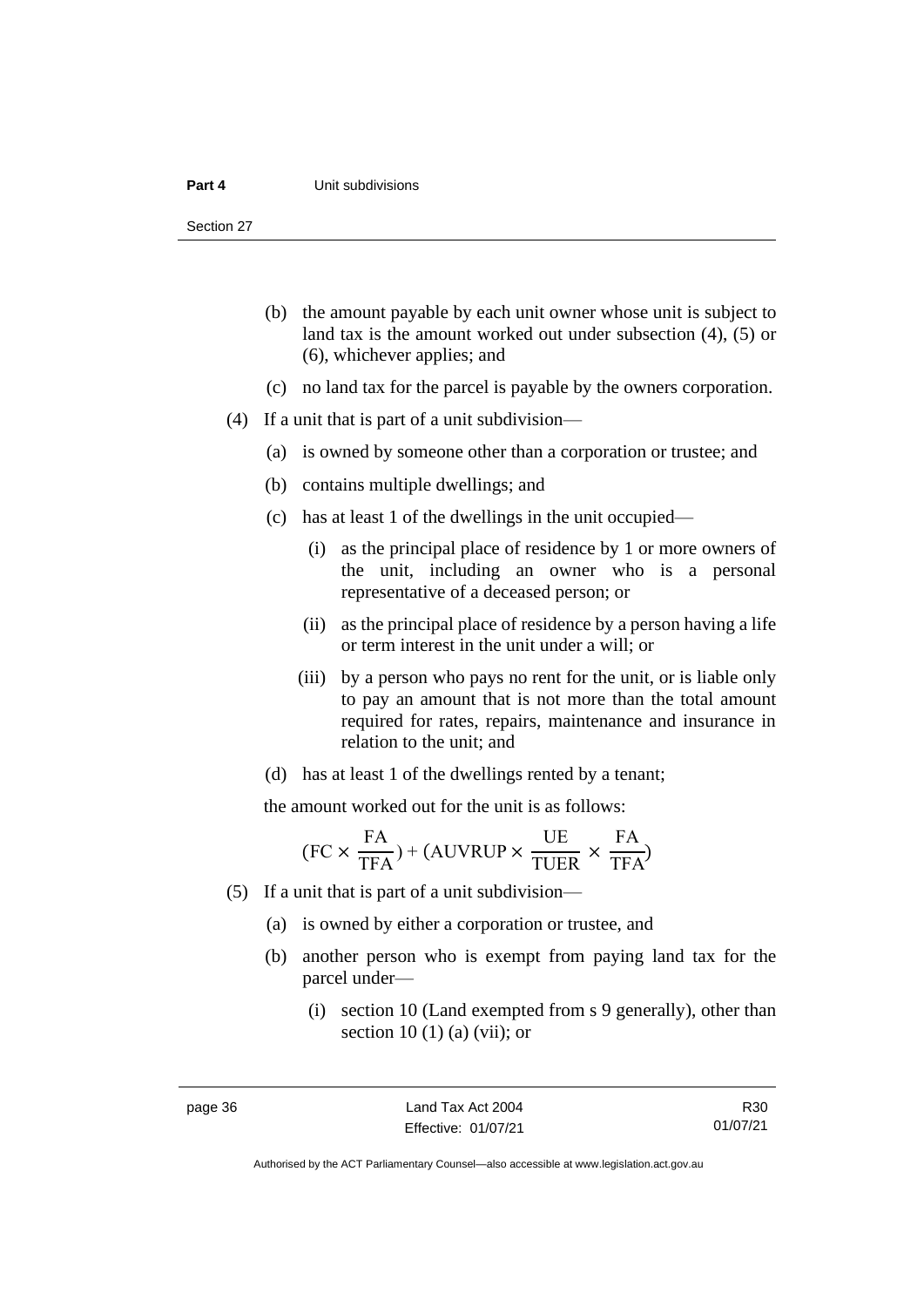(ii) section 11 (Land exempted from land tax);

the amount worked out for the unit is as follows:

$$
(FC \times \frac{C&TI}{AI}) + (AUVRUP \times \frac{UE}{TUER} \times \frac{C&TI}{AI})
$$

(6) If a unit is part of a unit subdivision, and subsections (4) and (5) do not apply—the amount worked out for the unit is as follows:

$$
FC + (AUVRUP \times \frac{UE}{TUER})
$$

(7) In this section:

*AI* means the value of all interests in the unit.

*AUV*—see section 9 (4).

*AUVRU* means the AUV of the parcel proportionate to the number of residential units in the parcel, worked out as follows:

$$
AUV \times \frac{TUER}{TUE}
$$

*AUVRUP* means the AUVRU adjusted by the applicable percentage rate, worked out as follows:

## $AIIVRIJ \times P$

*C&TI* means the value of all interests in the unit held by corporations and trustees.

### *dwelling*—

- (a) means a room, or suite of rooms, used or capable of being used as a separate residence; but
- (b) does not include a garage, carport, garden shed, veranda, pergola, patio, or any other structure not used for living in.

*FA* means the floor area of the dwelling that is rented.

*FC*—see section 9 (4).

page 37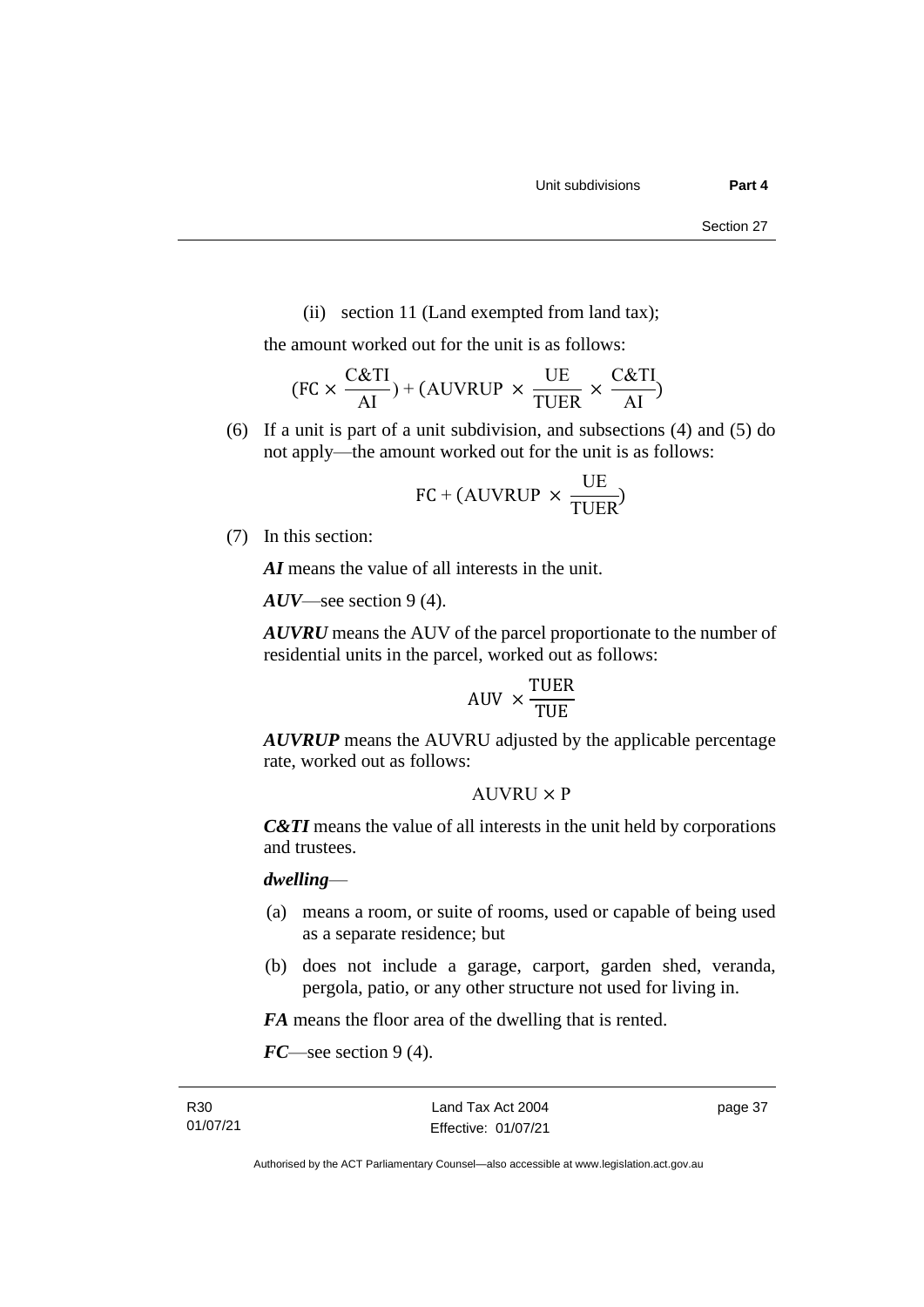#### **Part 4 Unit subdivisions**

Section 27

*P*—see section 9 (4).

*residential unit* means a unit that is residential land.

*TFA* means the total floor area of the unit.

*TUE* means the total unit entitlement of all the units in the units plan.

*TUER* means the total unit entitlement of all the residential units in the units plan.

*UE* means the unit entitlement of the unit.

*unit entitlement*—see the [Unit Titles Act,](http://www.legislation.act.gov.au/a/2001-16/default.asp) section 8.

*units plan* means a units plan under the Unit [Titles Act,](http://www.legislation.act.gov.au/a/2001-16/default.asp) section 7.

page 38 Land Tax Act 2004 Effective: 01/07/21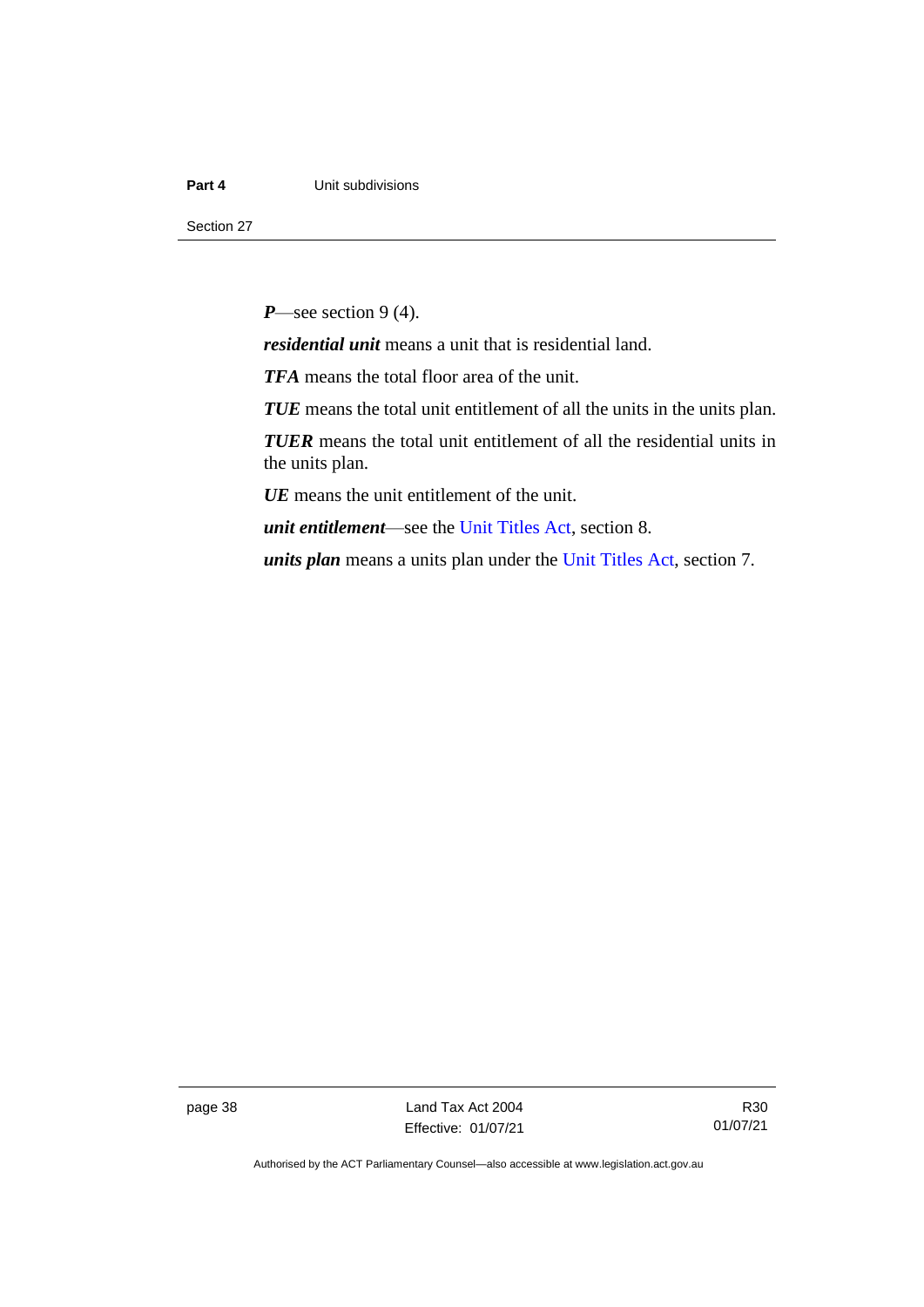## <span id="page-44-0"></span>**Part 5 Exemptions, remissions and certain interest payments**

#### <span id="page-44-1"></span>**33 Meaning of** *land tax***—pt 5**

In this part:

*land tax* includes a foreign ownership surcharge.

### <span id="page-44-2"></span>**34 Exemption from land tax**

- (1) The Minister may exempt the owner of a parcel of land from payment of land tax owing for any period in relation to the parcel, or from payment of a stated part of the land tax.
- (2) An exemption is a notifiable instrument.

*Note* A notifiable instrument must be notified under the [Legislation Act.](http://www.legislation.act.gov.au/a/2001-14)

- (3) The Minister may make guidelines for the exercise of a function under this section.
- (4) Guidelines are a disallowable instrument.
	- *Note* A disallowable instrument must be notified, and presented to the Legislative Assembly, under the [Legislation Act.](http://www.legislation.act.gov.au/a/2001-14)

#### <span id="page-44-3"></span>**35 Remission of land tax**

- (1) The Minister may remit the land tax, or part of the land tax, payable for a parcel of land if the Minister is satisfied that it is fair and reasonable in the circumstances.
- (2) The Minister may make guidelines for the exercise of a function under this section.
- (3) Guidelines are a disallowable instrument.
	- *Note* A disallowable instrument must be notified, and presented to the Legislative Assembly, under the [Legislation Act.](http://www.legislation.act.gov.au/a/2001-14)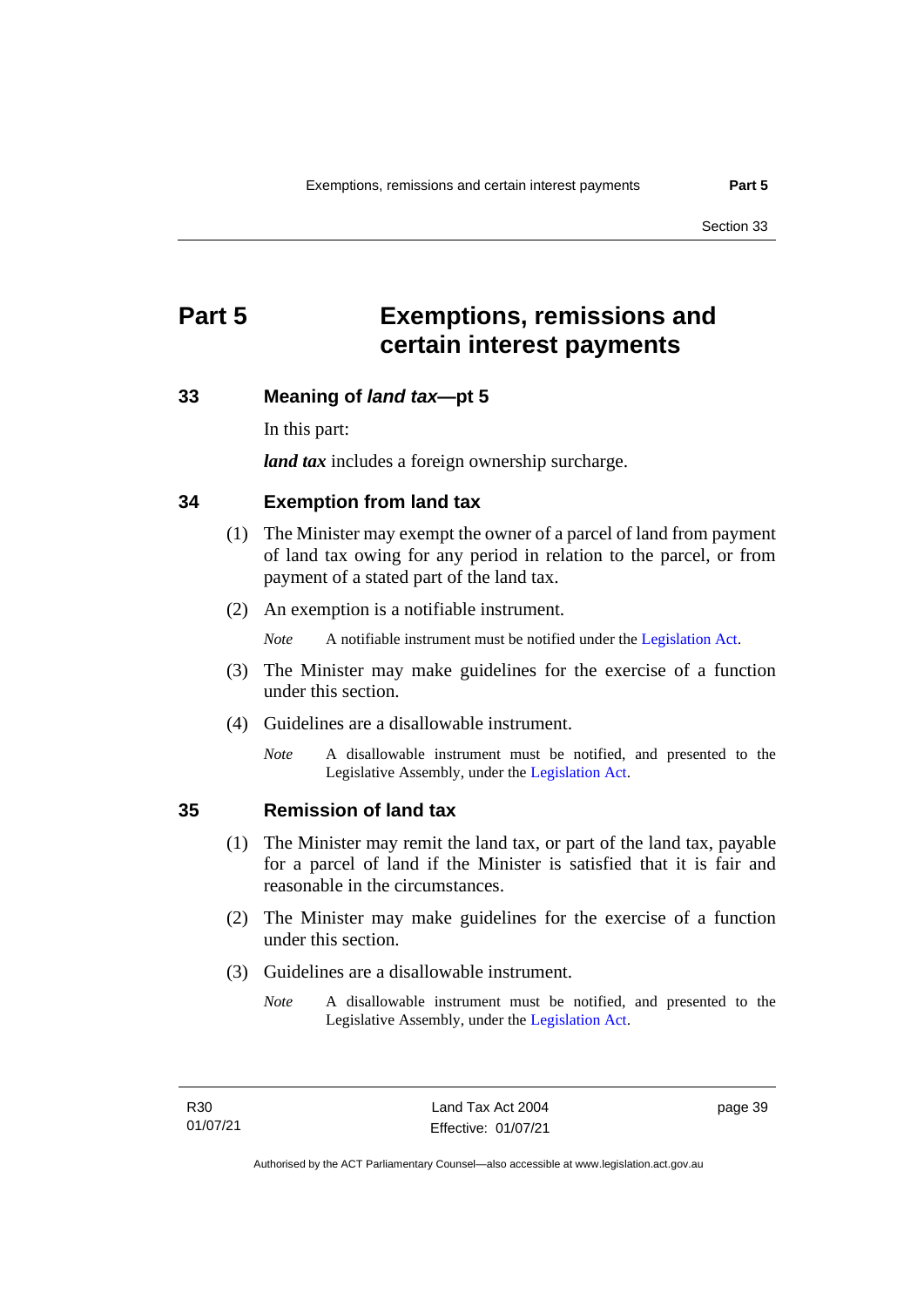## <span id="page-45-0"></span>**36 Remission of interest**

The commissioner may, if the commissioner considers it appropriate in the circumstances, remit interest payable by a person in relation to land tax by any amount.

### <span id="page-45-1"></span>**37 Interest on refund**

- (1) This section applies if the commissioner is satisfied that—
	- (a) an assessment of land tax payable for a parcel of land has been wrongly made because of an administrative error; and
	- (b) because of the error, a person has overpaid land tax for the parcel.
- (2) The commissioner may pay interest to the owner of the parcel—
	- (a) at the market rate component determined under the [Taxation](http://www.legislation.act.gov.au/a/1999-4/default.asp)  [Administration Act,](http://www.legislation.act.gov.au/a/1999-4/default.asp) section 26; and
	- (b) worked out from the date when the overpayment was made or a later date the commissioner considers appropriate.

page 40 Land Tax Act 2004 Effective: 01/07/21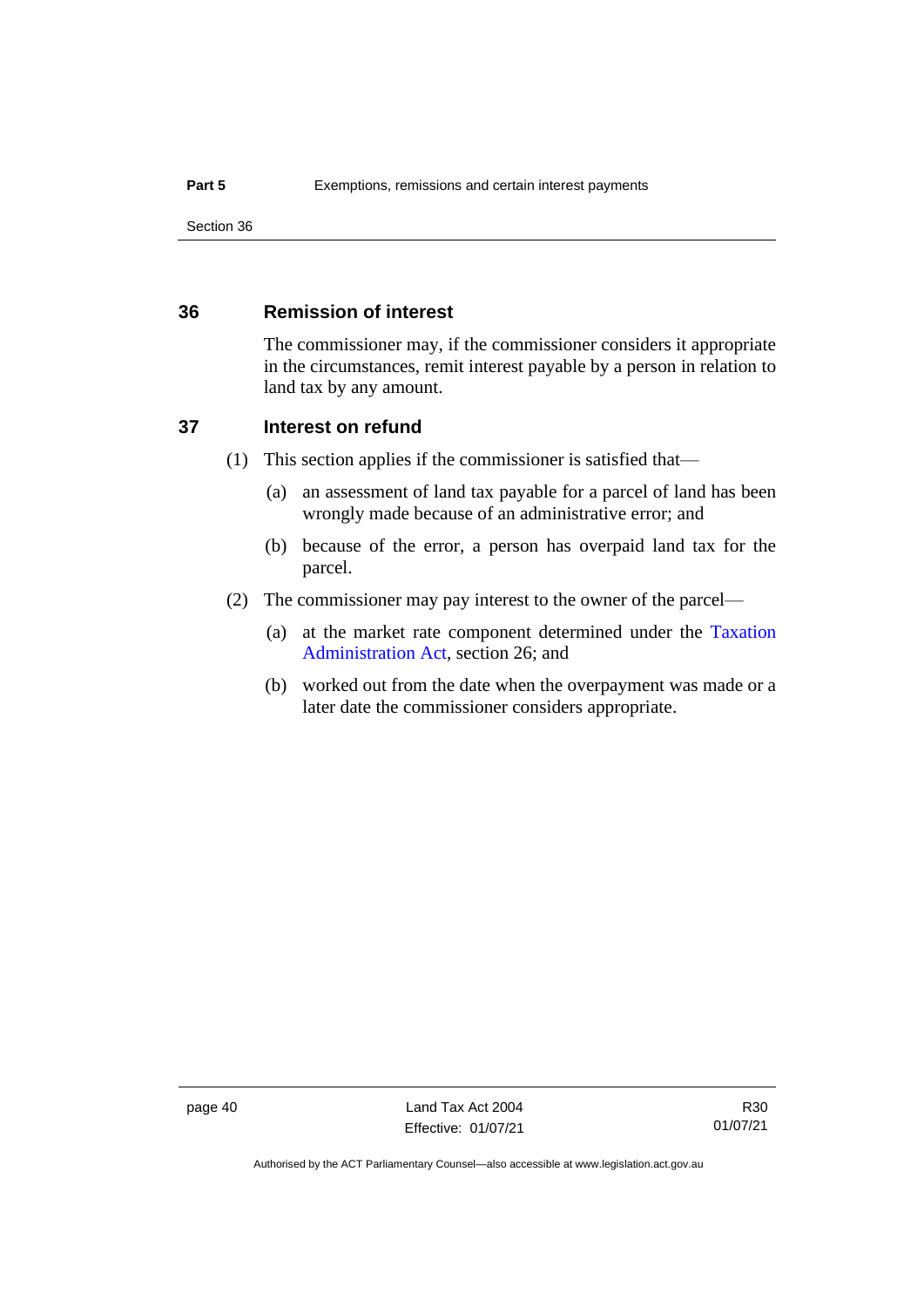## <span id="page-46-0"></span>**Part 6 Miscellaneous**

## <span id="page-46-1"></span>**38 Objections**

The following decisions of the commissioner are prescribed for the [Taxation Administration Act,](http://www.legislation.act.gov.au/a/1999-4/default.asp) section 100 (Objection):

- (a) a decision under section 11A (3) to refuse to exempt a parcel of land from land tax because the commissioner is not satisfied 2 people in a domestic partnership have separated;
- (b) a decision under section 11E (1) to extend the period of exemption after the death of an owner of a parcel of land for less than the period applied for;
- (c) a decision under section 11E (1) to refuse to extend the period of exemption after the death of an owner of a parcel of land;
- (d) a decision under section 11E (4) to revoke an extension;
- (e) a decision under section 11F (3) to give permission subject to a condition or refuse permission;
- (f) a decision under section 11I (1) to refuse to exempt a parcel of land from land tax because the commissioner is not satisfied the land is, or has become, unfit for occupation as a place of residence;
- (g) a decision under section 13 (1) (b) to refuse to exempt a parcel of land from land tax on compassionate grounds;
- (h) a decision under section 13 (5) revoking an exemption given on compassionate grounds;
- (i) a decision under section 36 to refuse to remit interest payable by a person in relation to land tax;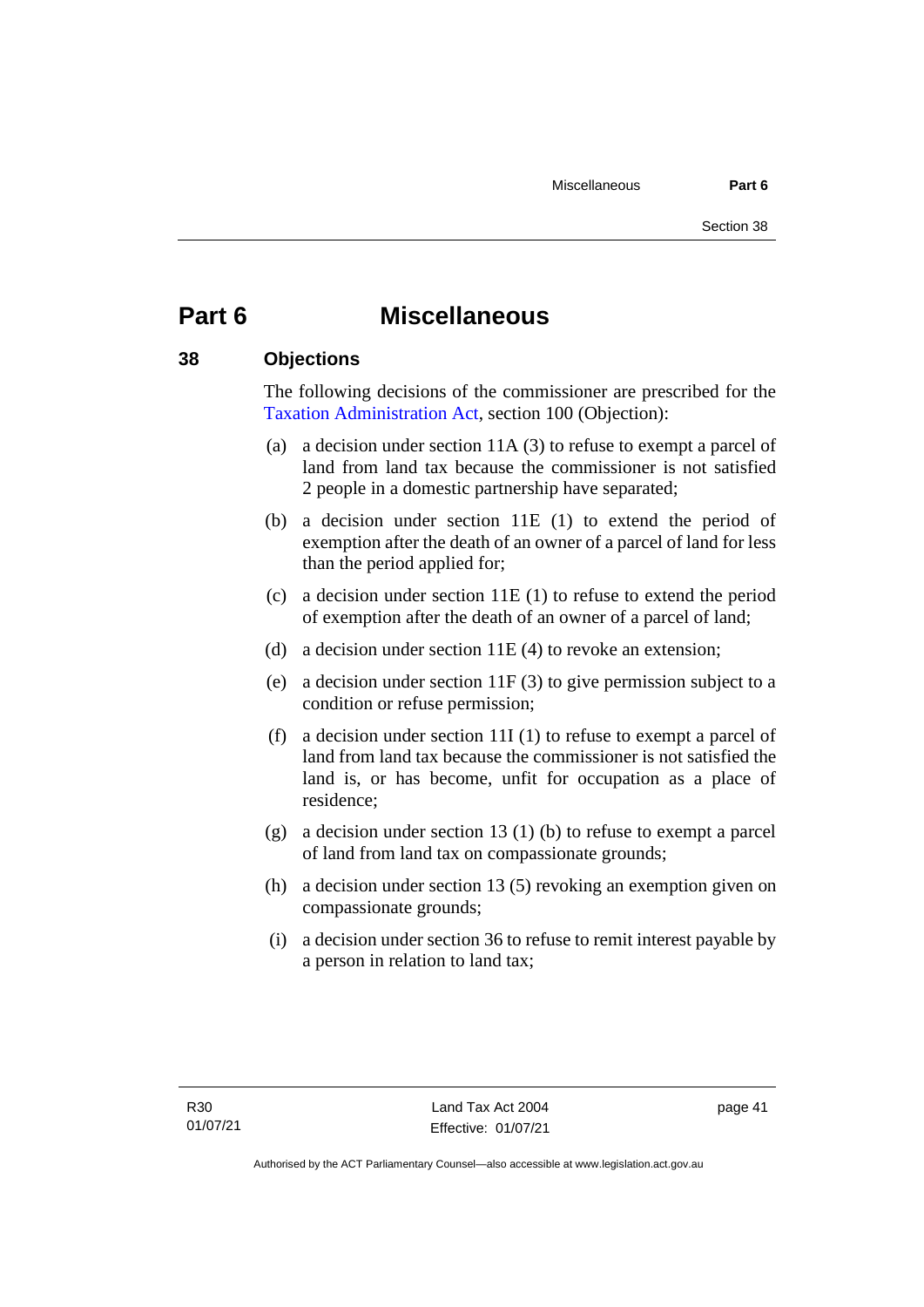#### **Part 6** Miscellaneous

Section 39

- (j) a decision under section 37 to refuse to pay interest on an overpayment or to pay interest other than from the date when the overpayment was made.
- *Note* Assessments are made under the [Taxation Administration Act](http://www.legislation.act.gov.au/a/1999-4/default.asp) and objections may be made under that [Act,](http://www.legislation.act.gov.au/a/1999-4/default.asp) s  $100(1)(a)$ . For example, if a person is given an assessment for land tax and the person is dissatisfied with the assessment because land tax was not payable in relation to the parcel of land, the person may object under that paragraph.

### <span id="page-47-0"></span>**39 Review of decisions by ACAT**

- (1) This section applies to a determination by the commissioner of an objection to a decision mentioned in section 38, other than a decision mentioned in section 38 (i).
- (2) The determination is prescribed for the [Taxation Administration Act,](http://www.legislation.act.gov.au/a/1999-4/default.asp) section 107A (Meaning of *reviewable decision* etc—div 10.2).
	- *Note* Applications for review by the ACAT may be made in relation to a determination by the commissioner of a decision on an objection to an assessment.

#### <span id="page-47-1"></span>**40 Working out amounts with fractions for Act**

- (1) If an amount worked out under this Act contains a fraction of a cent, the amount must be rounded to the nearest cent, with  $\frac{1}{2}$  a cent being disregarded.
- (2) However, in working out the average unimproved value under section 15 (3) (Multiple dwellings), section 16 (2) (Land partly owned by corporation or trustee) or section 27 (4), (5) or (6) (Unit subdivisions—land tax), any fraction of a dollar in the amount worked out must be disregarded.
- (3) The [Taxation Administration Act,](http://www.legislation.act.gov.au/a/1999-4/default.asp) section 123 (Adjustments of amounts) does not apply in working out an amount under this Act.

Authorised by the ACT Parliamentary Counsel—also accessible at www.legislation.act.gov.au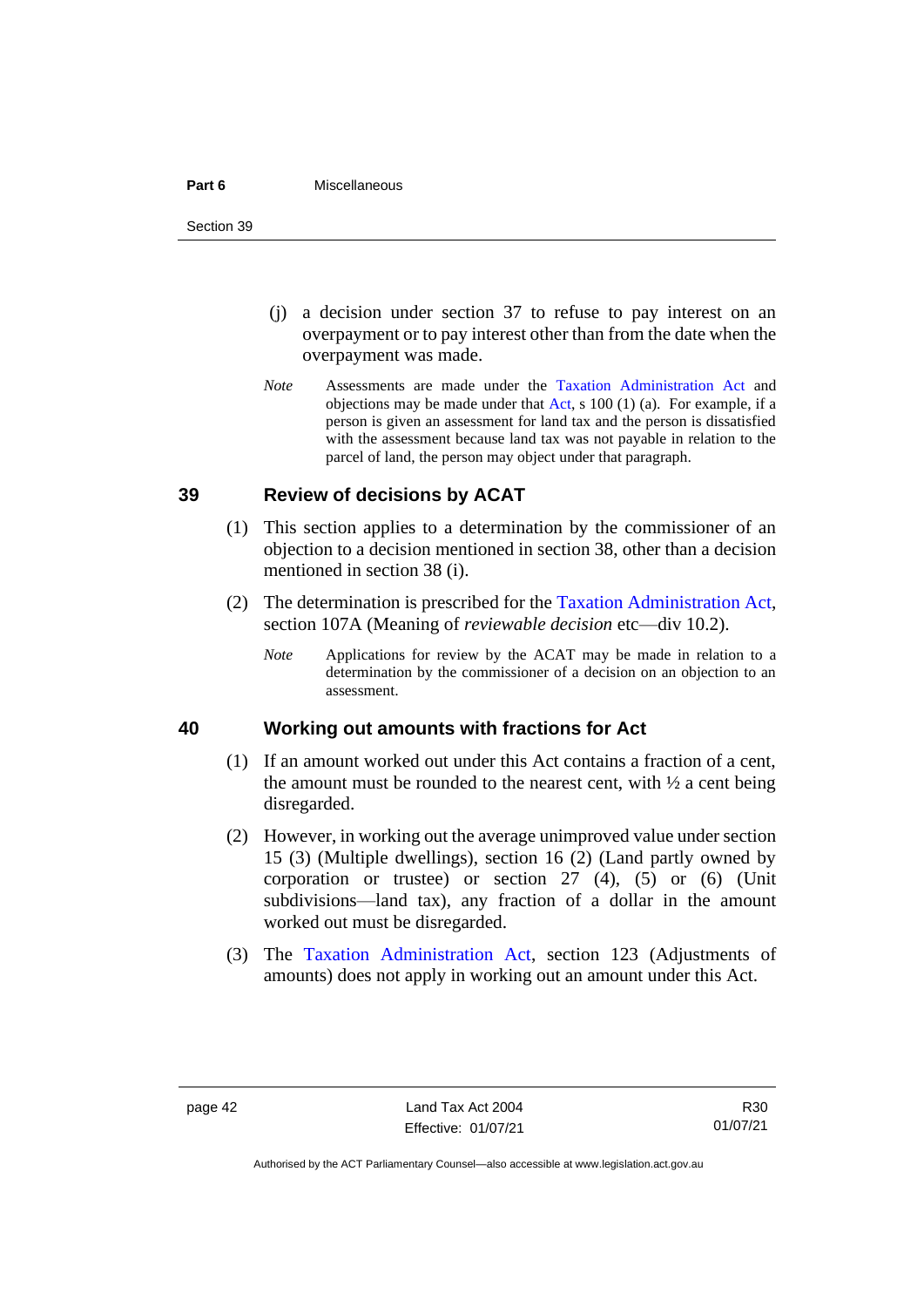## <span id="page-48-0"></span>**41 Certificate of land tax and other charges**

- (1) A relevant person for a parcel of land may apply to the commissioner for a certificate of—
	- (a) the land tax assessed to be payable under this Act for the parcel for the current financial year; and
	- (b) the land tax and other amounts immediately payable to the commissioner under this Act in relation to the parcel.

*Note* A fee may be determined under s 43 for this provision.

- (2) The commissioner must give the applicant the certificate.
- (3) The certificate is conclusive proof for an honest buyer for value of the parcel of land of the matters certified.

- (4) For this section, land tax and other amounts are taken to be payable immediately even if any necessary time after service of a notice has not ended.
- (5) In this section:

*land tax* includes a foreign ownership surcharge.

*relevant person*, for a parcel of land, means—

- (a) the owner of the parcel; or
- (b) a buyer who has entered into a contract to buy the parcel; or
- (c) a mortgagee of the parcel.

## <span id="page-48-1"></span>**42 Statement of amounts payable and payments made**

- (1) A person may apply to the commissioner for a statement of—
	- (a) the amounts that became payable to the commissioner under this Act in relation to a parcel of land in a stated financial year; and

*Note* The certificate may include a certificate of amounts payable under the *[Rates Act 2004](http://www.legislation.act.gov.au/a/2004-3)* in relation to the parcel (see [Legislation Act,](http://www.legislation.act.gov.au/a/2001-14) s 49).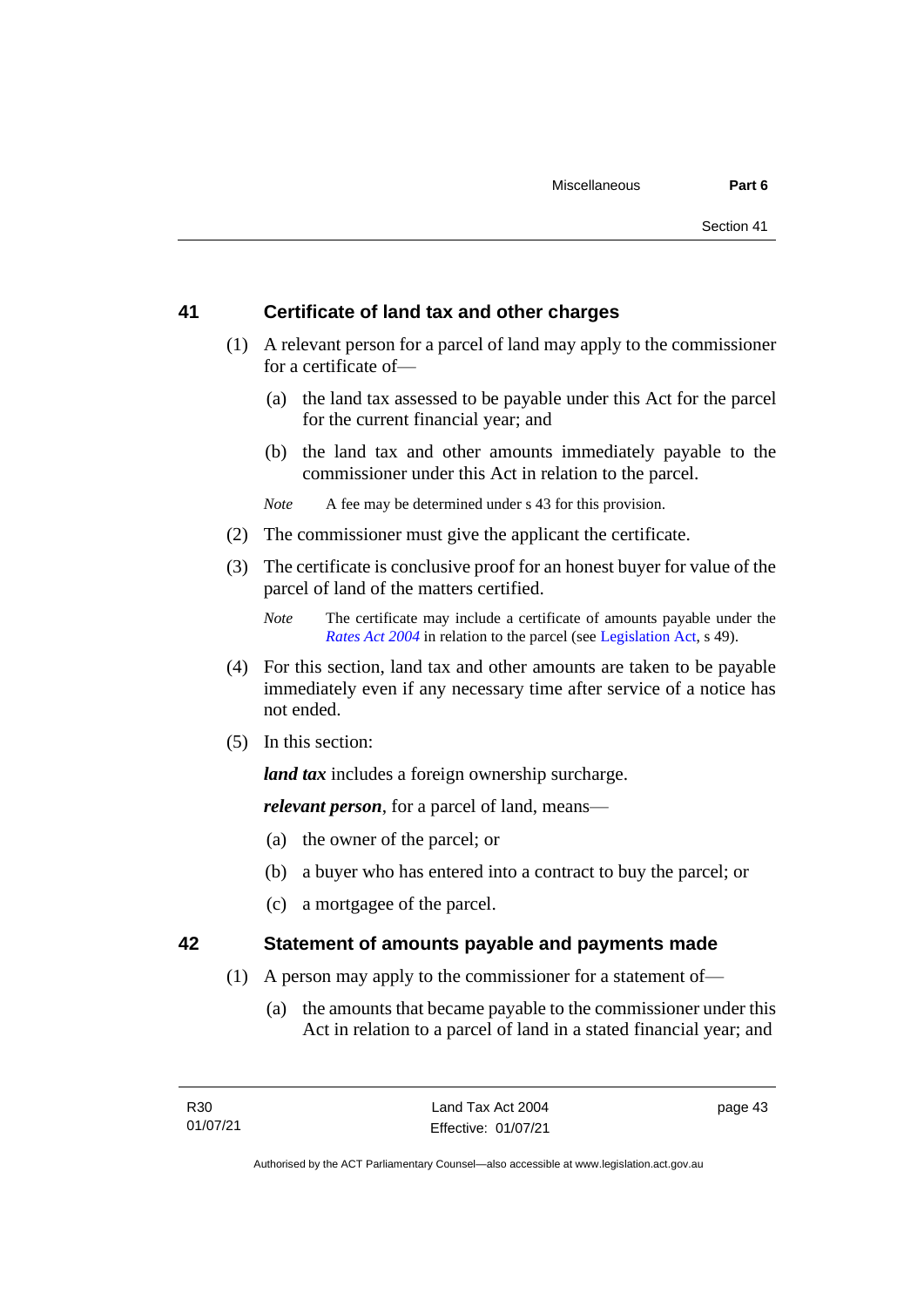#### **Part 6** Miscellaneous

Section 43

- (b) the payments received by the commissioner in the financial year for amounts that became payable under this Act in relation to the parcel.
- *Note* A fee may be determined under s 43 for this provision.
- (2) The commissioner must give the applicant the statement.
	- *Note* The statement may include a statement of rates payable and received under the *[Rates Act 2004](http://www.legislation.act.gov.au/a/2004-3)* in relation to the parcel of land (see [Legislation](http://www.legislation.act.gov.au/a/2001-14)  [Act,](http://www.legislation.act.gov.au/a/2001-14) s 49).

## <span id="page-49-0"></span>**43 Determination of fees**

- (1) The Minister may determine fees for this Act.
	- *Note* The [Legislation Act](http://www.legislation.act.gov.au/a/2001-14) contains provisions about the making of determinations and regulations relating to fees (see pt 6.3)
- (2) A determination is a disallowable instrument.
	- *Note* A disallowable instrument must be notified, and presented to the Legislative Assembly, under the [Legislation Act.](http://www.legislation.act.gov.au/a/2001-14)

#### <span id="page-49-1"></span>**44 Regulation-making power**

The Executive may make regulations for this Act.

*Note* Regulations must be notified, and presented to the Legislative Assembly, under the [Legislation Act.](http://www.legislation.act.gov.au/a/2001-14)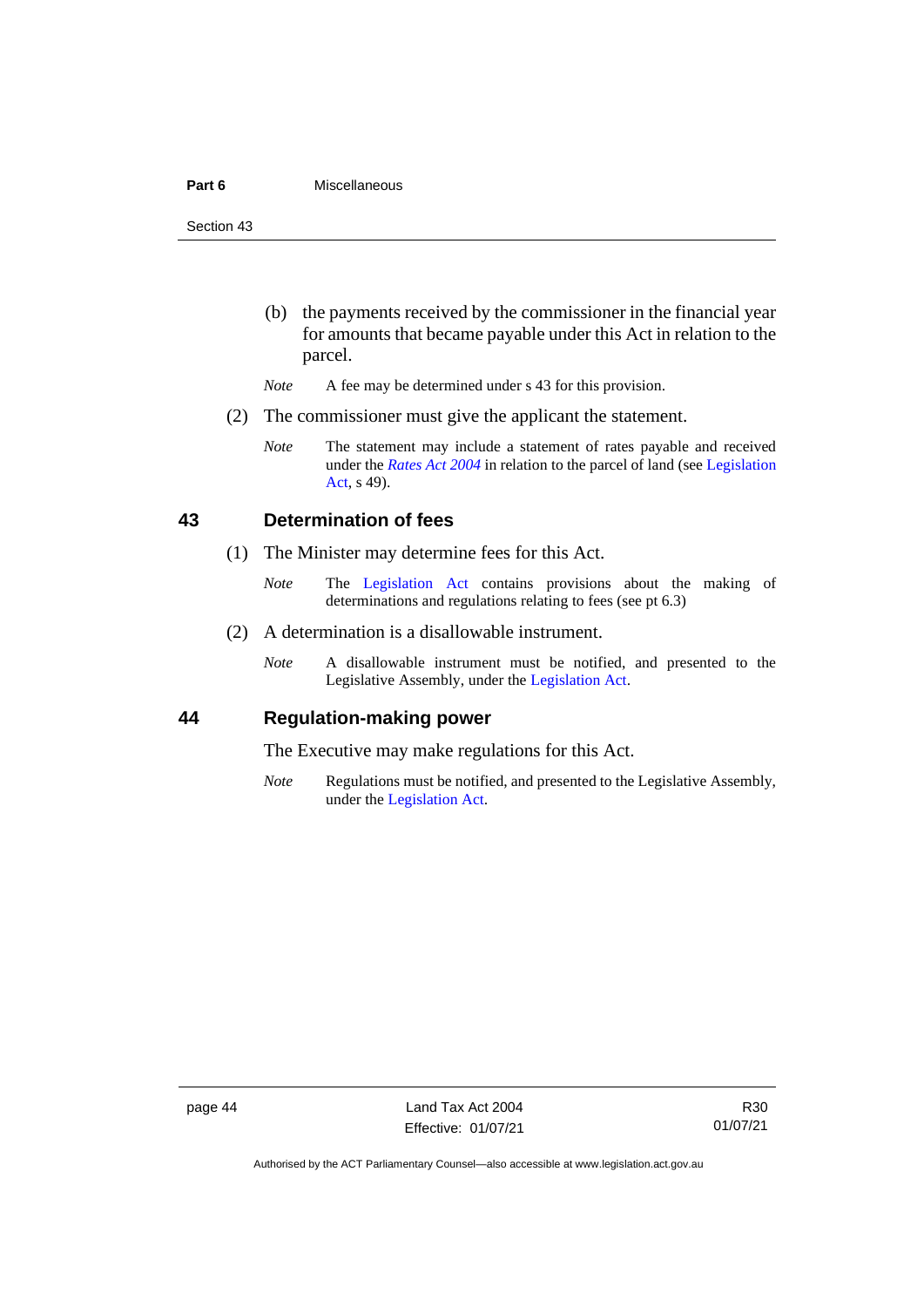## <span id="page-50-0"></span>**Dictionary**

(see s  $3)$ )

*Note 1* The [Legislation Act](http://www.legislation.act.gov.au/a/2001-14) contains definitions and other provisions relevant to this Act.

*Note 2* For example, the [Legislation Act,](http://www.legislation.act.gov.au/a/2001-14) dict, pt 1 defines the following terms:

- ACAT
- Australia
- commissioner for revenue
- corporation
- domestic partnership (see s 169 (2))
- external territory
- financial year
- function
- interest
- month
- person (see s 160)
- quarter
- territory law
- under.

*associated person*—see the *[Duties Act 1999](http://www.legislation.act.gov.au/a/1999-7)*, dictionary.

*Australian citizen*, for part 2A (Foreign ownership surcharge)—see section 17A.

*commissioner* means the commissioner for revenue.

*foreign corporation*, for part 2A (Foreign ownership surcharge)—see section 17B.

*foreign individual*, for part 2A (Foreign ownership surcharge)—see section 17A.

page 45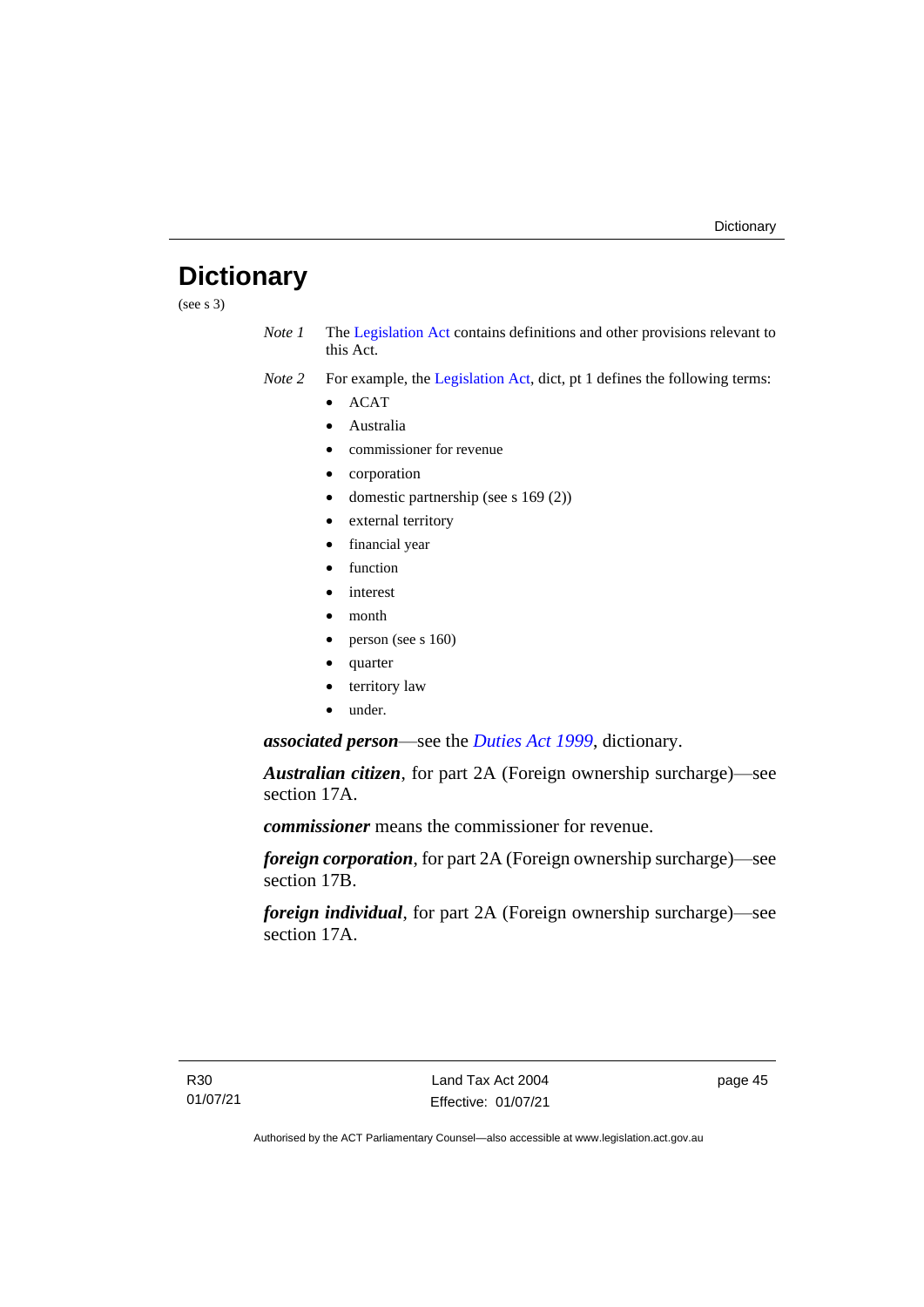*foreign ownership surcharge* includes—

- (a) penalty tax; and
- (b) the total of—
	- (i) the costs and expenses reasonably incurred by the Territory in attempting to recover the foreign ownership surcharge; and
	- (ii) interest payable in relation to the foreign ownership surcharge.

*foreign person*, for part 2A (Foreign ownership surcharge)—see section 17A.

*foreign trust*, for part 2A (Foreign ownership surcharge)—see section 17C.

*land sublease*—see the *[Planning and Development Act 2007](http://www.legislation.act.gov.au/a/2007-24)*, dictionary.

## *land tax—*

- (a) for this Act generally, includes—
	- (i) penalty tax; and
	- (ii) the total of—
		- (A) the costs and expenses reasonably incurred by the Territory in attempting to recover the land tax; and
		- (B) interest payable in relation to the land tax; and
- (b) for part 3 (Enforcement)—see section 18A; and
- (c) for part 5 (Exemptions, remissions and certain interest payments)—see section 33.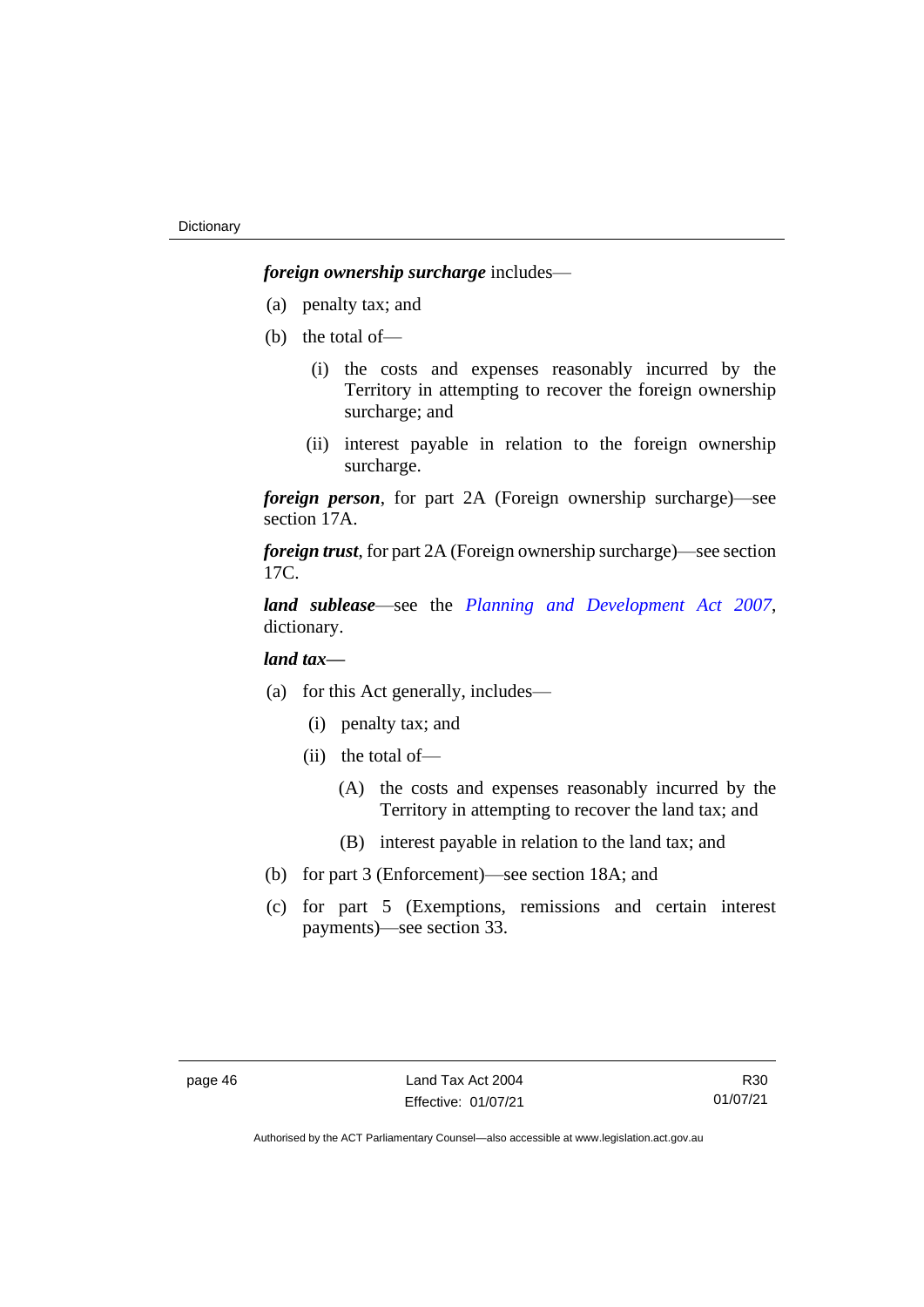*lease* means a lease from the Commonwealth or the Territory, and includes an agreement with the Commonwealth or the Territory—

- (a) for a lease of a parcel of land; or
- (b) for the tenancy or occupation of a parcel of land.

*owner*, of a parcel of land means—

- (a) the registered proprietor of an interest in the parcel (other than an interest in a lease granted by a person other than the Territory or the Commonwealth); or
- (b) if the registered proprietor has sold the interest to another person (the *new owner*) and the new owner is in possession of the parcel but not yet registered as the proprietor—the new owner; or
- (c) a mortgagee in possession of the parcel; or
- (d) a person holding the parcel under a sublease from the Territory, if the Territory holds the parcel under a lease from the Commonwealth; or
- (e) for a parcel held under a land sublease—the sublessee.

*owners corporation*—see the *[Unit Titles \(Management\) Act](http://www.legislation.act.gov.au/a/2011-41) 2011*, dictionary.

*parcel* includes a part of a parcel of land that is separately held by an occupier, tenant, lessee or owner.

*permanent resident*, for part 2A (Foreign ownership surcharge)—see section 17A.

*personal representative*, in relation to a deceased person, means—

- (a) an executor of the deceased person's will; or
- (b) an administrator of the deceased person's estate.

#### *primary production* means—

- (a) production resulting directly from—
	- (i) cultivation of land; or

R30 01/07/21 Land Tax Act 2004 Effective: 01/07/21 page 47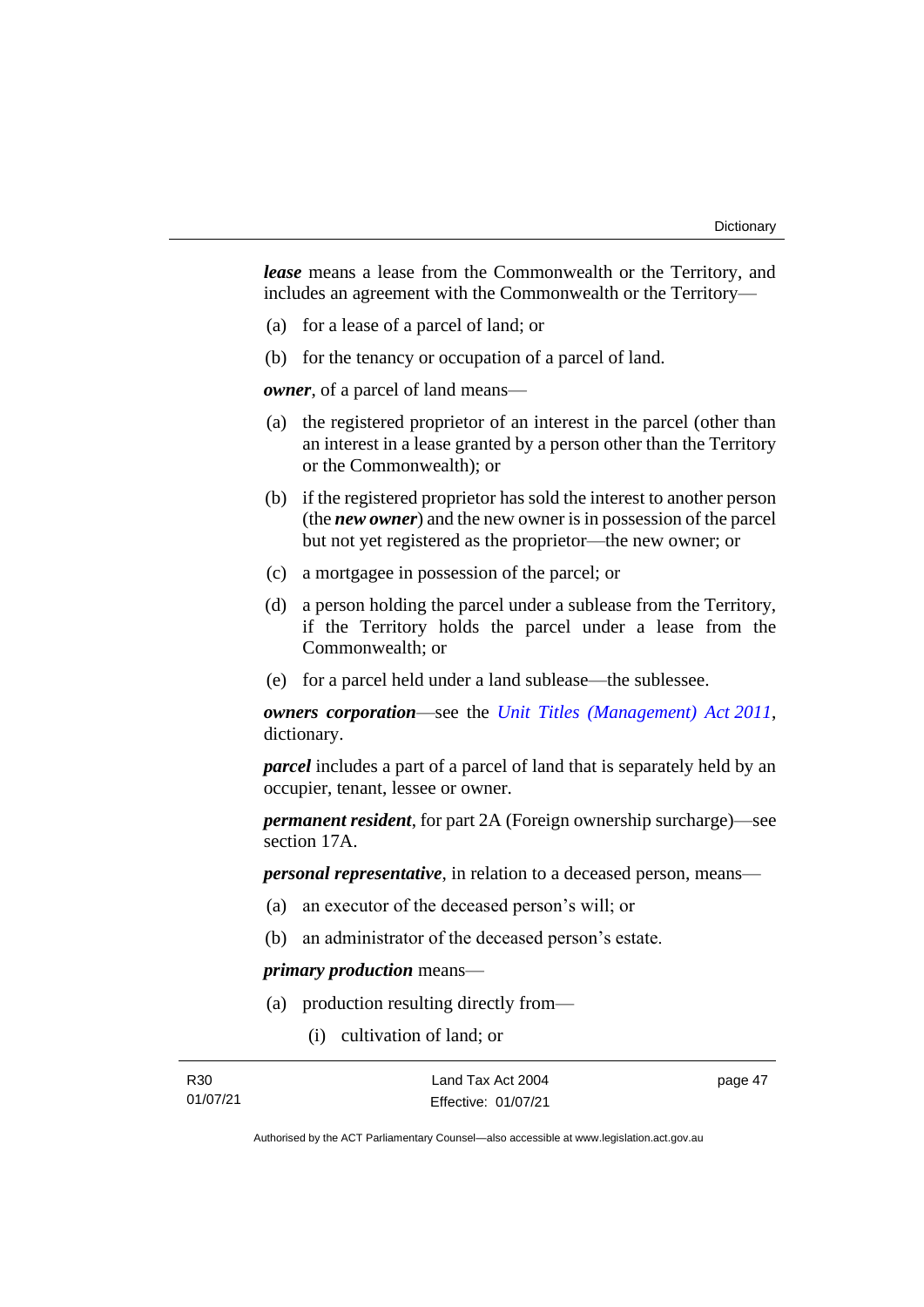- (ii) keeping animals for their sale, bodily produce or natural increase; or
- (iii) fishing operations; or
- (iv) forest operations; and
- (b) the manufacture of dairy produce by the person who produced the raw material used in that manufacture.

*rateable land*—see the *[Rates Act 2004](http://www.legislation.act.gov.au/a/2004-3)*, section 8.

*rates*—see the *[Rates Act 2004](http://www.legislation.act.gov.au/a/2004-3)*, dictionary.

*rent*, for part 2 (Imposition and payment of land tax)—see section 7.

*rented*, for part 2 (Imposition and payment of land tax)—see section 8.

#### *residential land* means—

- (a) rateable land leased for residential purposes only; or
- (b) rateable land leased for residential purposes and other purposes but used for residential purposes only; or
- (c) a parcel of rateable land included in the common property of a community title scheme under the *[Community Title Act](http://www.legislation.act.gov.au/a/2001-58) 2001*, if—
	- (i) at least 1 parcel of land in the scheme is residential land under paragraph (a) or (b); and
	- (ii) no parcel of land in the scheme is leased for a commercial purpose.

*Taxation Administration Act* means the *[Taxation Administration Act](http://www.legislation.act.gov.au/a/1999-4)  [1999](http://www.legislation.act.gov.au/a/1999-4)*.

*tenancy agreement*, for part 2 (Imposition and payment of land tax)—see section 7.

*tenant*, for part 2 (Imposition and payment of land tax)—see section 7.

R30 01/07/21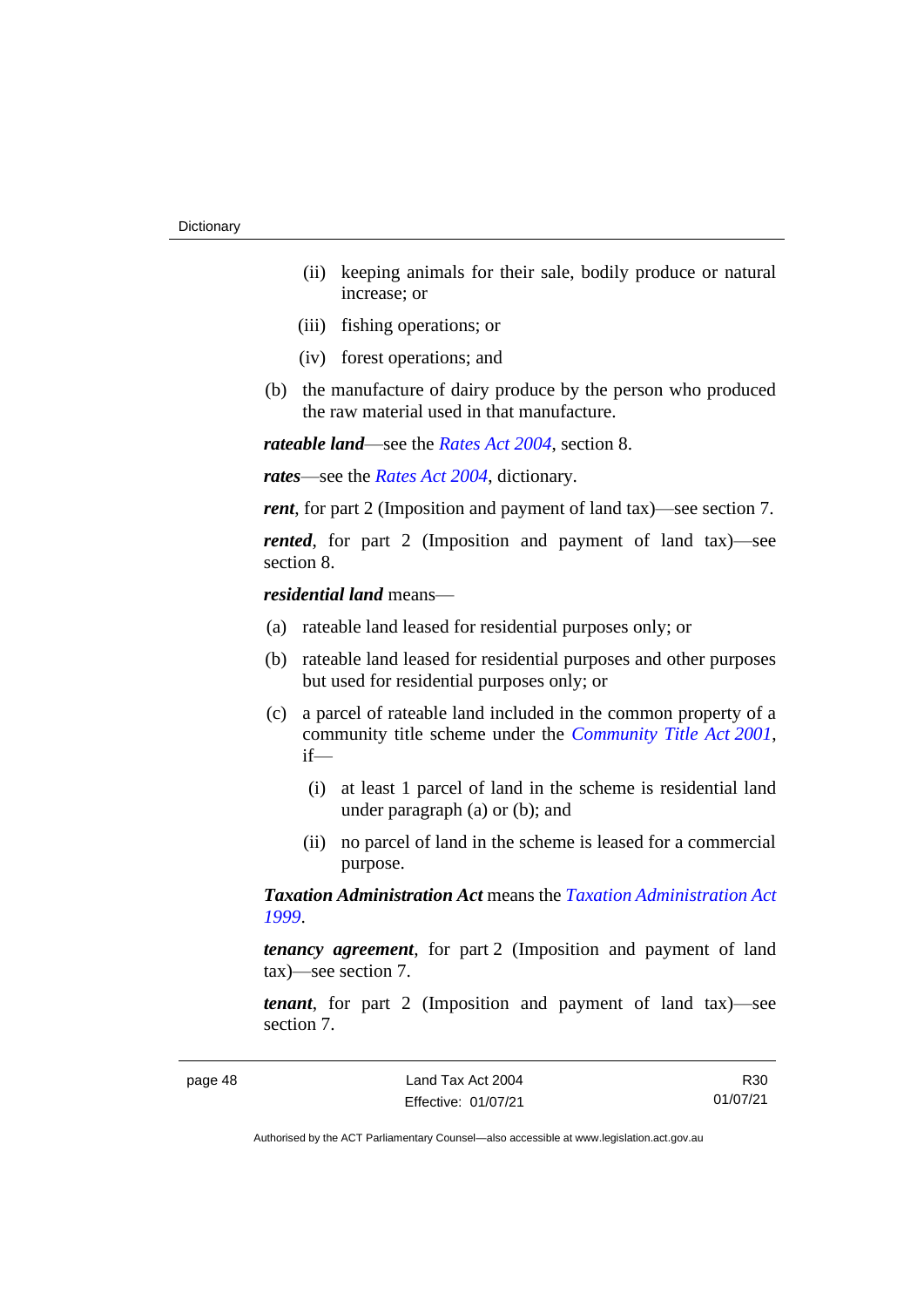*trustee*, for part 2 (Imposition and payment of land tax)—see section 7.

*unit* means a unit under the [Unit Titles Act,](http://www.legislation.act.gov.au/a/2001-16/default.asp) section 9.

*unit owner* means—

- (a) the registered proprietor of the lease of a unit; or
- (b) if the registered proprietor has sold the interest to another person (the *new owner*) and the new owner is in possession of the unit but not yet registered as the proprietor—the new owner.

*unit subdivision*—see the *[Rates Act 2004](http://www.legislation.act.gov.au/a/2004-3)*, dictionary.

*Unit Titles Act* means the *[Unit Titles Act 2001](http://www.legislation.act.gov.au/a/2001-16)*.

R30 01/07/21

Land Tax Act 2004 Effective: 01/07/21 page 49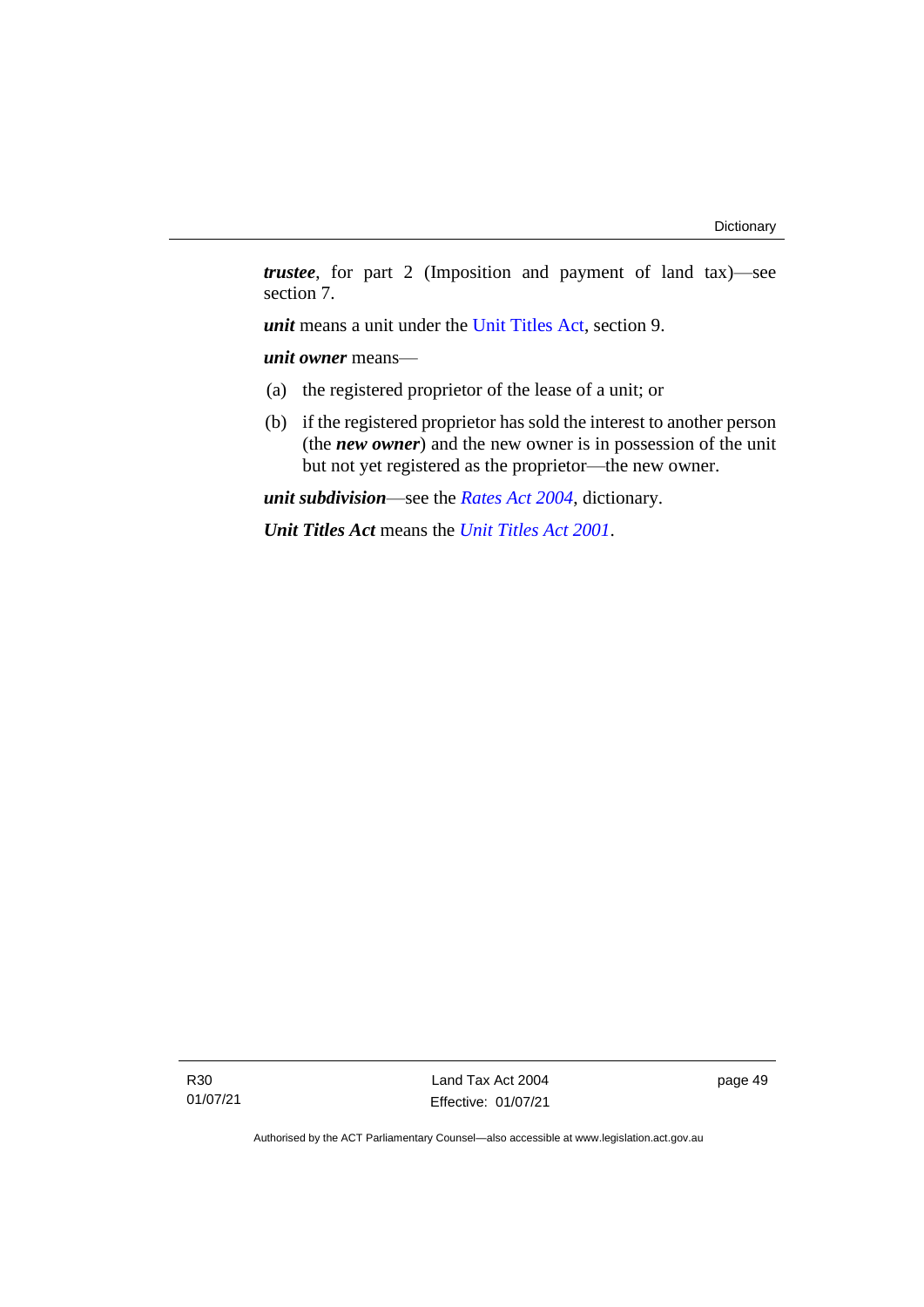1 About the endnotes

## <span id="page-55-1"></span><span id="page-55-0"></span>**Endnotes**

## **1 About the endnotes**

Amending and modifying laws are annotated in the legislation history and the amendment history. Current modifications are not included in the republished law but are set out in the endnotes.

Not all editorial amendments made under the *[Legislation Act 2001](http://www.legislation.act.gov.au/a/2001-14)*, part 11.3 are annotated in the amendment history. Full details of any amendments can be obtained from the Parliamentary Counsel's Office.

Uncommenced amending laws are not included in the republished law. The details of these laws are underlined in the legislation history. Uncommenced expiries are underlined in the legislation history and amendment history.

If all the provisions of the law have been renumbered, a table of renumbered provisions gives details of previous and current numbering.

The endnotes also include a table of earlier republications.

| $A = Act$                                    | $NI =$ Notifiable instrument              |
|----------------------------------------------|-------------------------------------------|
| $AF =$ Approved form                         | $o = order$                               |
| $am = amended$                               | $om = omitted/repealed$                   |
| $amdt = amendment$                           | $ord = ordinance$                         |
| $AR = Assembly resolution$                   | $orig = original$                         |
| $ch = chapter$                               | par = paragraph/subparagraph              |
| $CN =$ Commencement notice                   | $pres = present$                          |
| $def = definition$                           | $prev = previous$                         |
| $DI = Disallowable instrument$               | $(\text{prev}) = \text{previously}$       |
| $dict = dictionary$                          | $pt = part$                               |
| $disallowed = disallowed by the Legislative$ | $r = rule/subrule$                        |
| Assembly                                     | $reloc = relocated$                       |
| $div = division$                             | $remum = renumbered$                      |
| $exp = expires/expired$                      | $R[X]$ = Republication No                 |
| $Gaz = gazette$                              | $RI =$ reissue                            |
| $hdg =$ heading                              | $s = section/subsection$                  |
| $IA = Interpretation Act 1967$               | $sch = schedule$                          |
| ins = inserted/added                         | $sdiv = subdivision$                      |
| $LA =$ Legislation Act 2001                  | $SL = Subordinate$ law                    |
| $LR =$ legislation register                  | $sub =$ substituted                       |
| LRA = Legislation (Republication) Act 1996   | underlining = whole or part not commenced |
| $mod = modified/modification$                | or to be expired                          |
|                                              |                                           |

### <span id="page-55-2"></span>**2 Abbreviation key**

page 50 Land Tax Act 2004 Effective: 01/07/21

R30 01/07/21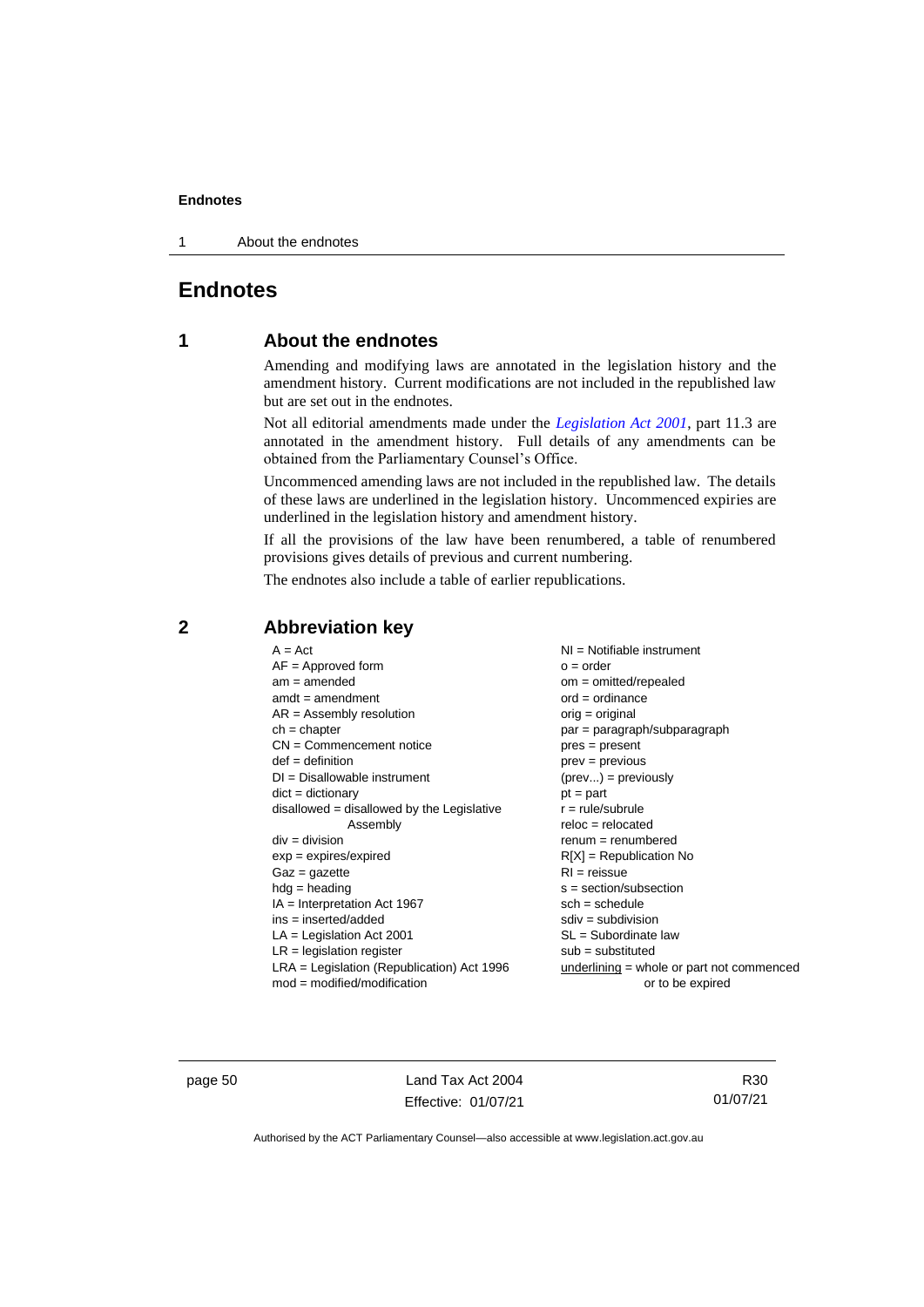#### <span id="page-56-0"></span>**3 Legislation history**

#### **Land Tax Act 2004 A2004-4**

notified LR 18 February 2004 s 1, s 2 commenced 18 February 2004 (LA s 75 (1)) remainder commenced 1 July 2004 (s 2)

as amended by

#### **[Statute Law Amendment Act 2005](http://www.legislation.act.gov.au/a/2005-20) A2005-20 sch 3 pt 3.32**

notified LR 12 May 2005 s 1, s 2 taken to have commenced 8 March 2005 (LA s 75 (2)) sch 3 pt 3.32 commenced 2 June 2005 (s 2 (1))

#### **[Revenue Legislation Amendment Act 2005](http://www.legislation.act.gov.au/a/2005-29) A2005-29 pt 3**

notified LR 28 June 2005 s 1, s 2 commenced 28 June 2005 (LA s 75 (1)) pt 3 commenced 29 June 2005 (s 2 (2))

#### **[Revenue Legislation Amendment Act 2006](http://www.legislation.act.gov.au/a/2006-19) A2006-19 pt 3**

notified LR 17 May 2006 s 1, s 2 commenced 17 May 2006 (LA s 75 (1)) pt 3 commenced 18 May 2006 (s 2 (3))

#### **[Housing Assistance Act 2007](http://www.legislation.act.gov.au/a/2007-8) A2007-8 sch 1 pt 1.5**

notified LR 10 May 2007 s 1, s 2 commenced 10 May 2007 (LA s 75 (1)) sch 1 pt 1.5 commenced 10 November 2007 (s 2 and LA s 79)

#### **[Land Tax \(Interest and Penalty\) Amendment Act 2007](http://www.legislation.act.gov.au/a/2007-20) A2007-20**

notified LR 14 June 2007 s 1, s 2 commenced 14 June 2007 (LA s 75 (1)) remainder commenced 15 June 2007 (s 2)

#### **[Revenue Legislation Amendment Act 2007](http://www.legislation.act.gov.au/a/2007-21) A2007-21 pt 3**

notified LR 19 June 2007 s 1, s 2 commenced 19 June 2007 (LA s 75 (1)) pt 3 commenced 20 June 2007 (s 2)

R30 01/07/21

Land Tax Act 2004 Effective: 01/07/21 page 51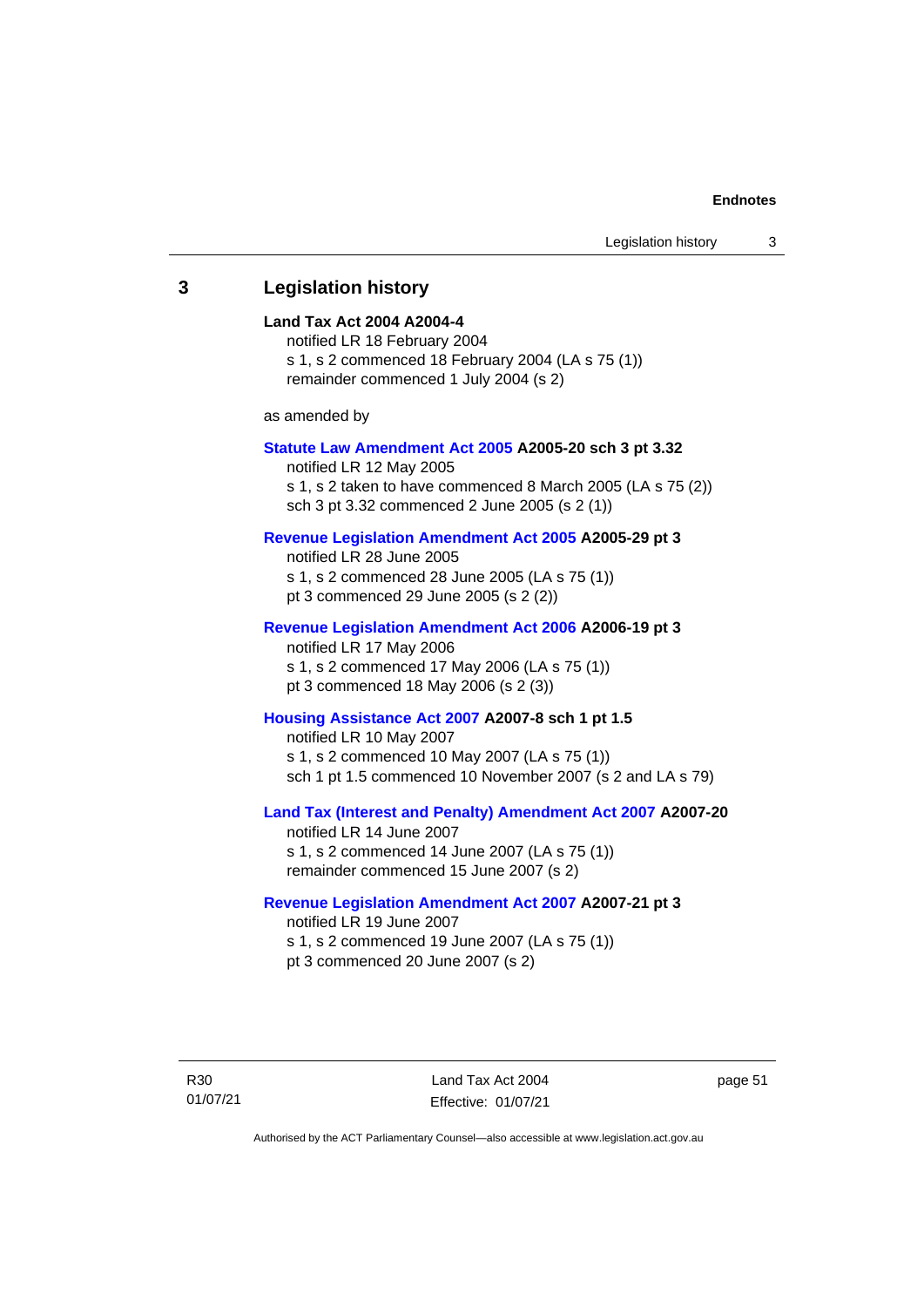| Legislation history<br>-3 |  |
|---------------------------|--|
|---------------------------|--|

#### **[Revenue Legislation \(Housing Affordability Initiatives\) Amendment](http://www.legislation.act.gov.au/a/2007-29)  Act [2007](http://www.legislation.act.gov.au/a/2007-29) A2007-29 pt 3**

notified LR 2 October 2007 s 1, s 2 commenced 2 October 2007 (LA s 75 (1)) pt 3 commenced 3 October 2007 (s 2)

#### **[Land Rent Act 2008](http://www.legislation.act.gov.au/a/2008-16) A2008-16 sch 1 pt 1.1**

notified LR 30 June 2008 s 1, s 2 commenced 30 June 2008 (LA s 75 (1)) sch 1 pt 1.1 commenced 1 July 2008 (s 2 and [CN2008-10\)](http://www.legislation.act.gov.au/cn/2008-10/default.asp)

#### **[ACT Civil and Administrative Tribunal Legislation Amendment](http://www.legislation.act.gov.au/a/2008-37)**

#### **Act [2008 \(No 2\)](http://www.legislation.act.gov.au/a/2008-37) A2008-37 sch 1 pt 1.62**

notified LR 4 September 2008

s 1, s 2 commenced 4 September 2008 (LA s 75 (1)) sch 1 pt 1.62 commenced 2 February 2009 (s 2 (1) and see [ACT Civil](http://www.legislation.act.gov.au/a/2008-35)  [and Administrative Tribunal Act 2008](http://www.legislation.act.gov.au/a/2008-35) A2008-35, s 2 (1) and [CN2009-2\)](http://www.legislation.act.gov.au/cn/2009-2/default.asp)

#### **[Rates and Land Tax Legislation Amendment Act](http://www.legislation.act.gov.au/a/2009-52) 2009 A2009-52 pt 2**

notified LR 18 December 2009 s 1, s 2 commenced 18 December 2009 (LA s 75 (1)) pt 2 commenced 1 January 2010 (s 2)

#### **[Land Tax Amendment Act 2011](http://www.legislation.act.gov.au/a/2011-33) A2011-33**

notified LR 1 September 2011 s 1, s 2 commenced 1 September 2011 (LA s 75 (1)) remainder commenced 2 September 2011 (s 2)

#### **[Unit Titles \(Management\) Act 2011](http://www.legislation.act.gov.au/a/2011-41) A2011-41 sch 5 pt 5.5**

notified LR 3 November 2011 s 1, s 2 commenced 3 November 2011 (LA s 75 (1)) sch 5 pt 5.5 commenced 30 March 2012 (s 2 and [CN2012-6\)](http://www.legislation.act.gov.au/cn/2012-6/default.asp)

#### **[Rates and Land Tax Legislation Amendment Act 2012](http://www.legislation.act.gov.au/a/2012-37) A2012-37 pt 2**

notified LR 18 June 2012 s 1, s 2 commenced 18 June 2012 (LA s 75 (1)) pt 2 commenced 1 July 2012 (s 2)

R30 01/07/21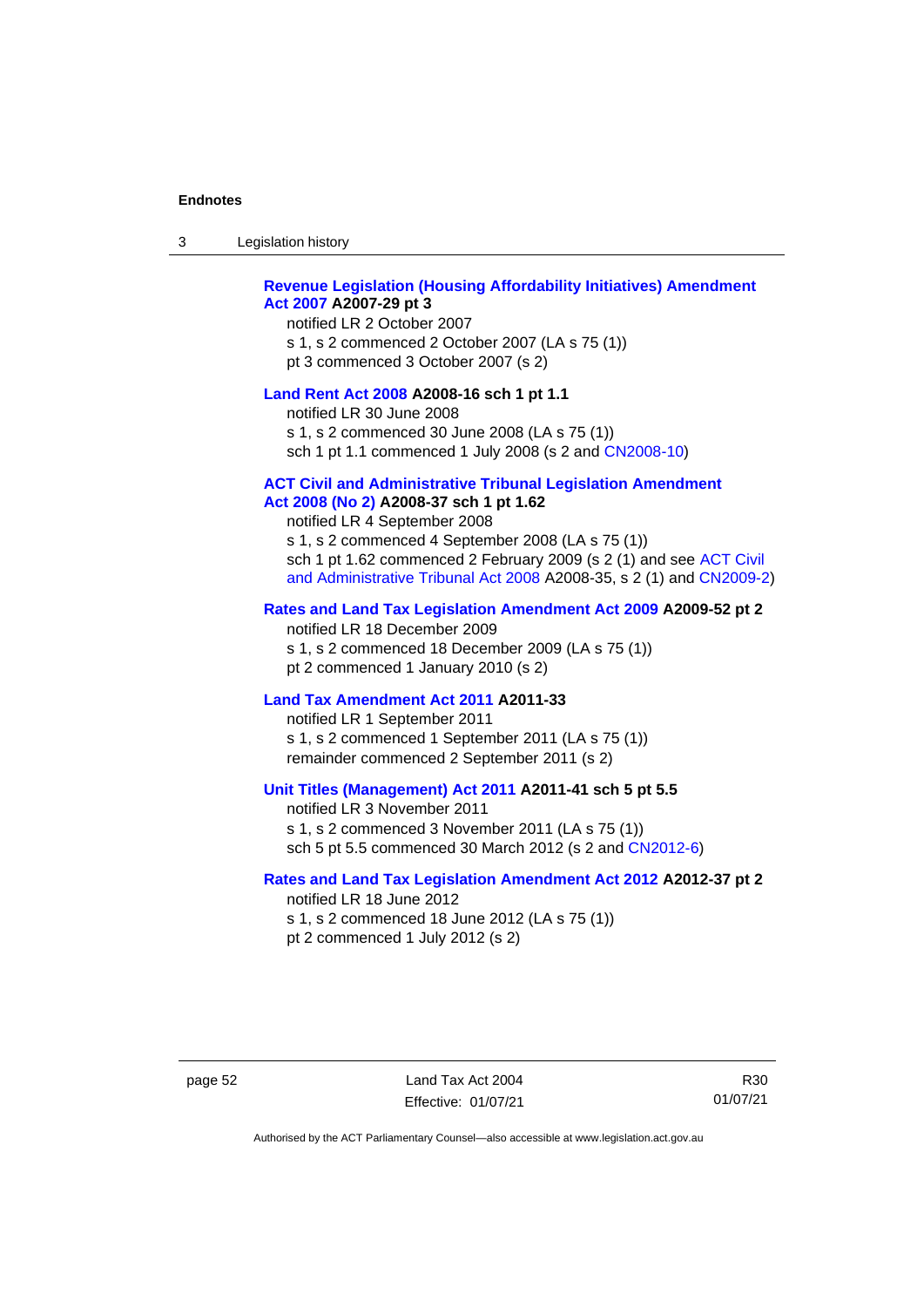## **[Revenue Legislation \(Tax Reform\) Amendment Act 2013](http://www.legislation.act.gov.au/a/2013-17) A2013-17 sch 1 pt 1.1** notified LR 22 May 2013 s 1, s 2 commenced 22 May 2013 (LA s 75 (1)) sch 1 pt 1.1 commenced 23 May 2013 (s 2) **[Land Tax Amendment Act 2014](http://www.legislation.act.gov.au/a/2014-36) A2014-36** notified LR 22 August 2014 s 1, s 2 commenced 22 August 2014 (LA s 75 (1)) remainder commenced 1 October 2014 (s 2) **[Statute Law Amendment Act 2014 \(No 2\)](http://www.legislation.act.gov.au/a/2014-44) A2014-44 sch 3 pt 3.7** notified LR 5 November 2014 s 1, s 2 commenced 5 November 2014 (LA s 75 (1)) sch 3 pt 3.7 commenced 19 November 2014 (s 2) **[Planning and Development \(University of Canberra and Other](http://www.legislation.act.gov.au/a/2015-19)  [Leases\) Legislation Amendment Act 2015](http://www.legislation.act.gov.au/a/2015-19) A2015-19 pt 10** notified LR 11 June 2015 s 1, s 2 commenced 11 June 2015 (LA s 75 (1)) pt 10 commenced 1 July 2015 (s 2 and [CN2015-9\)](http://www.legislation.act.gov.au/cn/2015-9/default.asp) **[Revenue Legislation Amendment Act 2015](http://www.legislation.act.gov.au/a/2015-49/default.asp) A2015-49 pt 5** notified LR 24 November 2015 s 1, s 2 commenced 24 November 2015 (LA s 75 (1)) pt 5 commenced 25 November 2015 (s 2) **[Revenue Legislation Amendment Act 2017](http://www.legislation.act.gov.au/a/2017-1/default.asp) A2017-1 sch 1 pt 1.4** notified LR 22 February 2017 s 1, s 2 commenced 22 February 2017 (LA s 75 (1)) sch 1 pt 1.4 commenced 18 September 2017 (s 2 (1) and [CN2017-5\)](http://www.legislation.act.gov.au/cn/2017-5/default.asp) **[Co-operatives National Law \(ACT\) Act 2017](http://www.legislation.act.gov.au/a/2017-8/default.asp) A2017-8 sch 2 pt 2.3** notified LR 4 April 2017 s 1, s 2 commenced 4 April 2017 (LA s 75 (1)) sch 2 pt 2.3 commenced 1 May 2017 (s 2) **[Revenue Legislation Amendment Act 2017 \(No 2\)](http://www.legislation.act.gov.au/a/2017-11/default.asp) A2017-11 pt 3** notified LR 16 May 2017 s 1, s 2 commenced 16 May 2017 (LA s 75 (1)) pt 3 commenced 1 July 2017 (s 2)

R30 01/07/21

Land Tax Act 2004 Effective: 01/07/21 page 53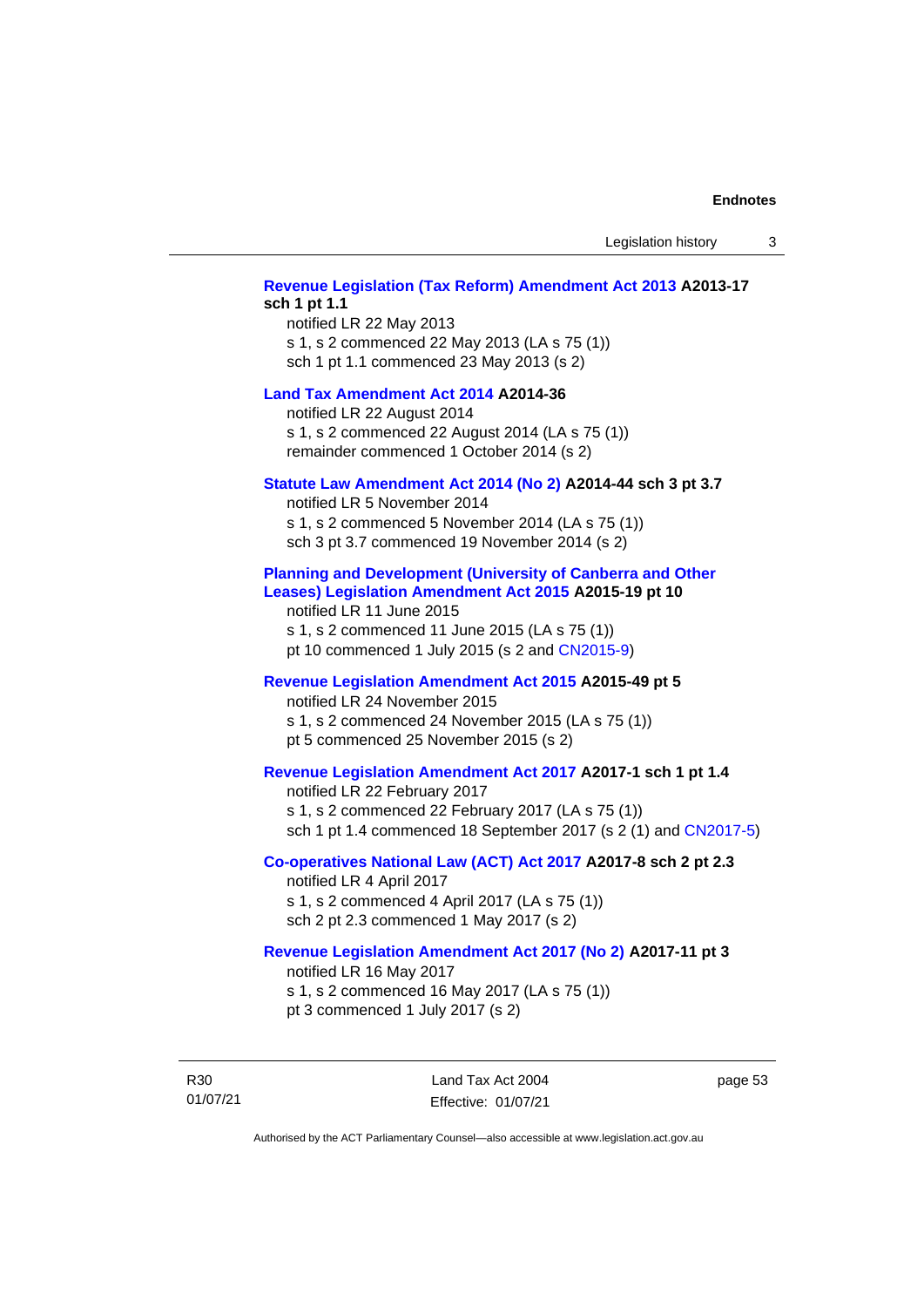| -3 | Legislation history |
|----|---------------------|
|----|---------------------|

## **[Revenue Legislation Amendment Act 2018](http://www.legislation.act.gov.au/a/2018-2/default.asp) A2018-2 sch 1 pt 1.5**

notified LR 28 February 2018 s 1, s 2 commenced 28 February 2018 (LA s 75 (1)) sch 1 pt 1.5 commenced 1 March 2018 (s 2)

#### **[Land Tax Amendment Act 2018](http://www.legislation.act.gov.au/a/2018-15/default.asp) A2018-15**

notified LR 16 May 2018 s 1, s 2 commenced 16 May 2018 (LA s 75 (1)) remainder commenced 1 July 2018 (s 2)

#### **[Revenue Legislation Amendment Act 2019](http://www.legislation.act.gov.au/a/2019-7/default.asp) A2019-7 sch 1 pt 1.4**

notified LR 27 March 2019 s 1, s 2 commenced 27 March 2019 (LA s 75 (1)) sch 1 pt 1.4 commenced 28 March 2019 (s 2 (1))

#### **[Revenue Legislation Amendment Act 2019 \(No 2\)](http://www.legislation.act.gov.au/a/2019-46) A2019-46 pt 4**

notified LR 9 December 2019 s 1, s 2 commenced 9 December 2019 (LA s 75 (1)) pt 4 commenced 10 December 2019 (s 2 (1))

#### **[Revenue Legislation Amendment Act 2021](http://www.legislation.act.gov.au/a/2021-10) A2021-10 sch 1 pt 1.2** notified LR 19 May 2021 s 1, s 2 commenced 19 May 2021 (LA s 75 (1)) amdt 1.11 commenced 20 May 2021 (s 2 (2) (a)) sch 1 pt 1.2 remainder commenced 20 May 2021 (s 2 (1))

## **[Statute Law Amendment Act 2021](http://www.legislation.act.gov.au/a/2021-12/) A2021-12 sch 3 pt 3.31**

notified LR 9 June 2021 s 1, s 2 commenced 9 June 2021 (LA s 75 (1)) sch 3 pt 3.31 commenced 23 June 2021 (s 2 (1))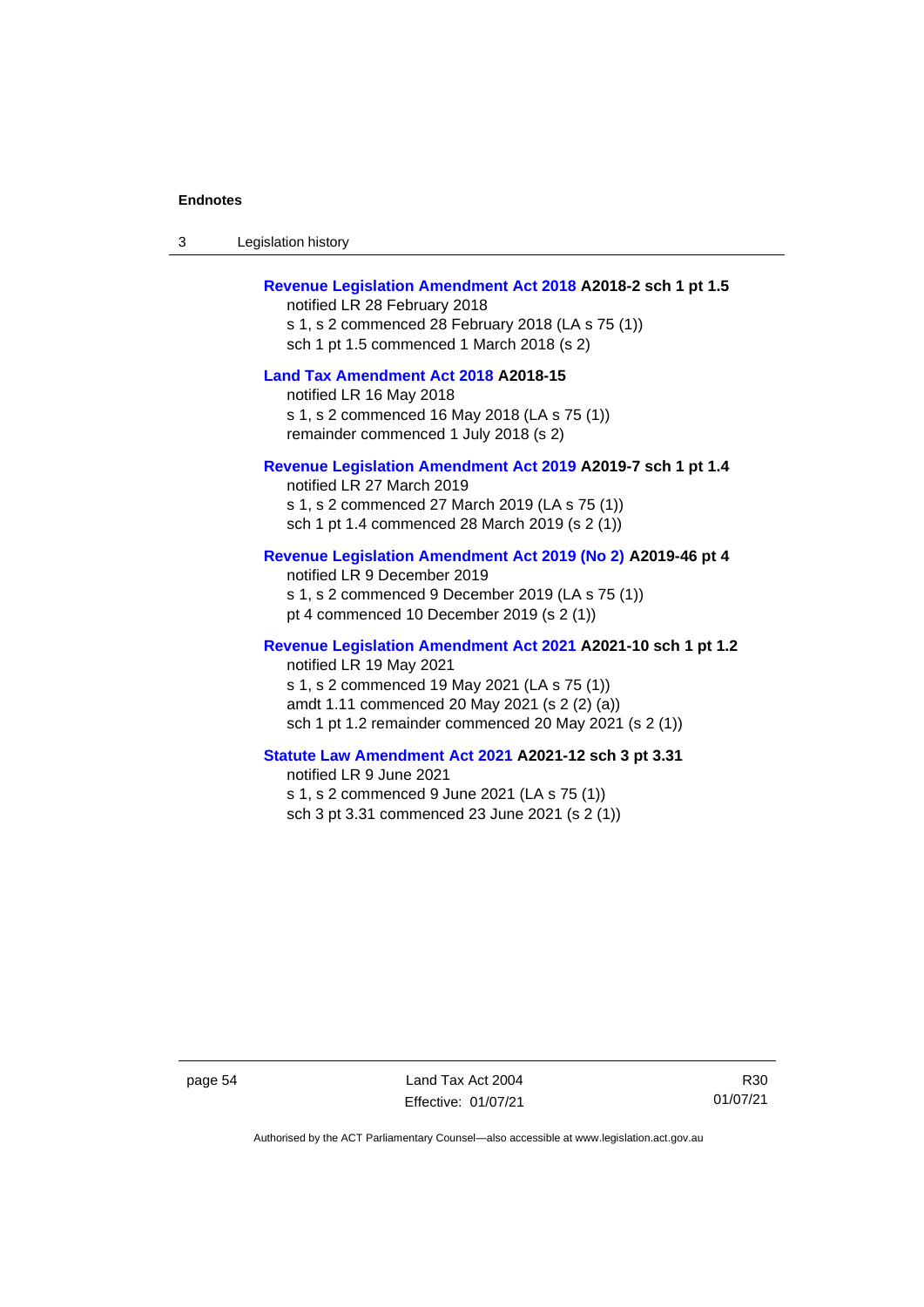#### <span id="page-60-0"></span>**4 Amendment history**

**Commencement** s 2 om LA s 89 (4) **Definitions—pt 2** s 7 sub [A2019-46](http://www.legislation.act.gov.au/a/2019-46) s 22 def *rent* a[m A2018-15](http://www.legislation.act.gov.au/a/2018-15/default.asp) s 4 sub [A2019-46](http://www.legislation.act.gov.au/a/2019-46) s 22 def *residential tenancy agreement* ins [A2018-15](http://www.legislation.act.gov.au/a/2018-15/default.asp) s 5 om [A2019-46](http://www.legislation.act.gov.au/a/2019-46) s 22 def *tenancy agreement* o[m A2018-15](http://www.legislation.act.gov.au/a/2018-15/default.asp) s 6 ins [A2019-46](http://www.legislation.act.gov.au/a/2019-46) s 22 def *tenant* su[b A2018-15](http://www.legislation.act.gov.au/a/2018-15/default.asp) s 7; [A2019-46](http://www.legislation.act.gov.au/a/2019-46) s 22 def *trustee* su[b A2018-15](http://www.legislation.act.gov.au/a/2018-15/default.asp) s 8; [A2019-46](http://www.legislation.act.gov.au/a/2019-46) s 22 **When is something** *rented* **for pt 2?** s 8 am [A2018-15](http://www.legislation.act.gov.au/a/2018-15/default.asp) s 9, s 10 **When is land tax payable on parcel of land for pt 2?**<br>s 8A **ins A2018-15 s 11** ins [A2018-15](http://www.legislation.act.gov.au/a/2018-15/default.asp) s 11 **Imposition of land tax** s 9 am [A2005-29](http://www.legislation.act.gov.au/a/2005-29) s 11[; A2013-17](http://www.legislation.act.gov.au/a/2013-17) amdt 1.1, amdt 1.2; [A2014-36](http://www.legislation.act.gov.au/a/2014-36) s 4, s 5; [A2017-11](http://www.legislation.act.gov.au/a/2017-11/default.asp) s 10[; A2018-15](http://www.legislation.act.gov.au/a/2018-15/default.asp) ss 12-14; ss renum R25 LA **Land exempted from s 9 generally** s 10 am [A2007-29](http://www.legislation.act.gov.au/a/2007-29) s 14; pars renum R8 LA[; A2007-8](http://www.legislation.act.gov.au/a/2007-8) amdt 1.11; [A2014-44](http://www.legislation.act.gov.au/a/2014-44) amdt 3.30[; A2018-15](http://www.legislation.act.gov.au/a/2018-15/default.asp) s 15; pars renum R25 LA; [A2019-7](http://www.legislation.act.gov.au/a/2019-7/default.asp) amdt 1.28; pars renum R26 LA[; A2019-46](http://www.legislation.act.gov.au/a/2019-46) s 23, s 24; pars renum R27 LA **Land exempted from land tax** s 11 am [A2015-49](http://www.legislation.act.gov.au/a/2015-49/default.asp) s 24[; A2017-8](http://www.legislation.act.gov.au/a/2017-8/default.asp) amdt 2.4; [A2018-15](http://www.legislation.act.gov.au/a/2018-15/default.asp) s 16, s 17; ss renum R25 LA **Principal place of residence exemption** s 11A ins [A2018-15](http://www.legislation.act.gov.au/a/2018-15/default.asp) s 18 am [A2021-10](http://www.legislation.act.gov.au/a/2021-10/) amdt 1.7 **Moving out of principal place of residence** s 11B ins [A2018-15](http://www.legislation.act.gov.au/a/2018-15/default.asp) s 18 am [A2021-10](http://www.legislation.act.gov.au/a/2021-10/) amdt 1.8 **Moving into principal place of residence—new owner** s 11C ins [A2018-15](http://www.legislation.act.gov.au/a/2018-15/default.asp) s 18 sub [A2019-46](http://www.legislation.act.gov.au/a/2019-46) s 25 am [A2021-10](http://www.legislation.act.gov.au/a/2021-10/) amdt 1.9

R30 01/07/21

Land Tax Act 2004 Effective: 01/07/21 page 55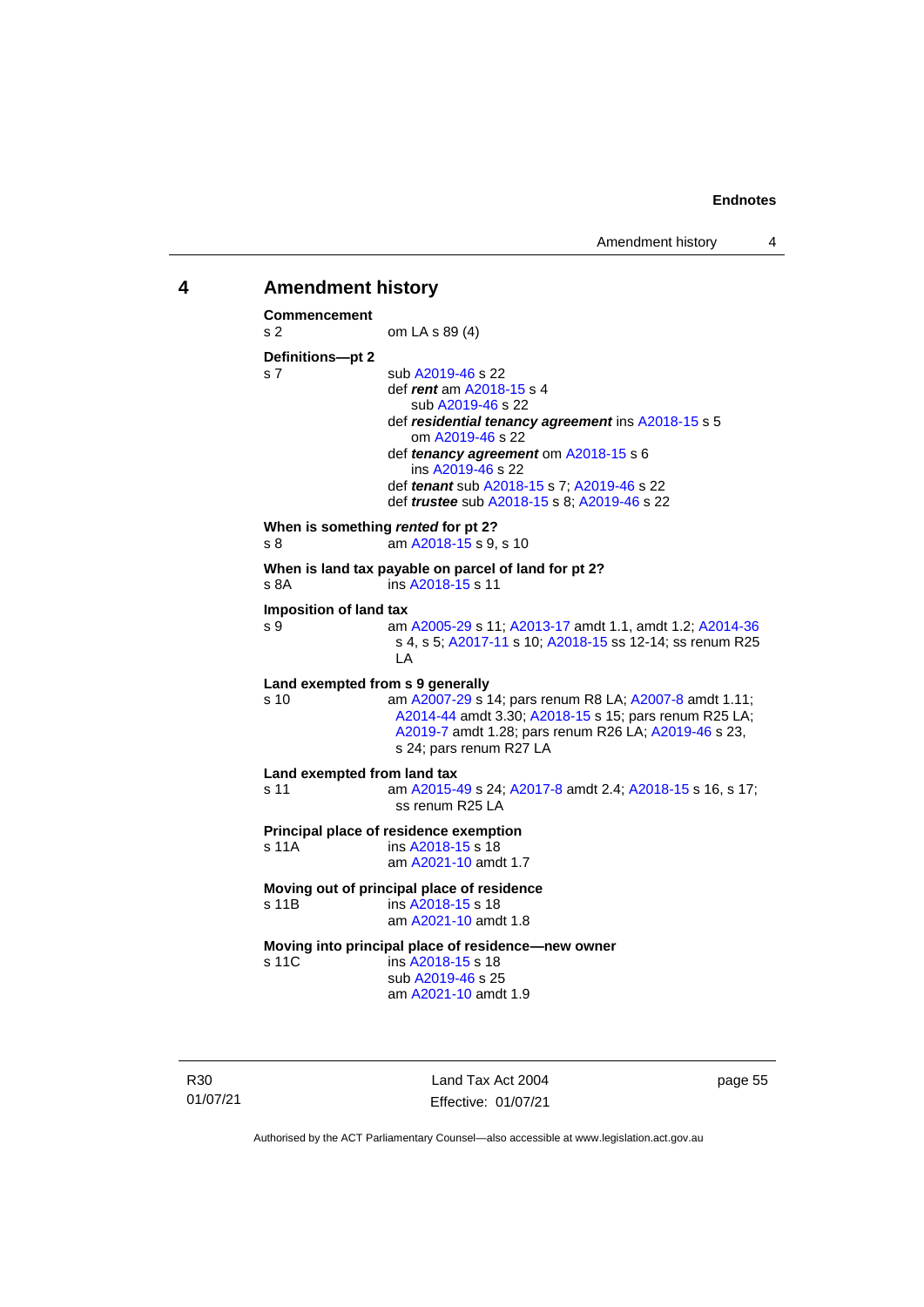4 Amendment history

**Moving into principal place of residence—ending rental** s 11CA ins [A2019-46](http://www.legislation.act.gov.au/a/2019-46) s 25 am [A2021-10](http://www.legislation.act.gov.au/a/2021-10/) amdt 1.10 **Exemption after death of owner** s 11D ins [A2018-15](http://www.legislation.act.gov.au/a/2018-15/default.asp) s 18 am [A2021-10](http://www.legislation.act.gov.au/a/2021-10/) amdt 1.10 **Decision on extension of period** s 11E ins [A2018-15](http://www.legislation.act.gov.au/a/2018-15/default.asp) s 18 **Applications lodged out of time** s 11 F ins [A2018-15](http://www.legislation.act.gov.au/a/2018-15/default.asp) s 18 **Exemption for life tenant**<br>s 11G ins A20 ins [A2018-15](http://www.legislation.act.gov.au/a/2018-15/default.asp) s 18 **Exemption if nil or nominal rent paid** s 11H ins [A2018-15](http://www.legislation.act.gov.au/a/2018-15/default.asp) s 18 **Exemption if land becomes unfit for occupation** s 11| ins [A2018-15](http://www.legislation.act.gov.au/a/2018-15/default.asp) s 18 am [A2019-46](http://www.legislation.act.gov.au/a/2019-46) s 26; ss renum R27 LA **Application for compassionate case exemption** s 12 am [A2018-15](http://www.legislation.act.gov.au/a/2018-15/default.asp) s 19, s 20 **Decision on compassionate application** s 13 am [A2018-15](http://www.legislation.act.gov.au/a/2018-15/default.asp) s 21[; A2019-46](http://www.legislation.act.gov.au/a/2019-46) s 27 **Exemption for land provided for affordable community housing** s 13A ins [A2019-7](http://www.legislation.act.gov.au/a/2019-7/default.asp) amdt 1.29 am [A2021-10](http://www.legislation.act.gov.au/a/2021-10/) amdt 1.11; ss renum R28 LA **Commissioner to be told of change in circumstances** s 14 sub [A2009-52](http://www.legislation.act.gov.au/a/2009-52) s 4[; A2018-15](http://www.legislation.act.gov.au/a/2018-15/default.asp) s 22; [A2019-46](http://www.legislation.act.gov.au/a/2019-46) s 28, s 29 am [A2021-12](http://www.legislation.act.gov.au/a/2021-12/) amdt 3.76 **Commissioner to be told if residential land owned by an individual as trustee** s 14A ins [A2011-33](http://www.legislation.act.gov.au/a/2011-33) s 4 om [A2018-15](http://www.legislation.act.gov.au/a/2018-15/default.asp) s 23 **Multiple dwellings** s 15 am [A2005-29](http://www.legislation.act.gov.au/a/2005-29) s 12[; A2014-36](http://www.legislation.act.gov.au/a/2014-36) s 6, s 7; ss renum R17 LA; [A2018-15](http://www.legislation.act.gov.au/a/2018-15/default.asp) s 24, s 25; pars renum R25 LA[; A2019-46](http://www.legislation.act.gov.au/a/2019-46) s 30 **Land partly owned by corporation or trustee** s 16 am [A2005-29](http://www.legislation.act.gov.au/a/2005-29) s 13[; A2014-36](http://www.legislation.act.gov.au/a/2014-36) s 8, s 9; ss renum R17 LA; [A2018-15](http://www.legislation.act.gov.au/a/2018-15/default.asp) s 26 **Payment of land tax** s 17 am [A2007-21](http://www.legislation.act.gov.au/a/2007-21) s 9; ss renum R7 LA; [A2014-44](http://www.legislation.act.gov.au/a/2014-44) amdt 3.31; [A2018-2](http://www.legislation.act.gov.au/a/2018-2/default.asp) amdt 1.14[; A2018-15](http://www.legislation.act.gov.au/a/2018-15/default.asp) s 27, s 28; pars renum R25 LA

page 56 Land Tax Act 2004 Effective: 01/07/21 R30 01/07/21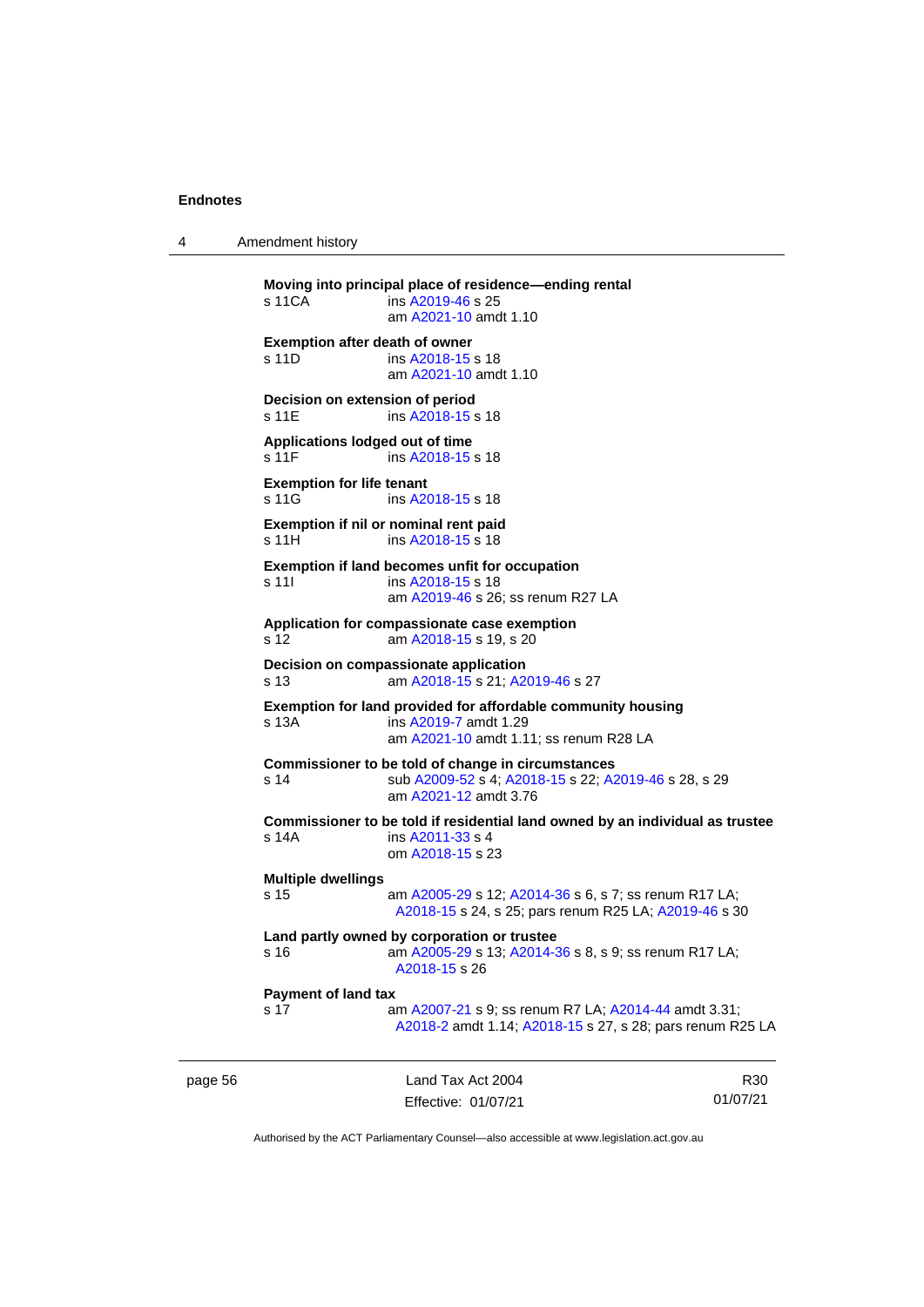Amendment history 4

```
Foreign ownership surcharge<br>pt 2A hdg ins A2018-1
                ins A2018-15 s 29
Definitions—pt 2A
s 17A ins A2018-15 s 29
                def Australian citizen ins A2018-15 s 29
                def foreign individual ins A2018-15 s 29
                def foreign person ins A2018-15 s 29
                def permanent resident ins A2018-15 s 29
What is a foreign corporation?—pt 2A
s 17B ins A2018-15 s 29
What is a foreign trust?—pt 2A
 A2018-15 s 29
When is foreign ownership surcharge payable on parcel of land for pt 2A?
 A2018-15 s 29
Imposition of foreign ownership surcharge
 A2018-15 s 29
Land partly owned by foreign people
 A2018-15 s 29
                am A2019-7 amdt 1.30
Land tax for part of quarter<br>s 18 am A200
                 A2005-29; A2015-49 s 25
                om A2018-15 s 30
Meaning of land tax—pt 3
 A2018-15 s 31
Interest payable on overdue land tax
s 19 am A2014-44 amdt 3.32
Interest and penalty tax payable on land tax if no disclosure
s 19A ins A2007-20 s 4
                am A2014-44 amdt 3.32; A2015-49 ss 26-28; A2018-15
                 ss 32-34; ss renum R25 LA
Charge of land tax on rateable land
s 20 om A2015-49 s 29
Notice of land tax in arrears
s 21 om A2015-49 s 29
Unoccupied land—letting for unpaid land tax
s 22 om A2015-49 s 29
Entitlement to possession of land held by commissioner
s 23 om A2015-49 s 29
```
R30 01/07/21

Land Tax Act 2004 Effective: 01/07/21 page 57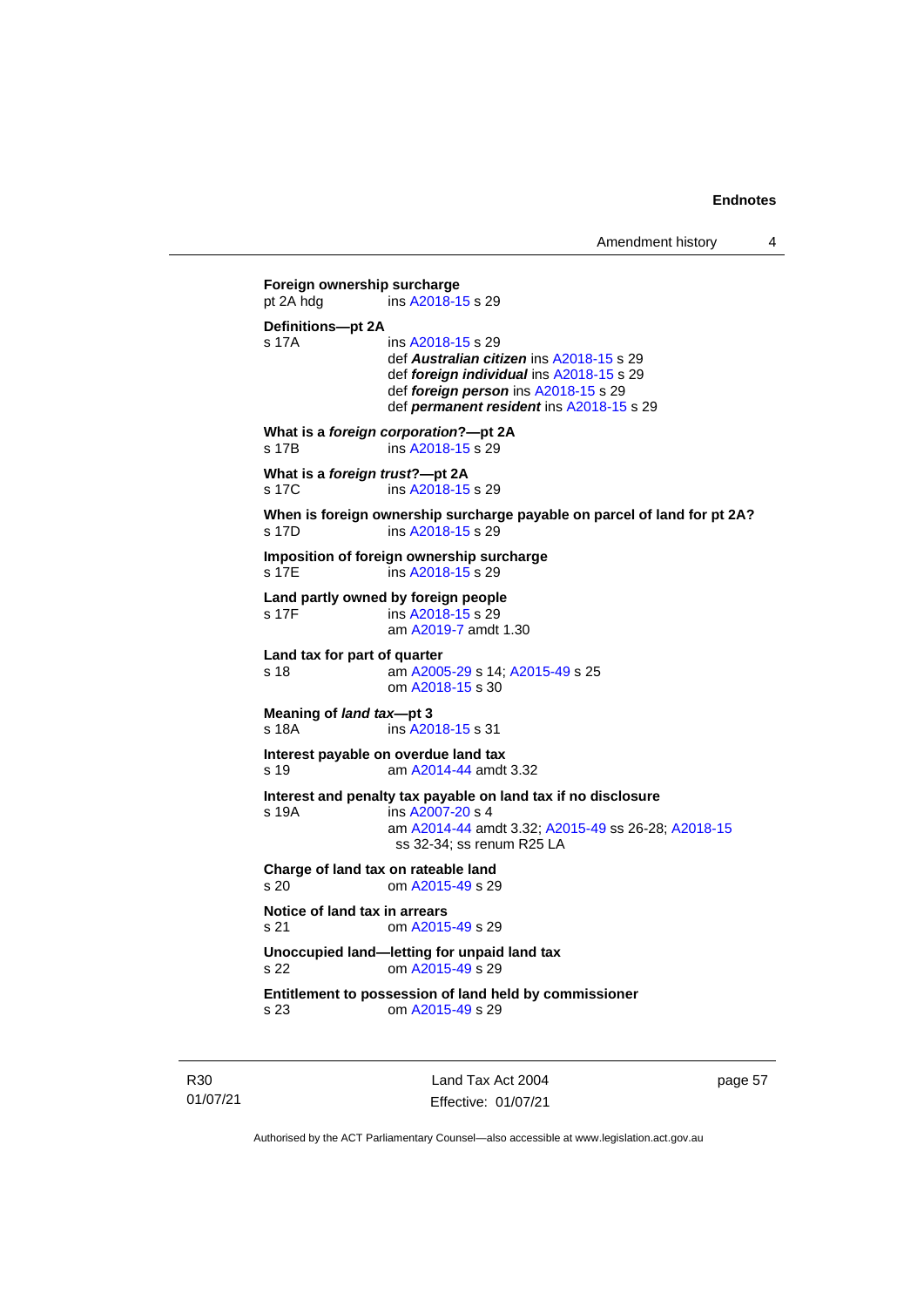4 Amendment history

**Sale of land for nonpayment of land tax**<br>s 24 sub A2006-19 s 20 sub [A2006-19](http://www.legislation.act.gov.au/a/2006-19) s 20 am [A2008-16](http://www.legislation.act.gov.au/a/2008-16) amdt 1.1, amdt 1.2 om [A2015-49](http://www.legislation.act.gov.au/a/2015-49/default.asp) s 29 **Application may relate to more than 1 parcel** s 25 am [A2006-19](http://www.legislation.act.gov.au/a/2006-19) s 21 om [A2015-49](http://www.legislation.act.gov.au/a/2015-49/default.asp) s 29 **Application of Act to unit subdivisions** om [A2013-17](http://www.legislation.act.gov.au/a/2013-17) amdt 1.3 **Unit subdivisions—land tax** s 27 am [A2005-20](http://www.legislation.act.gov.au/a/2005-20) amdt 3.185[; A2014-36](http://www.legislation.act.gov.au/a/2014-36) s 10; [A2017-11](http://www.legislation.act.gov.au/a/2017-11/default.asp) s 11, s 12; [A2018-15](http://www.legislation.act.gov.au/a/2018-15/default.asp) ss 35-37; [A2019-46](http://www.legislation.act.gov.au/a/2019-46) s 31 **Certain proposed unit subdivisions** div 4.2 hdg om [A2013-17](http://www.legislation.act.gov.au/a/2013-17) amdt 1.4 **Meaning of** *qualifying parcel of land* **for div 4.2** s 28 om [A2013-17](http://www.legislation.act.gov.au/a/2013-17) amdt 1.4 **When div 4.2 applies to parcel of land** s 29 om [A2013-17](http://www.legislation.act.gov.au/a/2013-17) amdt 1.4 **Imposition of land tax—qualifying parcels of land**<br>s 30 am A2005-29 s 15 am [A2005-29](http://www.legislation.act.gov.au/a/2005-29) s 15 om [A2013-17](http://www.legislation.act.gov.au/a/2013-17) amdt 1.4 **End of application of div 4.2** s 31 om [A2013-17](http://www.legislation.act.gov.au/a/2013-17) amdt 1.4 **Reassessment—completion of development**<br>s 32 om A2013-17 amdt 1.4 om [A2013-17](http://www.legislation.act.gov.au/a/2013-17) amdt 1.4 **Meaning of** *land tax***—pt 5** s 33 om [A2013-17](http://www.legislation.act.gov.au/a/2013-17) amdt 1.4 ins A2018-15 s 38 **Exemption from land tax** s 34 am [A2014-44](http://www.legislation.act.gov.au/a/2014-44) amdt 3.33 **Remission of interest** sub [A2019-7](http://www.legislation.act.gov.au/a/2019-7/default.asp) amdt 1.31 **Interest on refund** s 37 am [A2005-29](http://www.legislation.act.gov.au/a/2005-29) s 16 **Objections** am [A2015-49](http://www.legislation.act.gov.au/a/2015-49/default.asp) s 30; pars renum R20 LA sub [A2018-15](http://www.legislation.act.gov.au/a/2018-15/default.asp) s 39 am [A2019-7](http://www.legislation.act.gov.au/a/2019-7/default.asp) amdt 1.32

page 58 Land Tax Act 2004 Effective: 01/07/21

R30 01/07/21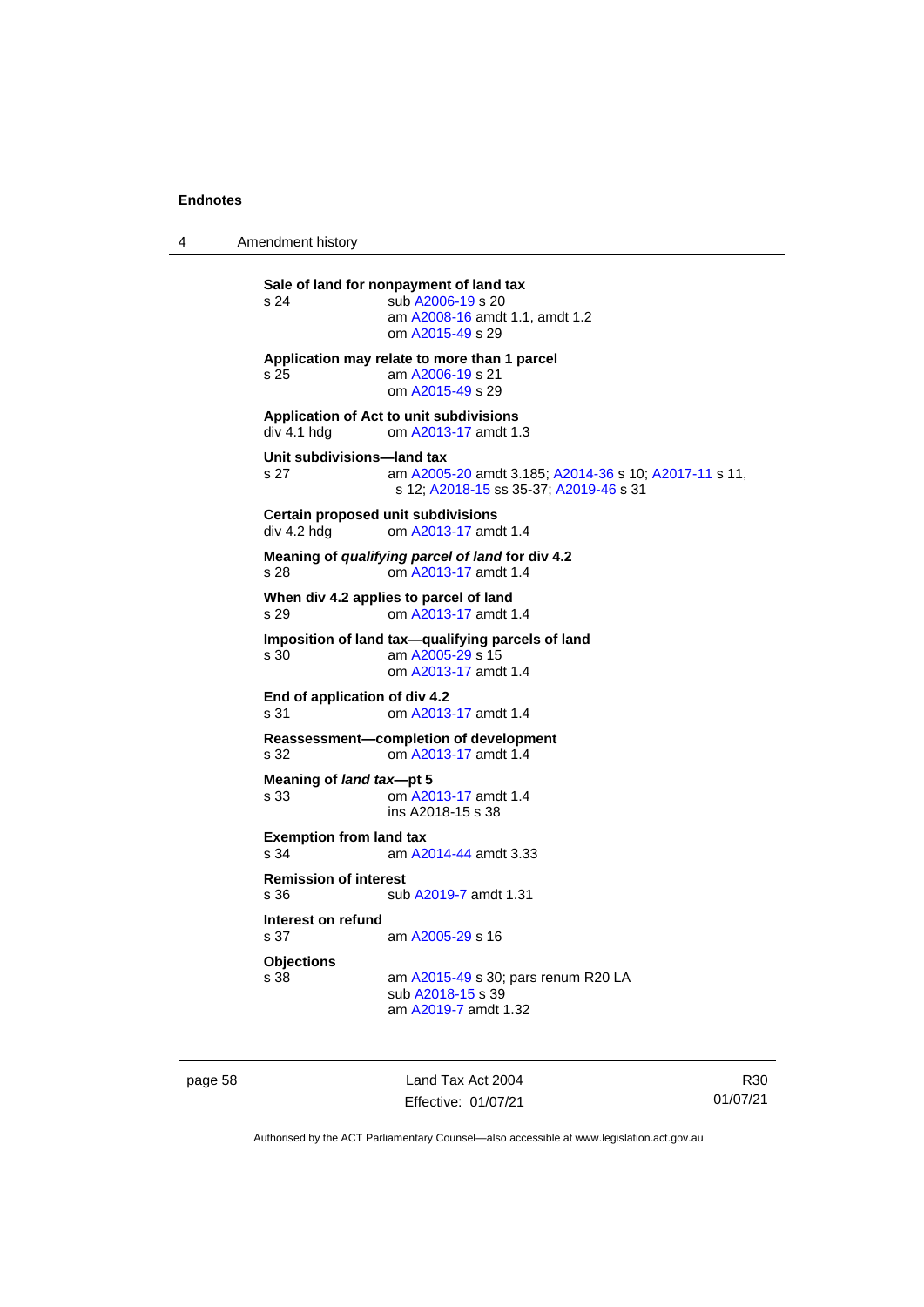```
Review of decisions by ACAT
s 39 sub A2008-37 amdt 1.286
               am A2015-49 s 31; A2018-15 s 40
Working out amounts with fractions for Act
s 40 am A2017-11 s 13
Certificate of land tax and other charges
s 41 am A2008-16 amdt 1.3; A2017-1 amdt 1.101; A2018-15 s 41; 
                 A2019-7 amdts 1.33-1.35; A2021-12 amdt 3.76
Statement of amounts payable and payments made
s 42 am A2021-12 amdt 3.76
Determination of fees<br>s 43 am
                A2014-44 amdt 3.34
Transitional
pt 7 hdg exp 1 July 2005 (s 57)
Meaning of repealed Act for pt 7
s 45 exp 1 July 2005 (s 57)
Special provision for period to 30 June 1987
s 46 exp 1 July 2005 (s 57)
Meaning of assessment
s 47 exp 1 July 2005 (s 57)
Land tax payable under repealed Act
s 48 exp 1 July 2005 (s 57)
Land to which repealed Act, pt 4A applied
s 49 exp 1 July 2005 (s 57)
Right to object if no objection lodged
s 50 exp 1 July 2005 (s 57)
Objections lodged under repealed Act
s 51 exp 1 July 2005 (s 57)
Applications for review if no application lodged
s 52 exp 1 July 2005 (s 57)
Application for review if application lodged
s 53 exp 1 July 2005 (s 57)
Notice of land tax in arrears
s 54 exp 1 July 2005 (s 57)
Statements under s 42
s 55 exp 1 July 2005 (s 57)
Modification of pt 7's operation
s 56 exp 1 July 2005 (s 57)
```
R30 01/07/21

Land Tax Act 2004 Effective: 01/07/21 page 59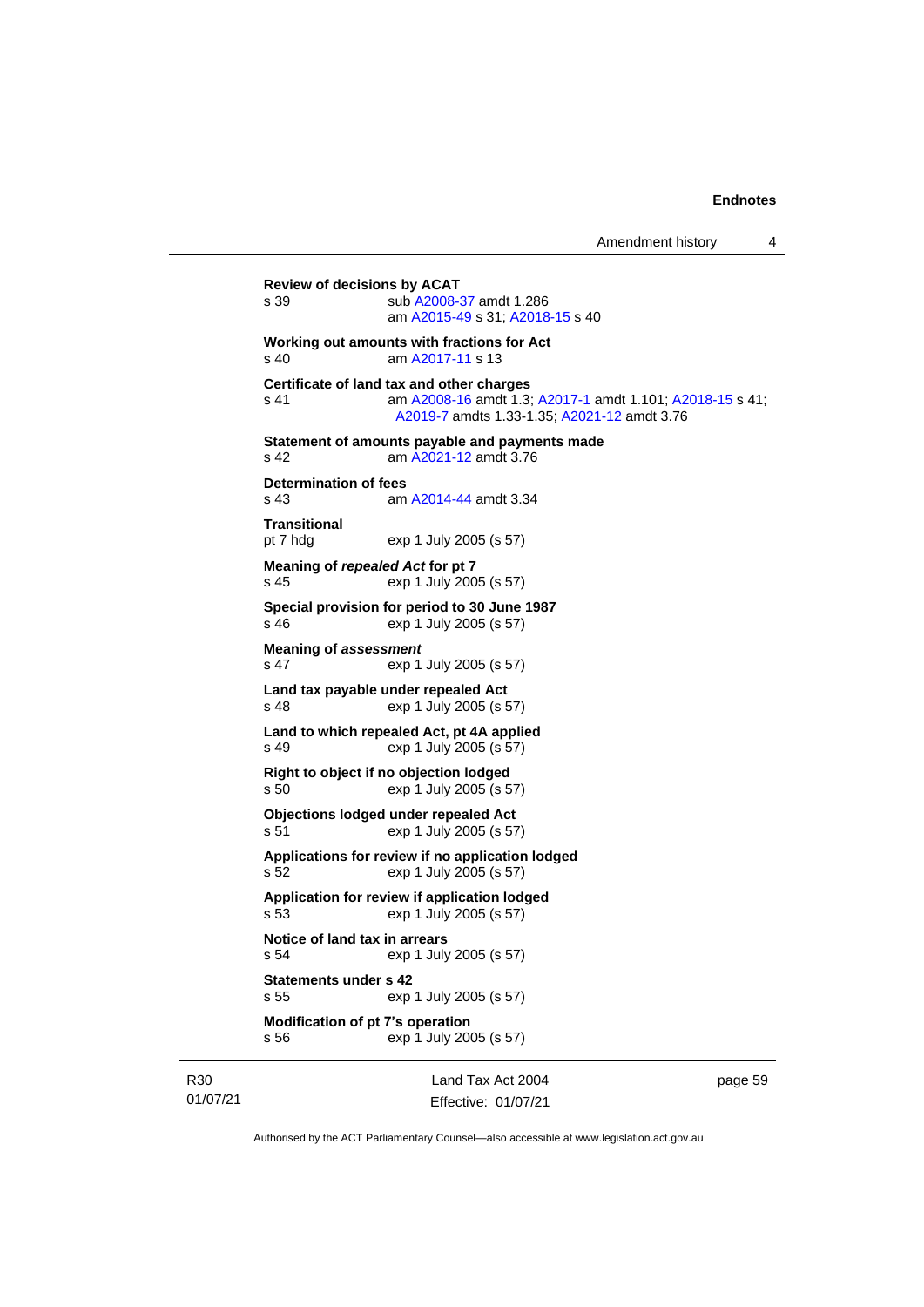| 4 | Amendment history         |                                                                                                                                                                                                                                                                                                                                                                                                                                                                                                                                                                                                                                                                                                                                                                                                                                                                                                                                                                                                                                                                                                               |
|---|---------------------------|---------------------------------------------------------------------------------------------------------------------------------------------------------------------------------------------------------------------------------------------------------------------------------------------------------------------------------------------------------------------------------------------------------------------------------------------------------------------------------------------------------------------------------------------------------------------------------------------------------------------------------------------------------------------------------------------------------------------------------------------------------------------------------------------------------------------------------------------------------------------------------------------------------------------------------------------------------------------------------------------------------------------------------------------------------------------------------------------------------------|
|   | Expiry of pt 7<br>s 57    | exp 1 July 2005 (s 57)                                                                                                                                                                                                                                                                                                                                                                                                                                                                                                                                                                                                                                                                                                                                                                                                                                                                                                                                                                                                                                                                                        |
|   | pt 8 hdg                  | <b>Transitional-Land Tax Amendment Act 2018</b><br>ins A2019-46 s 32<br>exp 30 June 2021 (s 60)                                                                                                                                                                                                                                                                                                                                                                                                                                                                                                                                                                                                                                                                                                                                                                                                                                                                                                                                                                                                               |
|   | s 58                      | Commissioner to be told if vacant parcel became subject to land tax or<br>foreign ownership surcharge on 1 July 2018<br>ins A2019-46 s 32<br>exp 30 June 2021 (s 60)                                                                                                                                                                                                                                                                                                                                                                                                                                                                                                                                                                                                                                                                                                                                                                                                                                                                                                                                          |
|   | s 59                      | Interest and penalty tax payable if no disclosure under s 58<br>ins A2019-46 s 32<br>exp 30 June 2021 (s 60)                                                                                                                                                                                                                                                                                                                                                                                                                                                                                                                                                                                                                                                                                                                                                                                                                                                                                                                                                                                                  |
|   | Expiry-pt 8<br>s 60       | ins A2019-46 s 32<br>exp 30 June 2021 (s 60)                                                                                                                                                                                                                                                                                                                                                                                                                                                                                                                                                                                                                                                                                                                                                                                                                                                                                                                                                                                                                                                                  |
|   | <b>Dictionary</b><br>dict | am A2008-37 amdt 1.287; A2014-44 amdt 3.35; A2018-15<br>s 42<br>def <b>assessment notice</b> om A2014-44 amdt 3.36<br>def <b>associated person</b> ins A2018-15 s 43<br>def Australian citizen ins A2018-15 s 43<br>def foreign corporation ins A2018-15 s 43<br>def foreign individual ins A2018-15 s 43<br>def foreign ownership surcharge ins A2018-15 s 43<br>def foreign person ins A2018-15 s 43<br>def foreign trust ins A2018-15 s 43<br>def <i>land sublease</i> ins A2015-19 s 52<br>def <i>land tax</i> sub $A2018-15$ s 44<br>def owner am A2009-52 s 5, pars renum R12 LA;<br>A2015-19 s 53<br>def owners corporation sub A2011-41 amdt 5.9<br>def permanent resident ins A2018-15 s 45<br>def personal representative ins A2018-15 s 45<br>def qualifying parcel of land om A2013-17 amdt 1.5<br>def residential land sub A2012-37 s 4<br>def residential tenancy agreement ins A2018-15 s 45<br>om A2019-46 s 33<br>def <i>rural land</i> sub A2012-37 s 4<br>om A2014-44 amdt 3.37<br>def tenancy agreement om A2018-15 s 46<br>ins A2019-46 s 34<br>def <i>unit</i> owner sub $A2009-52$ s 6 |

page 60 Land Tax Act 2004 Effective: 01/07/21

R30 01/07/21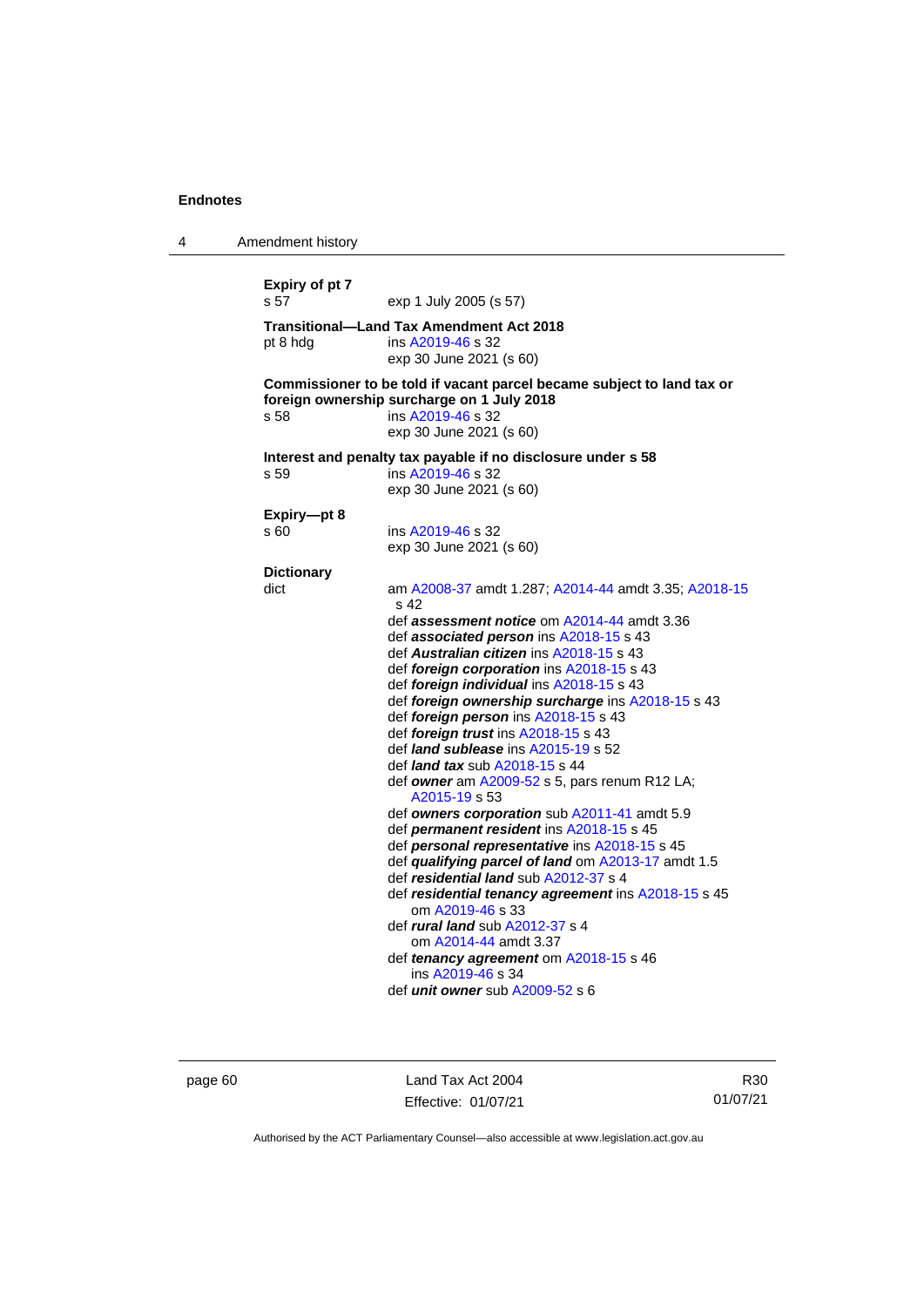## <span id="page-66-0"></span>**5 Earlier republications**

Some earlier republications were not numbered. The number in column 1 refers to the publication order.

Since 12 September 2001 every authorised republication has been published in electronic pdf format on the ACT legislation register. A selection of authorised republications have also been published in printed format. These republications are marked with an asterisk (\*) in column 1. Electronic and printed versions of an authorised republication are identical.

| R <sub>1</sub><br>1 July 2004-<br>new Act<br>not amended<br>1 June 2005<br>1 July 2004<br>2 June 2005-<br>R <sub>2</sub><br>A2005-20<br>amendments by<br>2 June 2005<br>28 June 2005<br>A2005-20<br>29 June 2005-<br>A2005-29<br>R <sub>3</sub><br>amendments by<br>A2005-29<br>29 June 2005<br>1 July 2005<br>R4<br>2 July 2005-<br>A2005-29<br>commenced expiry<br>17 May 2006<br>2 July 2005<br>R <sub>5</sub><br>18 May 2006-<br>A2006-19<br>amendments by<br>14 June 2007<br>A2006-19<br>18 May 2006<br>R <sub>6</sub><br>15 June 2007-<br>A2007-20<br>amendments by<br>15 June 2007<br>A2007-20<br>19 June 2007<br>R7<br>20 June 2007-<br>A2007-21<br>amendments by<br>20 June 2007<br>A2007-21<br>2 Oct 2007<br>3 Oct 2007-<br>amendments by<br>R <sub>8</sub><br>A2007-29<br>3 Oct 2007<br>9 Nov 2007<br>A2007-29<br>10 Nov 2007-<br>A2007-29<br>R <sub>9</sub><br>amendments by<br>10 Nov 2007<br>30 June 2008<br>A2007-8<br>R <sub>10</sub><br>1 July 2008-<br>A2008-16<br>amendments by<br>1 Feb 2009<br>A2008-16<br>1 July 2008<br>R <sub>11</sub><br>A2008-37<br>2 Feb 2009-<br>amendments by<br>2 Feb 2009<br>31 Dec 2009<br>A2008-37<br>$R12*$<br>1 Jan 2010-<br>A2009-52<br>amendments by<br>1 Jan 2010<br>1 Sept 2011<br>A2009-52 | <b>Republication</b><br>No and date | <b>Effective</b> | Last<br>amendment<br>made by | <b>Republication</b><br>for |
|----------------------------------------------------------------------------------------------------------------------------------------------------------------------------------------------------------------------------------------------------------------------------------------------------------------------------------------------------------------------------------------------------------------------------------------------------------------------------------------------------------------------------------------------------------------------------------------------------------------------------------------------------------------------------------------------------------------------------------------------------------------------------------------------------------------------------------------------------------------------------------------------------------------------------------------------------------------------------------------------------------------------------------------------------------------------------------------------------------------------------------------------------------------------------------------------------------------------------------------------------|-------------------------------------|------------------|------------------------------|-----------------------------|
|                                                                                                                                                                                                                                                                                                                                                                                                                                                                                                                                                                                                                                                                                                                                                                                                                                                                                                                                                                                                                                                                                                                                                                                                                                                    |                                     |                  |                              |                             |
|                                                                                                                                                                                                                                                                                                                                                                                                                                                                                                                                                                                                                                                                                                                                                                                                                                                                                                                                                                                                                                                                                                                                                                                                                                                    |                                     |                  |                              |                             |
|                                                                                                                                                                                                                                                                                                                                                                                                                                                                                                                                                                                                                                                                                                                                                                                                                                                                                                                                                                                                                                                                                                                                                                                                                                                    |                                     |                  |                              |                             |
|                                                                                                                                                                                                                                                                                                                                                                                                                                                                                                                                                                                                                                                                                                                                                                                                                                                                                                                                                                                                                                                                                                                                                                                                                                                    |                                     |                  |                              |                             |
|                                                                                                                                                                                                                                                                                                                                                                                                                                                                                                                                                                                                                                                                                                                                                                                                                                                                                                                                                                                                                                                                                                                                                                                                                                                    |                                     |                  |                              |                             |
|                                                                                                                                                                                                                                                                                                                                                                                                                                                                                                                                                                                                                                                                                                                                                                                                                                                                                                                                                                                                                                                                                                                                                                                                                                                    |                                     |                  |                              |                             |
|                                                                                                                                                                                                                                                                                                                                                                                                                                                                                                                                                                                                                                                                                                                                                                                                                                                                                                                                                                                                                                                                                                                                                                                                                                                    |                                     |                  |                              |                             |
|                                                                                                                                                                                                                                                                                                                                                                                                                                                                                                                                                                                                                                                                                                                                                                                                                                                                                                                                                                                                                                                                                                                                                                                                                                                    |                                     |                  |                              |                             |
|                                                                                                                                                                                                                                                                                                                                                                                                                                                                                                                                                                                                                                                                                                                                                                                                                                                                                                                                                                                                                                                                                                                                                                                                                                                    |                                     |                  |                              |                             |
|                                                                                                                                                                                                                                                                                                                                                                                                                                                                                                                                                                                                                                                                                                                                                                                                                                                                                                                                                                                                                                                                                                                                                                                                                                                    |                                     |                  |                              |                             |
|                                                                                                                                                                                                                                                                                                                                                                                                                                                                                                                                                                                                                                                                                                                                                                                                                                                                                                                                                                                                                                                                                                                                                                                                                                                    |                                     |                  |                              |                             |
|                                                                                                                                                                                                                                                                                                                                                                                                                                                                                                                                                                                                                                                                                                                                                                                                                                                                                                                                                                                                                                                                                                                                                                                                                                                    |                                     |                  |                              |                             |

R30 01/07/21

Land Tax Act 2004 Effective: 01/07/21 page 61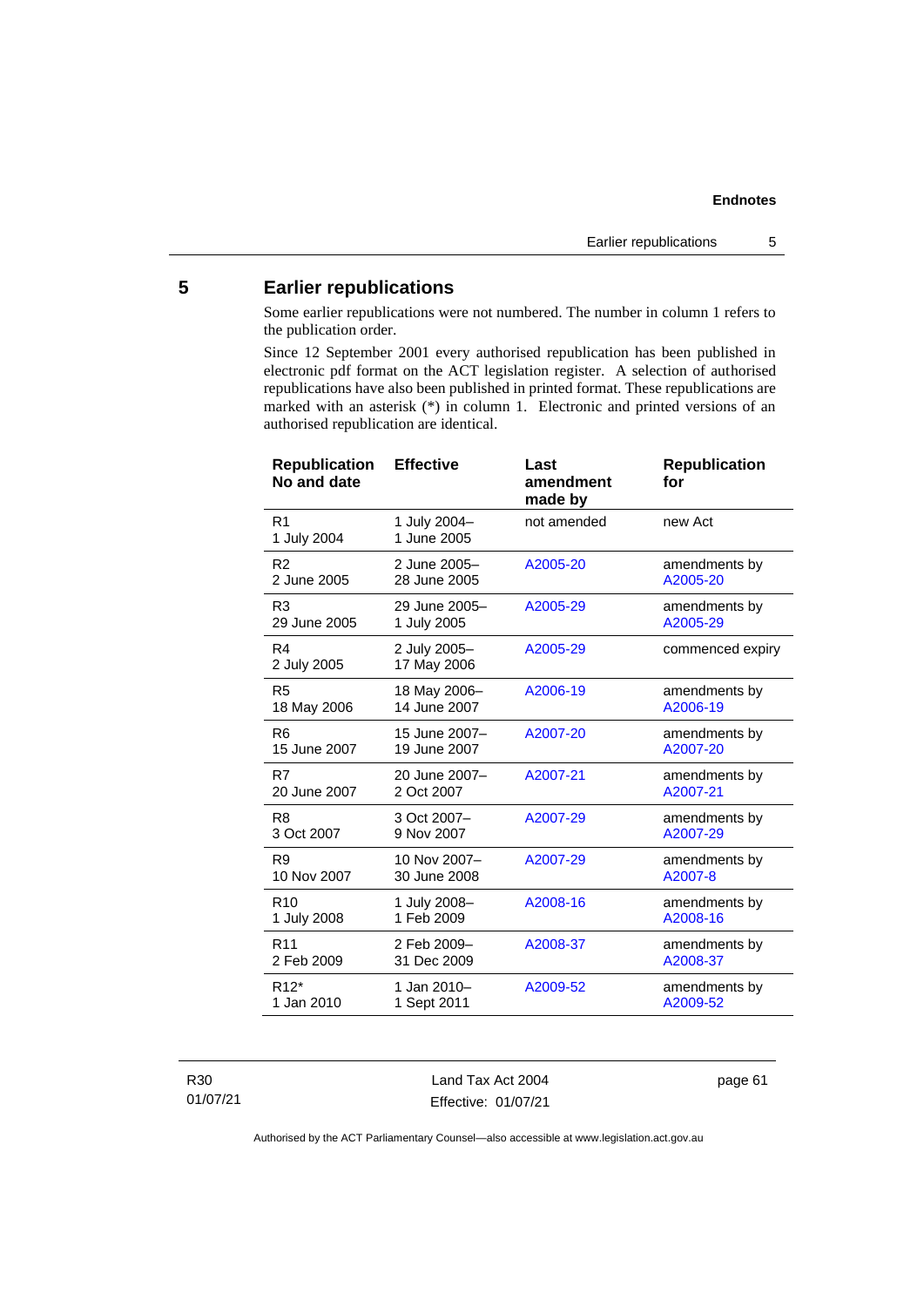| <b>Republication</b><br>No and date | <b>Effective</b> | Last<br>amendment<br>made by | <b>Republication</b><br>for |
|-------------------------------------|------------------|------------------------------|-----------------------------|
| R <sub>13</sub>                     | 2 Sept 2011-     | A2011-33                     | amendments by               |
| 2 Sept 2011                         | 29 Mar 2012      |                              | A2011-33                    |
| R <sub>14</sub>                     | 30 Mar 2012-     | A2011-41                     | amendments by               |
| 30 Mar 2012                         | 30 June 2012     |                              | A2011-41                    |
| R <sub>15</sub>                     | 1 July 2012-     | A2012-37                     | amendments by               |
| 1 July 2012                         | 22 May 2013      |                              | A2012-37                    |
| R <sub>16</sub>                     | 23 May 2013-     | A2013-17                     | amendments by               |
| 23 May 2013                         | 30 Sept 2014     |                              | A2013-17                    |
| R <sub>17</sub>                     | 1 Oct 2014-      | A2014-36                     | amendments by               |
| 1 Oct 2014                          | 18 Nov 2014      |                              | A2014-36                    |
| R <sub>18</sub>                     | 19 Nov 2014-     | A2014-44                     | amendments by               |
| 19 Nov 2014                         | 30 June 2015     |                              | A2014-44                    |
| R <sub>19</sub>                     | 1 July 2015-     | A2015-19                     | amendments by               |
| 1 July 2015                         | 24 Nov 2015      |                              | A2015-19                    |
| R <sub>20</sub>                     | 25 Nov 2015-     | A2015-49                     | amendments by               |
| 25 Nov 2015                         | 30 Apr 2017      |                              | A2015-49                    |
| R <sub>21</sub>                     | 1 May 2017-      | A2017-8                      | amendments by               |
| 1 May 2017                          | 30 June 2017     |                              | A2017-8                     |
| R22                                 | 1 July 2017-     | A2017-11                     | amendments by               |
| 1 July 2017                         | 17 Sept 2017     |                              | A2017-11                    |
| R23                                 | 18 Sept 2017-    | A2017-11                     | amendments by               |
| 18 Sept 2017                        | 28 Feb 2018      |                              | A2017-1                     |
| R <sub>24</sub>                     | 1 Mar 2018-      | A2018-2                      | amendments by               |
| 1 Mar 2018                          | 30 June 2018     |                              | A2018-2                     |
| R <sub>25</sub>                     | 1 July 2018-     | A2018-15                     | amendments by               |
| 1 July 2018                         | 27 Mar 2019      |                              | A2018-15                    |
| R <sub>26</sub>                     | 28 Mar 2019-     | A2019-7                      | amendments by               |
| 28 Mar 2019                         | 9 Dec 2019       |                              | A2019-7                     |
| R27                                 | 10 Dec 2019-     | A2019-46                     | amendments by               |
| 10 Dec 2019                         | 19 May 2021      |                              | A2019-46                    |

### 5 Earlier republications

page 62 Land Tax Act 2004 Effective: 01/07/21

R30 01/07/21